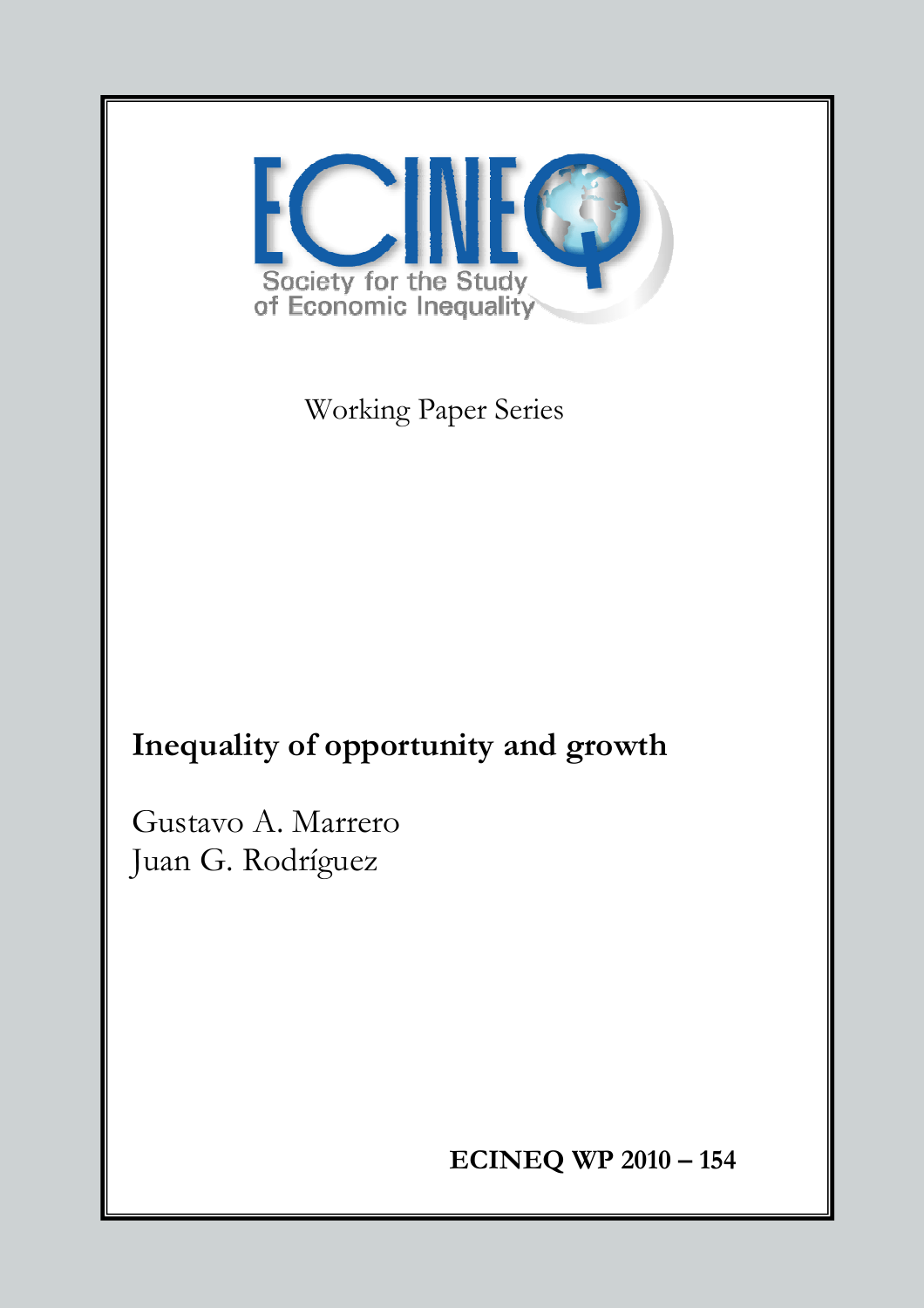

www.ecineq.org

# Inequality of opportunity and growth<sup>\*</sup>

# Gustavo A. Marrero

Universidad de La Laguna

# Juan G. Rodríguez†

Universidad Rey Juan Carlos

# Abstract

Theoretical and empirical studies exploring the effects of income inequality upon growth reach a disappointing inconclusive result. This paper postulates that one reason for this ambiguity is that income inequality is actually a composite measure of at least two different sorts of inequality: inequality of opportunity and inequality of returns to effort. These two types of inequality affect growth through opposite channels, so the relationship between income inequality and growth is positive or negative depending on which component is larger. We test this proposal using inequality-of-opportunity measures computed from the PSID database for 23 states of the U.S. in 1980 and 1990. We find robust support for a negative relationship between inequality of opportunity and growth, and a positive relationship between inequality of returns to effort and growth.

Keywords: income inequality; inequality of opportunity; economic growth. JEL Classification: D63, E24, O15, O40.

 $\overline{a}$ 

<sup>\*</sup> We are grateful for assistance with the data base from Marta Huerta and Elijah Baley. We also acknowledge helpful comments and suggestions of François Bourguignon, John Roemer, Francisco Ferreira, Shlomo Yitzhaki and the audiences at ECINEQ2009 (Buenos Aires), XXXIV Simposio de la Asociación Española de Economía (Valencia), XII Encuentro de Economía Aplicada (Madrid) and FEDEA (Madrid). This paper has benefited from the support of the Spanish Ministry of Education and Science [Project SEJ2006- 15172/ECON and SEJ2006-14354/ECON]. The usual disclaimer applies.

<sup>†</sup> Address of correspondence: G. Marrero, Departamento de Análisis Económico (Universidad de La Laguna, Spain), FEDEA, ICAE and CAERP. Tel: +34 985 103768. E-mail: *gmarrero@ull.es.* 

J. G. Rodriguez, Instituto de Estudios Fiscales and Departamento Economía Aplicada I (Universidad Rey Juan Carlos, Spain). Tel: +34 91 4888031. E-mail: juangabriel.rodriguez@urjc.es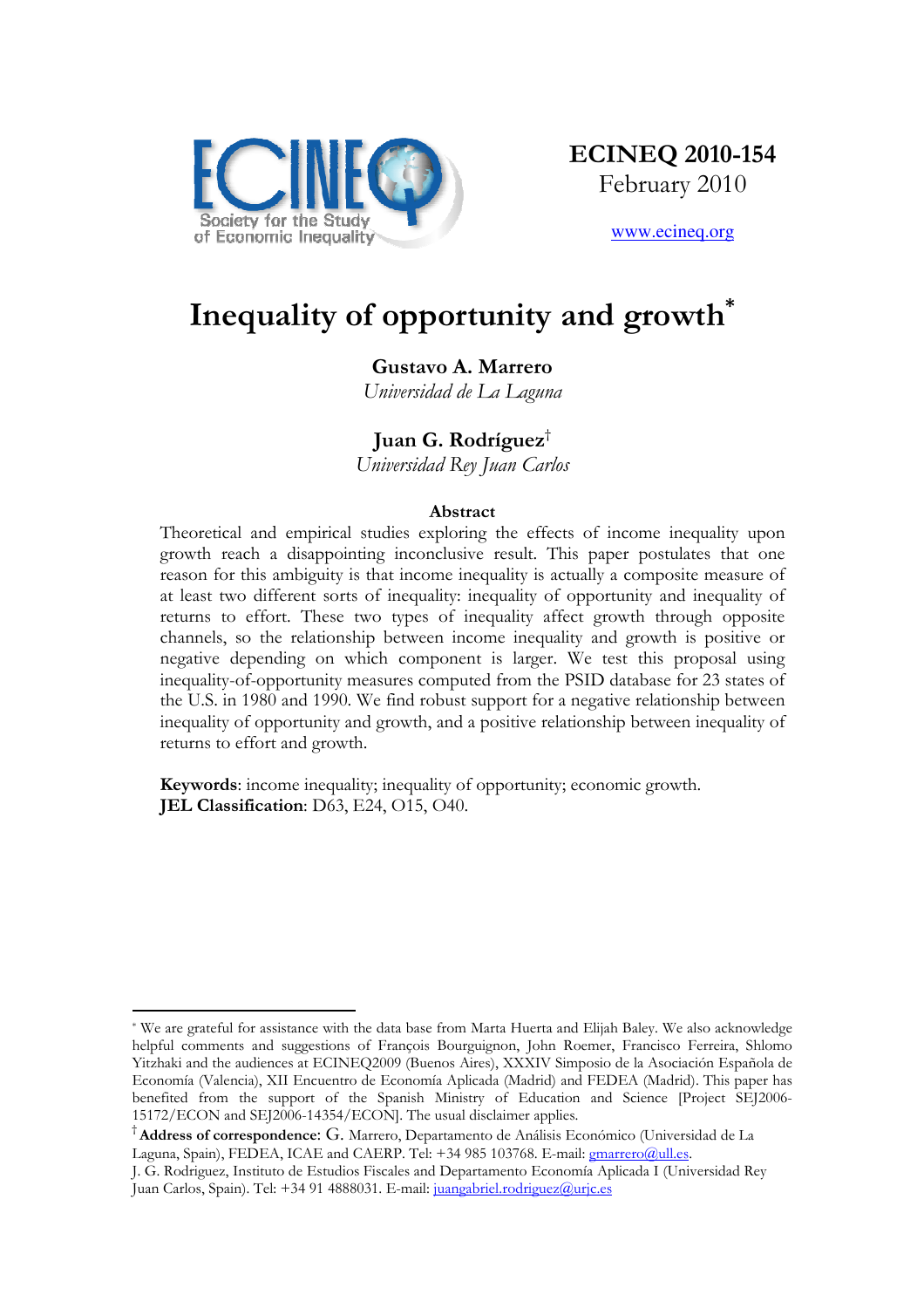## 1. **Introduction**

A surge of literature on income inequality and growth has emerged over the last two decades.<sup>2</sup> On one hand, this literature addresses the causation from growth to inequality, and disputes about the Kuznets (1955) and the "augmented" Kuznets hypothesis (Milanovic, 1994), according to which economic development (and other socioeconomic and political aspects) should eventually reduce income inequality. On the other hand, the reverse causation is studied, i.e., the effects of income inequality on growth. We concentrate on this second channel of influence, whose related literature has lead to controversial conclusions.

The analysis of the relationship between inequality and growth suggests many channels through which inequality can affect growth. Accumulation of savings (Galenson and Leibenstein, 1955), unobservable effort (Mirrless, 1971), and the investment project size (Barro, 2000) are some of the main routes through which inequality may enhance growth. On the contrary, inequality can negatively affect growth through the following channels: unproductive investments (Mason, 1988), levels of nutrition and health (Dasgupta and Ray, 1987), demand patterns (Marshall, 1988), capital market imperfections (Banerjee and Newman, 1991), fertility (Galor and Zang, 1997), domestic market size (Murphy et al., 1989), political economy (Persson and Tabellini, 1994), and political instability (Alesina and Perotti, 1996). Thus, overall inequality would affect growth positively or negatively depending on the channels that dominate.

However, the existing empirical literature does not indicate that any of these channels has a predominant influence. As a result, the relationship between inequality

<sup>&</sup>lt;sup>2</sup> Surveys on this issue can be found in Bénabou (1996), Bourguignon (1996), Aghion et al. (1999), Bertola et al. (2005) and Ehrhart (2009).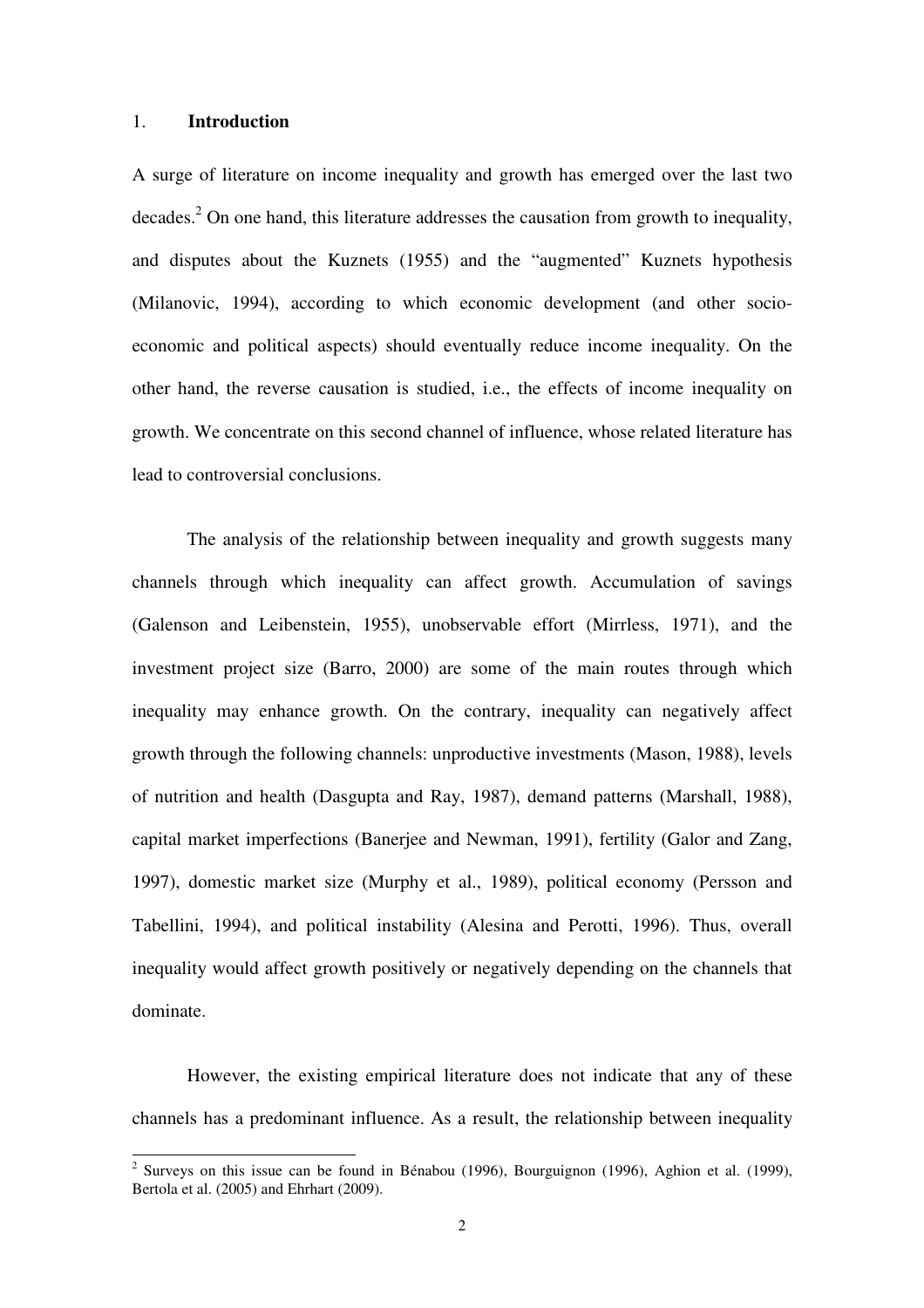and growth turns out to be ambiguous.<sup>3</sup> Empirical papers tend to justify this ambiguity through the quality of data (Deininger and Squire, 1996), the inconsistent nature of inequality measures (Knowles, 2001), the type of inequality index (Székely, 2003), the econometric method (Forbes, 2000) or the set of countries considered and their degree of development (Barro, 2000). Thus, Ehrhart (2009, p. 39) acknowledges that the overall rather inconclusive econometric results suggest that either the data and the instruments are not sufficient to estimate the true relationship between inequality and growth or the transmission mechanisms really at work are different from those mentioned in the literature.

In this paper, we defend the idea that this ambiguity can be due to the concept of inequality that has been used in the literature. We base our argument in the idea that income inequality is actually a composite measure of at least two different sorts of inequality: *inequality of opportunity* (IO) and inequality of returns to effort (IE) (Roemer, 1993; Van de Gaer, 1993). $<sup>4</sup>$  Inequality of opportunity refers to that inequality</sup> stemming from factors (called circumstances) beyond the scope of individual responsibility like race and socioeconomic background. Inequality of returns to effort defines the income inequality caused by individual responsible choices. This concept reflects the consequences of factors for which individuals can be held responsible like the number of hours worked and occupational choice. Thus, overall inequality can be seen as the result of heterogeneity in social origins and other factors such as the exerted effort. We hypothesize that these two types of inequality may affect growth in an opposite way. On one hand, IO can reduce growth as it favors human capital accumulation by individuals with better social origins or circumstances, rather than by

<sup>3</sup> See Banerjee and Duflo (2003) on the inconclusiveness of the cross-country empirical literature on inequality and growth.

<sup>&</sup>lt;sup>4</sup> Though not considered in this paper, another possible source of inequality is luck (Lefranc et al., forthcoming).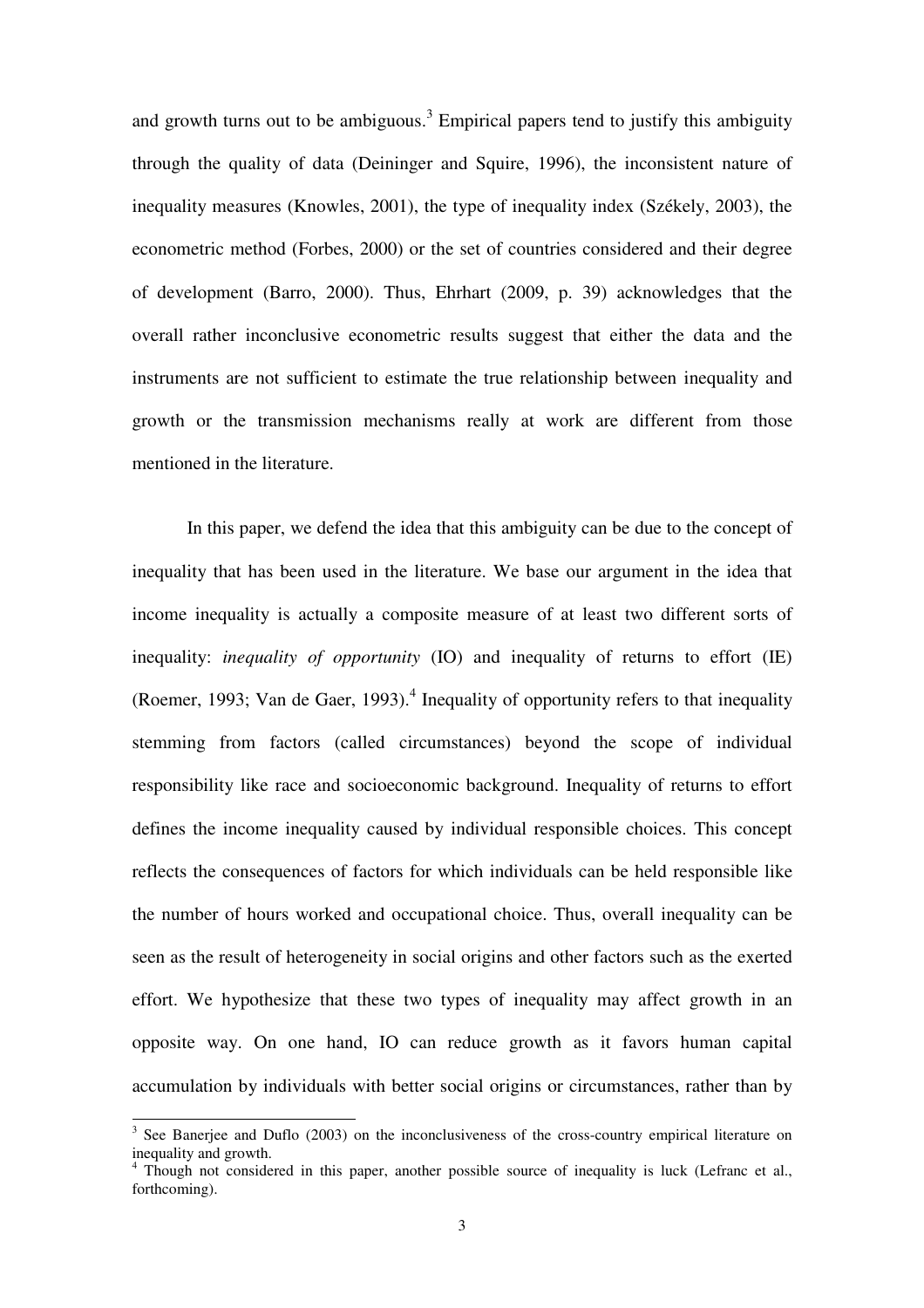individuals with more talent or skills (Loury, 1981; Chiu, 1998). The greater the IO, the stronger the role that background plays, rather than responsibility.<sup>5</sup> On the other hand, income inequality among those who exert different effort can stimulate growth because it may encourage people to invest in education and effort (Mirrless, 1971). In sum, the relationship between income inequality and growth can be positive or negative depending on which kind of inequality prevails on the overall measure.

The main goal of this paper is to revisit the relationship between inequality and growth, distinguishing between the IO and IE components. To the best of our knowledge, the current paper is the first attempt to evaluate the relationship between IO and growth. For this task, we combine the growth literature from macroeconomics and the inequality-of-opportunity literature from microeconomics. A discussion on both these literatures is presented in Section 2.

Data requirements for comparing inequality of income across states or countries are severe (Deininger and Squire, 1996), but comparisons of IO are even more stringent (Lefranc et al.*,* 2008). This is because empirical analysis of IO requires not only comparable measures of individual disposable income but also individual background measured in a comparable and homogeneous way. Unfortunately, there are only a few databases with information on individual circumstances or social origins. Furthermore, the number of circumstances is usually small. In addition, to test for long-term effects on growth, we also need the value of IO for at least two distant periods of time, generally 10 years (Barro and Sala-i-Martin, 1991). This last requirement limits even more the availability of databases. As far as we are aware, the Panel Survey Income Dynamics (PSID) database is the only exception that satisfies both requirements and is rich enough in terms of cross-sectional heterogeneity, variables and observations. In

 5 A similar reasoning is found in World Bank (2006) and Bourguignon et al. (2007).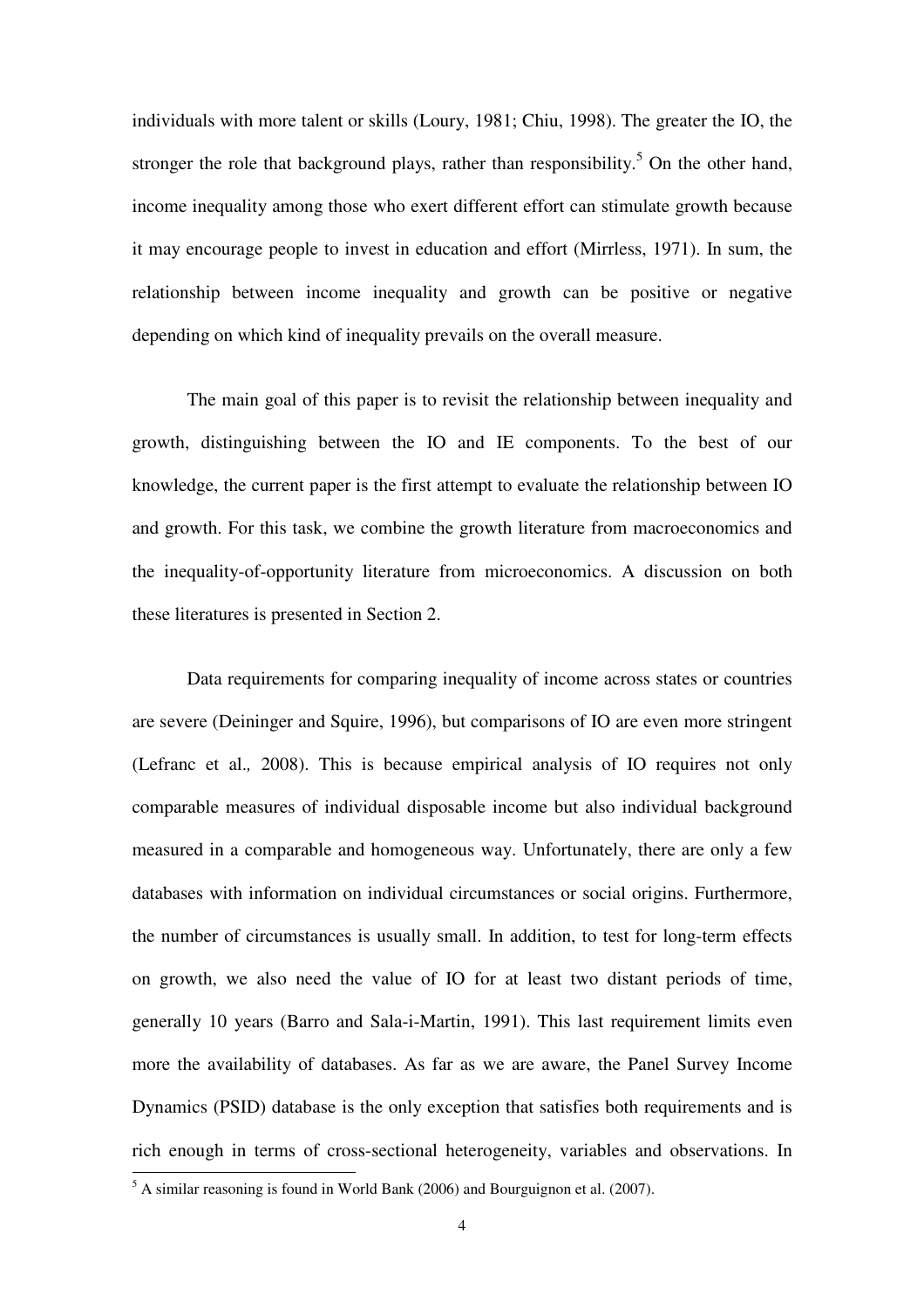Section 3, we use depurated data of the PSID database to estimate total inequality and IO for a selected set of 23 states in the U.S. in the 1980s and 1990s. Nevertheless, note that any observed vector of circumstances is by construction a subset of the theoretical vector of all circumstances. Consequently, our empirical estimates should be interpreted as lower-bound estimates of  $IO^{6}$ .

Section 4 shows the empirical model and studies the effect on growth of income inequality, IO and other widely used control variables. Furthermore, we decompose total inequality into IO and IE components. We find robust support for a negative relationship between IO and growth and a positive relationship between IE and growth. Given these findings, the lesson for economic policy is clear. Redistributive policies may, in general, increase investment across individuals and thus may increase growth, but also may discourage unobservable effort borne by agents. On the contrary, policies that equalize opportunities will improve individual investments without deterring individual effort. Hence, a general redistributive policy does not guarantee any result, and growth may increase or decrease depending on which effect prevails. However, selected distribution policies reducing IO will promote growth-enhancing conditions for the economy. Finally, Section 5 concludes.

## **2. Inequality of Opportunity and the Inequality–Growth Debate**

The last decade has witnessed an intensive debate about the effects of inequality on growth. Meanwhile, the inequality-of-opportunity literature has also increased in

 6 See Ferreira and Gignoux (2008), among others.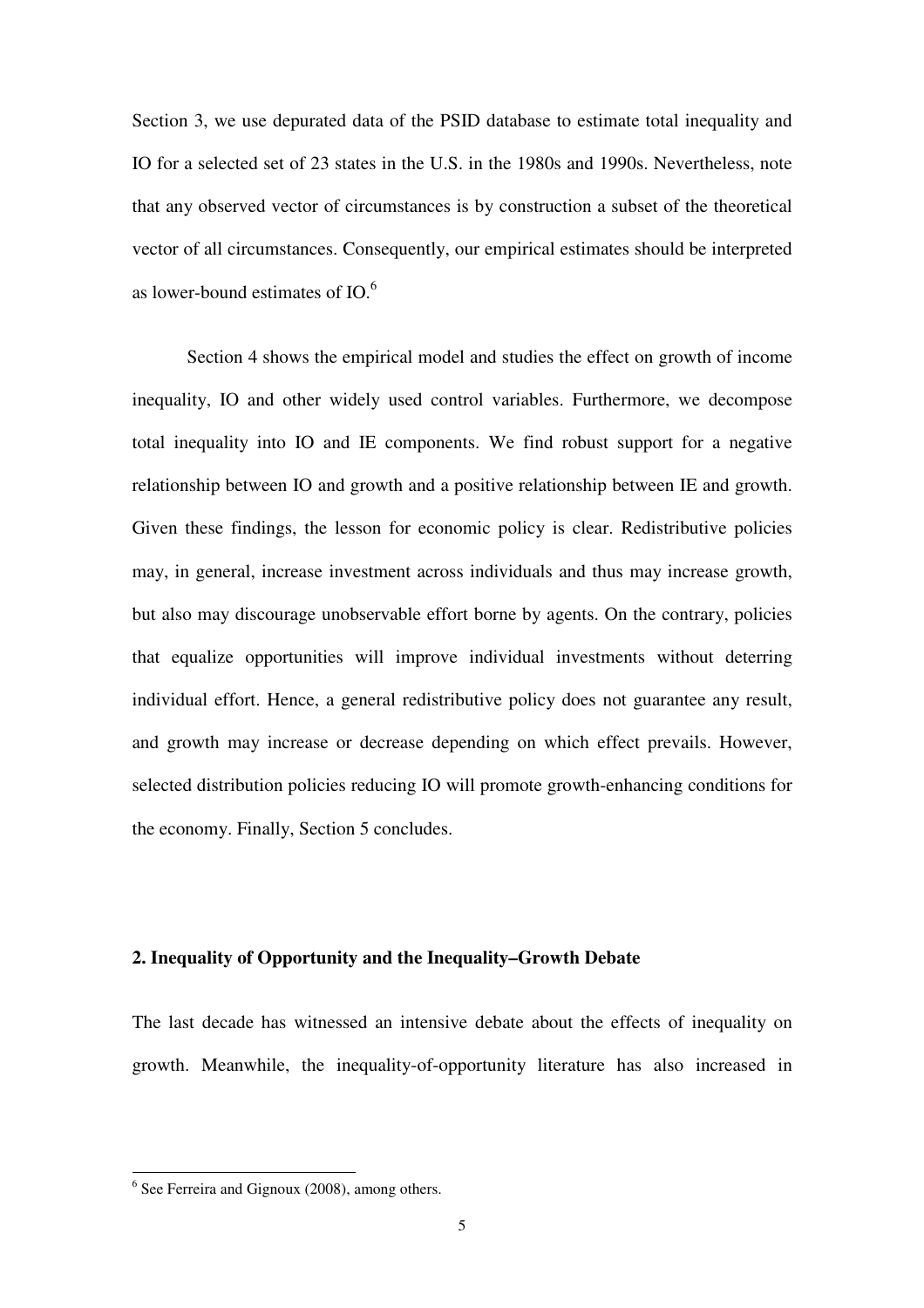importance during the last decade.<sup>7</sup> This section attempts to bring the inequality-ofopportunity issue into the inequality–growth debate.

Two different conceptions of equality of opportunity appear in the literature. The first one is about meritocracy (Lucas, 1995, Arrow et al., 2000). In this approach, individuals are completely responsible for their outcome (income, health, employment status, or utility). As a consequence, total inequality is due to individual responsible choices. The second conception, which has been developed over the last two decades, considers that equal opportunity policies must create a "level playing field", after which individuals are on their own.<sup>8</sup> The "level playing field" principle recognizes that an individual's outcome is a function of variables *beyond* and *within* the individual's control, called circumstances (e.g., socioeconomic, cultural background or race) and effort (e.g., investment in human capital, number of hours worked and occupational choice), respectively.<sup>9</sup> IO refers to those outcome inequalities that are exclusively due to different circumstances. Individuals are, therefore, only responsible for their effort. The meritocracy approach is an extreme case for which circumstances are not considered. In this paper, we adopt the more general second approach, which distinguishes between total inequality and IO.

-

<sup>7</sup> Using the *Google Academic Search* tool, the term "inequality and growth" appears 608 times between 1990 and 1999 but 3,690 times between 2000 and 2009. The term "inequality of opportunity" is shown 696 times between 1990 and 1999 but 1,460 times between 2000 and 2009. However, the entry "inequality of opportunity and growth" is shown zero times. There is one academic document for each of the following entries: "inequality of opportunities and growth", "equality of opportunities and growth" and "equality of opportunity and growth". This search was made on May  $26<sup>th</sup>$ , 2009.

 $8$  See Roemer (1993, 1996, 1998 and 2002), Van de Gaer (1993), Fleurbaey (1995 and 2008), Roemer et al. (2003), Ruiz-Castillo (2003), Peragine (2002 and 2004), Checchi and Peragine (2005), Betts and Roemer (2007), Moreno-Ternero (2007), Ooghe et al. (2007), Fleurbaey and Maniquet (2007), Bourguignon et al. (2007), Lefranc et al. (2008 and forthcoming), Rodríguez (2008) and Ferreira and Gignoux (2008).

<sup>&</sup>lt;sup>9</sup> Talent could be considered a circumstance, however, this variable is controversial as it might reflect past effort of a person (while being a child) and hence is not obviously something for which a person should not be held accountable.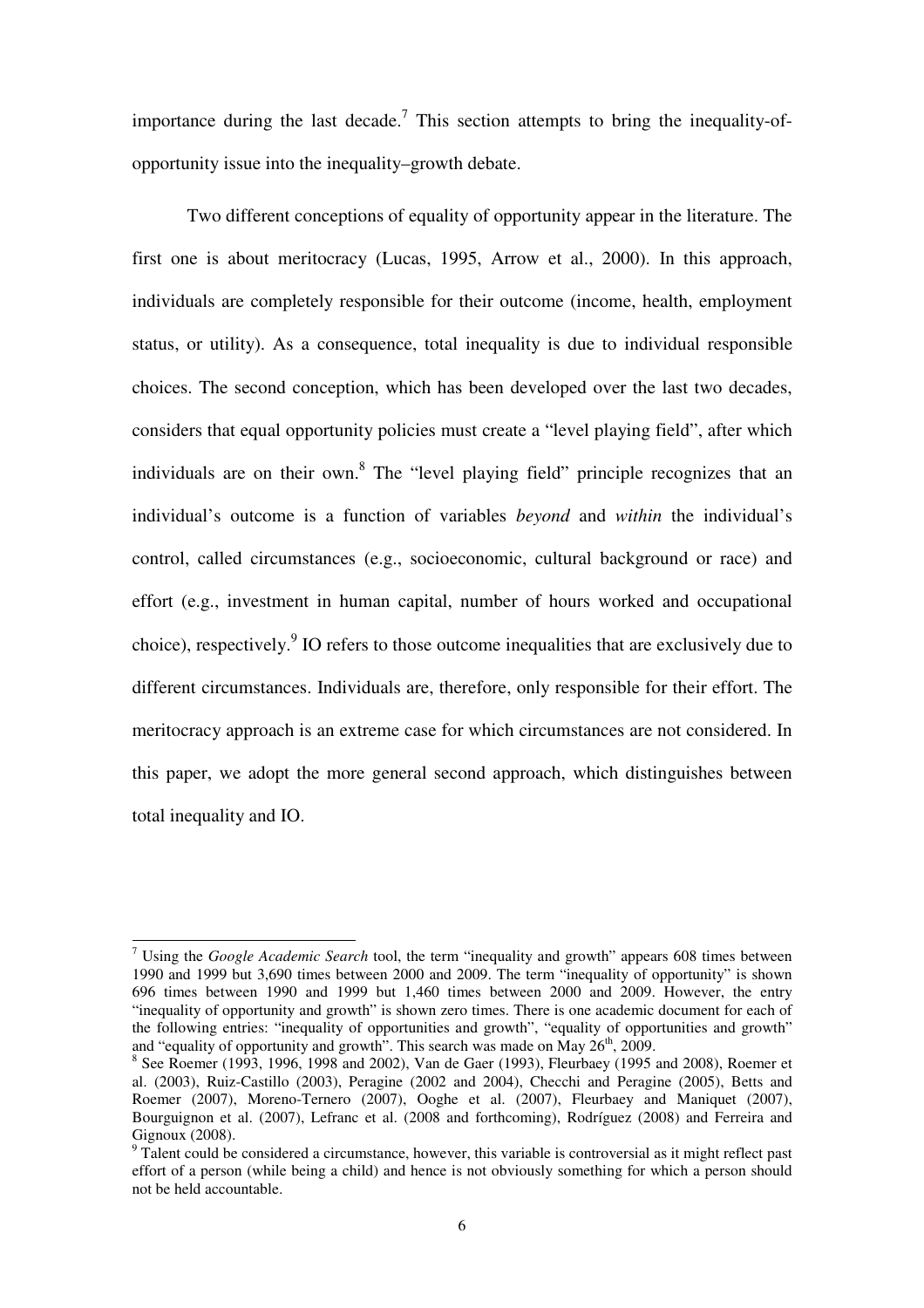Two sets of models have been proposed in the inequality–growth literature: models where inequality is beneficial for growth and models where inequality is harmful for growth.

On one hand, we find three main reasons for a positive relationship between inequality and growth. First, income inequality is fundamentally good for the accumulation of a surplus over present consumption regardless of whether the rich have a higher marginal propensity to save than the poor do (Kaldor's hypothesis). Then, more unequal economies grow faster than economies characterized by a more equitable income distribution if growth is related to the proportion of national income that is saved.<sup>10</sup> Second, following Mirrless (1971), in a moral hazard context where output depends on the unobservable effort borne by agents, rewarding the employees with a constant wage, which is independent from output performance, will discourage them from investing any effort (Rebelo, 1991). Third, since investment projects often involve large sunk costs, wealth needs to be sufficiently concentrated in order for an individual to be able to initiate a new industrial activity. Barro (2000) proposes a similar argument for education. Accordingly, investments in physical or human capital have to go beyond a fixed degree to affect growth in a positive manner.

On the other hand, we find three main sets of models in which inequality can discourage growth. The first set refers to models of economic development where three general arguments can be found (Todaro, 1994): unproductive investment by the rich (Mason, 1988); lower levels of human capital, nutrition and health by the poor (Dasgupta and Ray, 1987); and biased demand pattern of the poor towards local goods (Marshall, 1988). The second set groups models of imperfect capital markets, fertility and domestic market size. Wealth and human capital heterogeneity across individuals

 $10$  See Galenson and Leibenstein (1955), Stiglitz (1969) and Bourguignon (1981).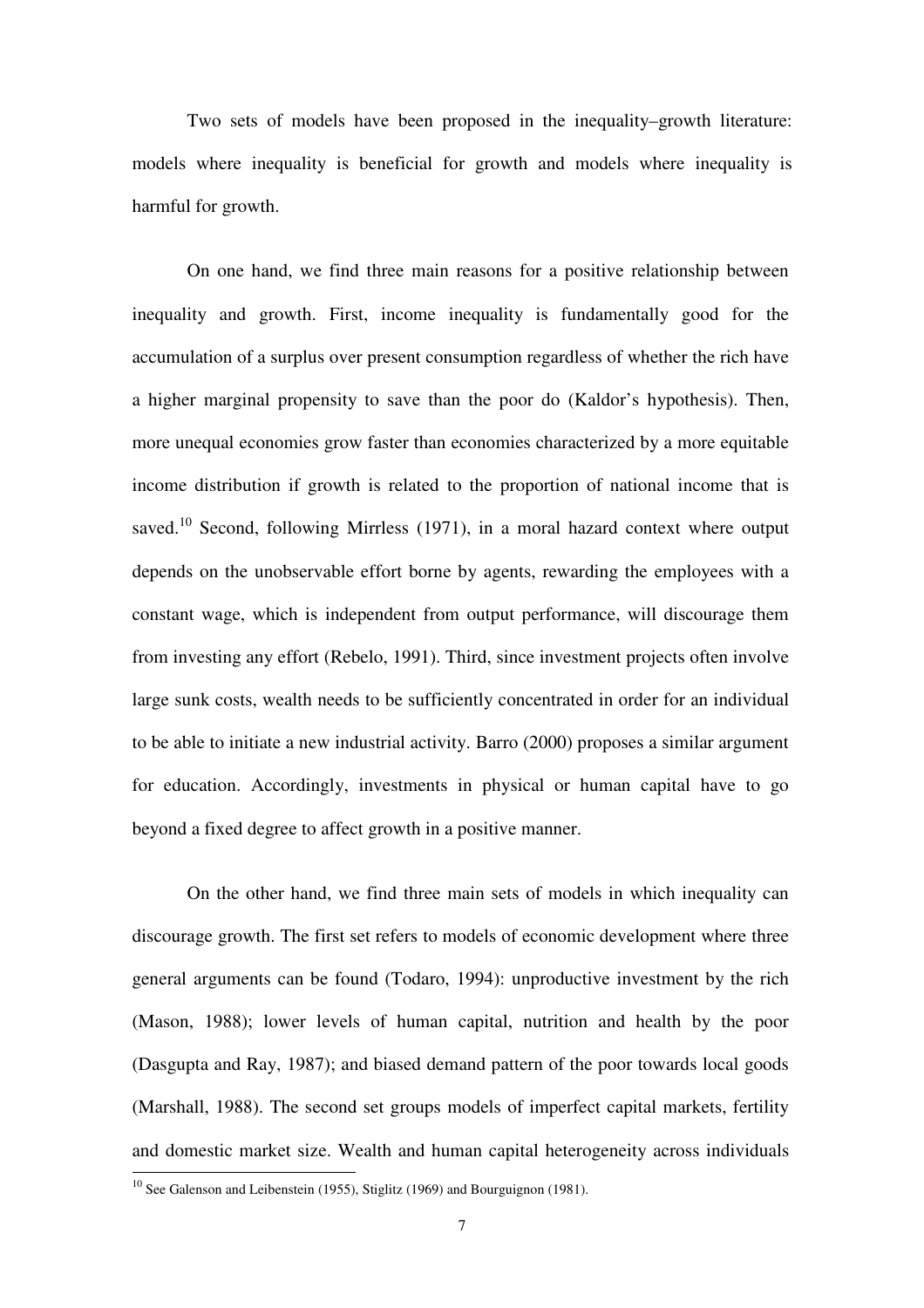produces a negative relationship between income inequality and growth whether capital markets are imperfect and investment indivisibilities exist.<sup>11</sup> According to the endogenous fertility approach, income inequality reduces per capita growth because of the positive effect that inequality exerts on the rate of fertility.<sup>12</sup> Moreover, the production of manufactures is only profitable if domestic sales cover at least the fixed setup costs of plants. Consequently, redistribution of income may increase future growth by inducing higher demand of manufactures.<sup>13</sup> Finally, the third set of models refers to the political economy literature, where two arguments can be found. First, in a median-voter framework, a more unequal distribution of income leads to a larger redistributive policy and thus to more tax distortion that deters private investment and growth.<sup>14</sup> Second, strong inequality may result in political instability.<sup>15</sup>

As a conclusion from the last two paragraphs, inequality may affect growth through a large variety of opposite routes. Therefore, from a theoretical perspective, the prevalence of a positive or negative relationship between overall inequality and growth depends on which channel predominates. This fact is clearly reflected by the empirical evidence linking income inequality to economic growth: cross-sectional and panel data studies are generally inconclusive. Cross-sectional analysis showing a negative relationship between both dimensions include, among others, Alesina and Rodrik (1994), Persson and Tabellini (1994), Clarke (1995), Perotti (1996), Alesina and Perotti (1996) and Alesina et al. (1996). However, other authors find a positive relationship between growth and income inequality, such as Partridge (1997) and Zou and Li

-

<sup>&</sup>lt;sup>11</sup> See Banerjee and Newman (1991), Galor and Zeira (1993), Bénabou (1996), Aghion and Bolton (1997) and Piketty (1997).

<sup>&</sup>lt;sup>12</sup> See Galor and Zang (1997), Dahan and Tsiddon (1998), Morand (1998), Khoo and Dennis (1999) and Kremer and Chen (2002).

<sup>&</sup>lt;sup>13</sup> See Murphy et al. (1989), Falkinger and Zweimüller (1997), Zweimüller (2000) and Mani (2001).

<sup>&</sup>lt;sup>14</sup> See Perotti (1992 and 1993), Alesina and Rodrik (1994), Alesina and Perotti (1994) and Persson and Tabellini (1994).

<sup>15</sup> See Gupta (1990), Tornell and Velasco (1992), Alesina and Perotti (1996), Alesina et al*.* (1996), Svensson (1998) and Keefer and Knack (2002).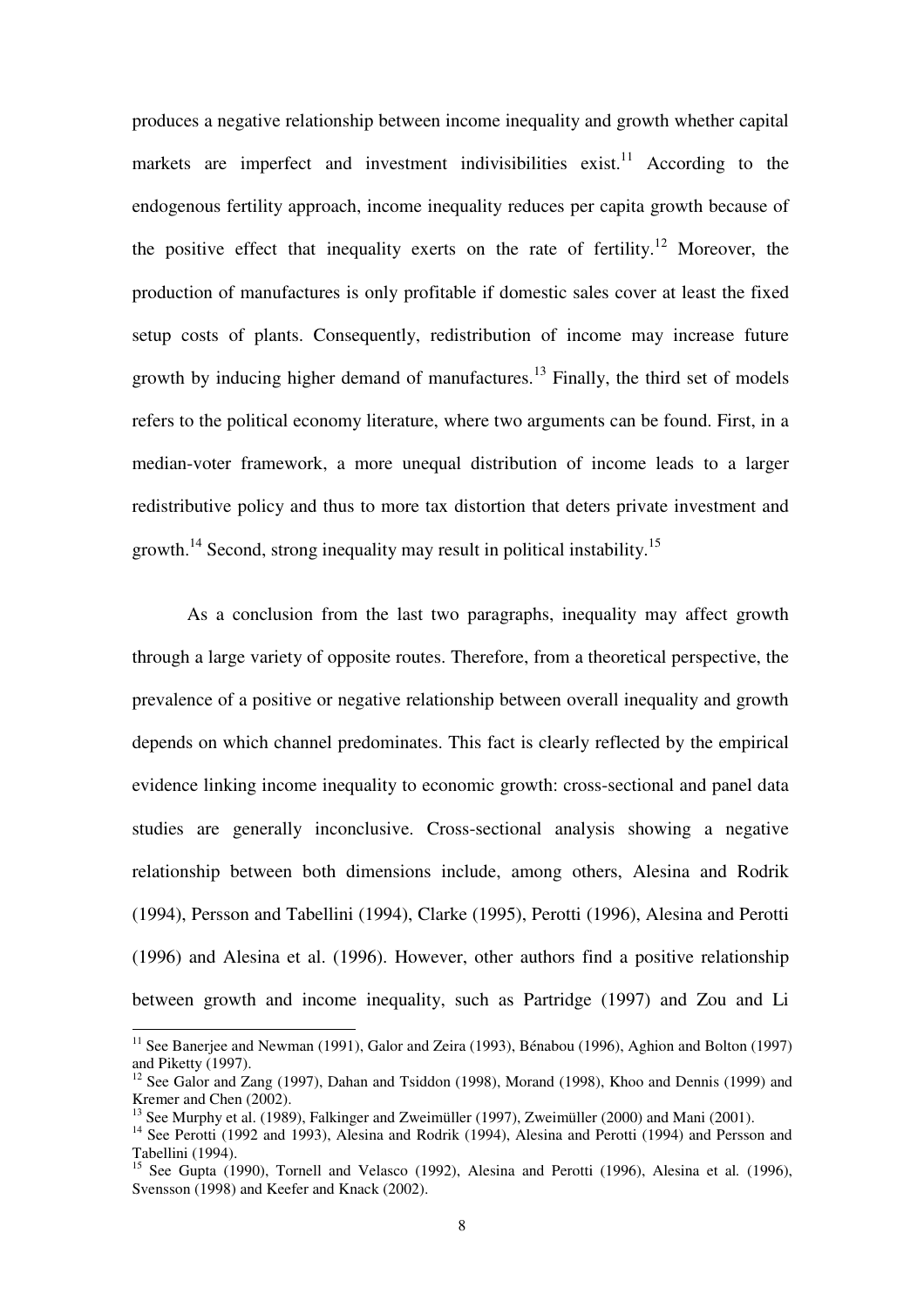(1998). Barro (2000) shows a very slight relationship between both variables when using panel data, while Forbes (2000) finds a positive relationship.

Given these different findings in the literature, we propose to analyze the inequality and growth relationship using the IO concept. In particular, models *à la* Mirrless, where a positive relationship between inequality and growth is found, have to do with incentives to merits and effort, so they can be associated with inequality of returns to effort. On the other hand, models where inequality is harmful for growth have to do with the negative impact that certain adverse circumstances may have on growth. In this case, these models are closed related to the inequality-of-opportunity concept. Consequently, by considering the IO component, we can discriminate between some positive and negative influences upon growth. In Sections 4, we test our proposal with an inequality–growth empirical analysis for the U.S. economy but before, we estimate IO in the next section.

#### 3. **Inequality of Opportunity in the U.S.**

In this section we estimate the IO in the U.S. by using depurated data of the Panel Survey Income Dynamics (PSID) database for 23 states in the 1980s and 1990s. First, we present the method; next, we describe the database; and finally, we show the main results.

## **3.1. The conceptual approach**

This section is based on Roemer (1993) and Van de Gaer (1993). Consider a finite population of discrete individuals indexed by  $i \in \{1, ..., N\}$ . As is standard in the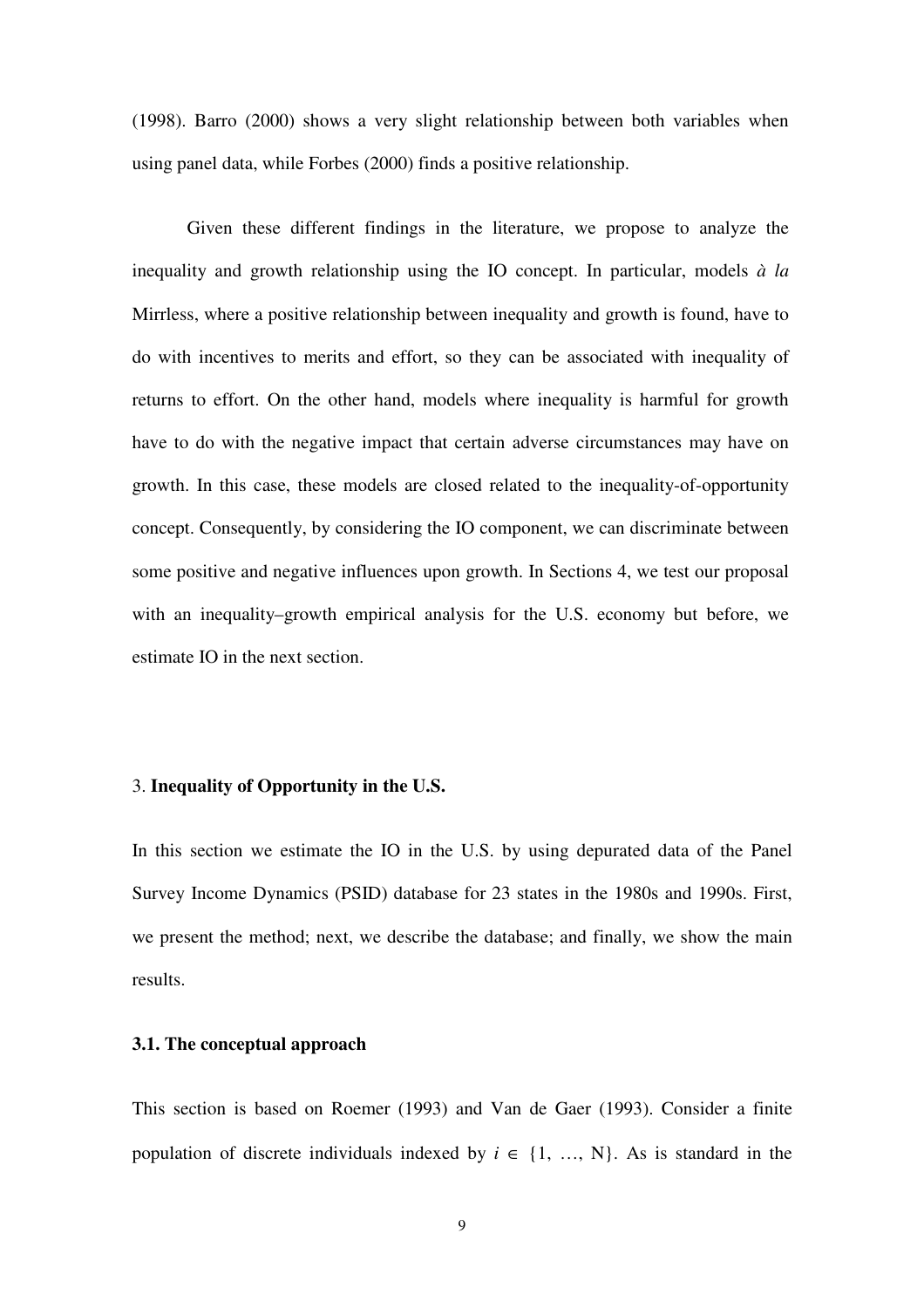inequality-of-opportunity literature, the individual income,  $y_i$ , is assumed to be a function of the amount of effort,  $e_i$ , that is expended and the set of circumstances,  $C_i$ , that the individual faces, and it is denoted by  $y_i = f(C_i, e_i)$ . Circumstances are traits beyond the individual responsibility, while effort represents those factors for which the individual is responsible. In this context, effort is not only the extent to which a person exerts herself, but all the other background traits of the individual that might affect her success, but that are excluded from the list of circumstances. We treat effort as a continuous variable, while, for each individual  $i$ ,  $C_i$  is a vector of  $J$  elements, each element corresponding to a particular circumstance. Finally, circumstances are exogenous because they cannot be affected by individual decisions, while effort is influenced, among other factors, by circumstances. Consequently, individual income can be rewrite as  $y_i = f(C_i, e_i(C_i))$ .

In order to estimate IO, we partition the population into a mutually exclusive and exhaustive set of types  $\Gamma = \{H_1, ..., H_M\}$ , where all individuals in each type *m* share the same set of circumstances. That is,  $H_1 \cup H_2 \cup ... \cup H_M = \{1, ..., N\}, H_r \cap H_s = \emptyset, \forall r$ and *s*, and  $C_i = C_k$ ,  $\forall$  *i* and  $k \mid i \in H_m$  and  $k \in H_m$ ,  $\forall$  *m*. Furthermore, assume that the distribution of effort exerted by individuals of type *m* is  $F^m$  and that  $e^m(\pi)$  is the level of effort exerted by the individual at the  $\pi^{th}$  quantile of that effort distribution. Given the type *m*, we can, hence, define the level of income obtained by the individual at the  $\pi^{th}$  quantile as follows:

$$
v^m(\pi) = y^m(e^m(\pi)).
$$
\n<sup>(1)</sup>

In this manner, the income rank and the effort rank are the same within each type because, given a particular type, income is fully and monotonically determined by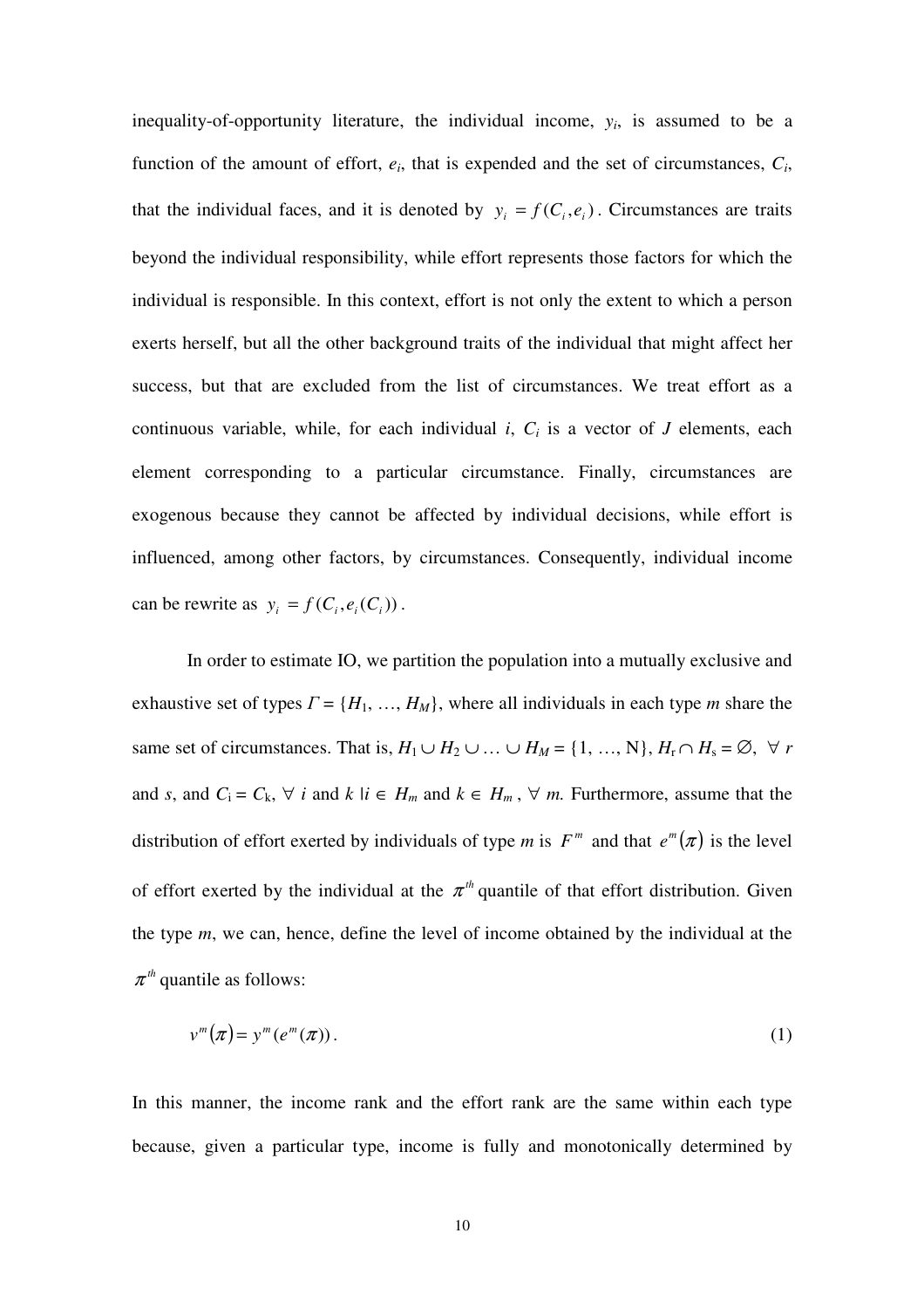effort. We follow Van de Gaer (1993) in considering the set of incomes available to the members of each type as the opportunity set of each type.

Let  $\pi \in [0,1]$ , and consider

j

$$
\bar{v} = \left( \int_0^1 v^1(\pi) \, d\pi, \dots, \int_0^1 v^M(\pi) \, d\pi \right), \tag{2}
$$

the *M*-dimensional vector of average incomes. We can interpret each element of the vector  $\bar{v}$  as the expected income of each type or category of origin.

At this point, Roemer (1993) proposed the "mean of mins" approach: take the minimum at each centile of the conditional distribution of income (across types), and then average across centiles. Alternatively, Van de Gaer (1993) proposed the "min of means" approach: average income for each type, and then take the minimum across types. Because of the limited size of our samples, as discussed below, we adopt the second method because it is much less restrictive in terms of data requirements.<sup>16</sup> Consequently, Van de Gaer (1993) proposed to maximize the minimum average income:

$$
Min\left(\bar{v}\right) = \min_{m} \left\{ \int_0^1 v^m(\pi) \, d\pi \right\}.
$$
\n<sup>(3)</sup>

Van de Gaer favored the minimum function to keep with the *Rawlsian* maximin principle. However, his proposal is exposed to extreme values because it focuses only on the minimum average income. To reduce this problem, we adopt an inequality index,

<sup>&</sup>lt;sup>16</sup> Roemer's approach requires measuring income differences between types by centiles, while Van de Gaer's method only measures income differences between types at the mean. Nevertheless, both mechanisms produce the same rankings when the transition matrices between origins and income quantiles are "Shorrocks monotonic". See Van de Gaer et al. (2001) for more details on this point.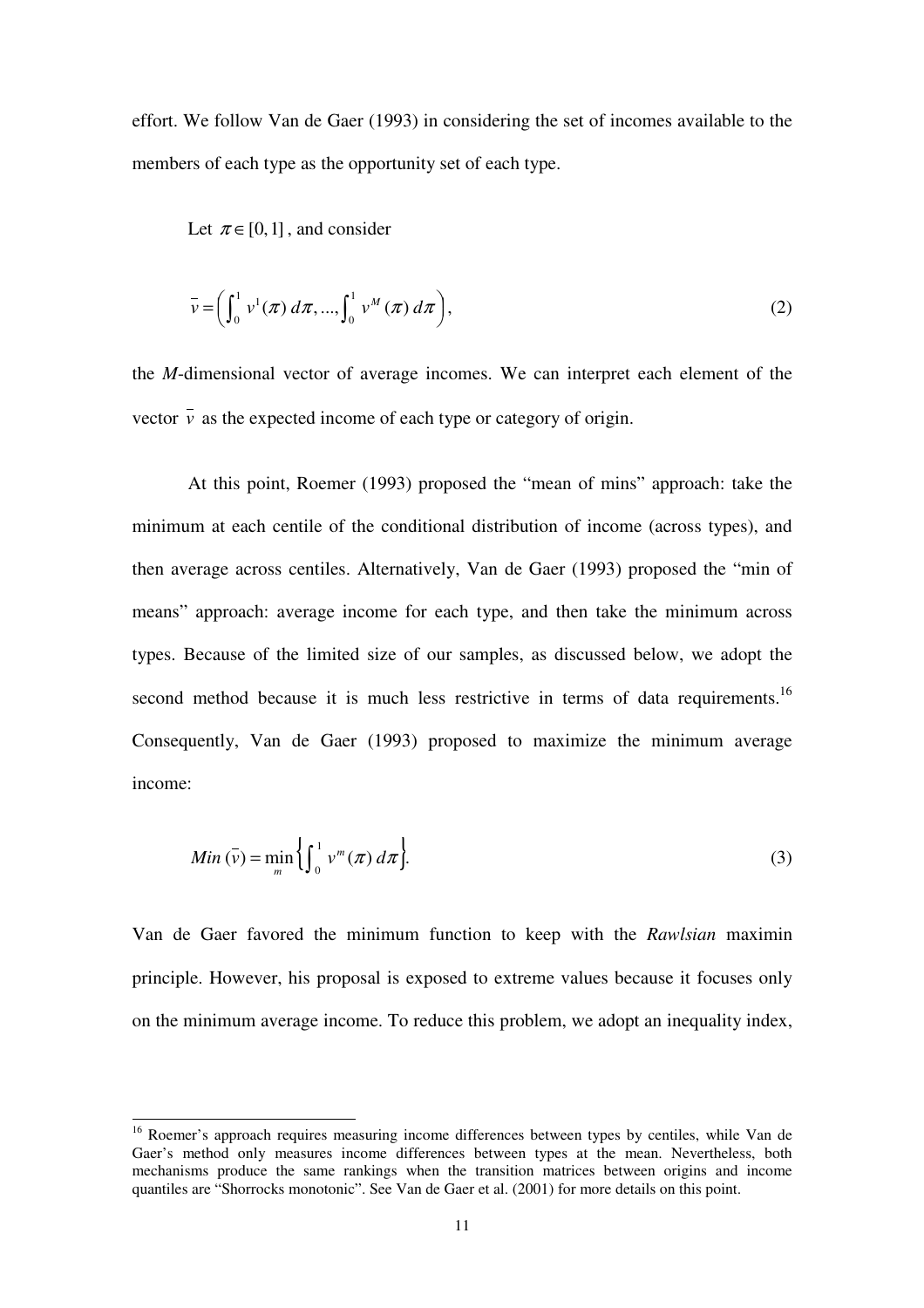which considers the whole vector  $\bar{v}$  of average incomes.<sup>17</sup> In particular, we use the Theil 0 (T) and Gini (G) indices.<sup>18</sup> Moreover, in Section 4 we show that considering the Theil 0 index has a major advantage, namely, it allows us to decompose the overall inequality into inequality-of-opportunity and inequality-of-returns-to-effort components.

In the rest of the section, we compute, after presenting the data, overall inequality and IO according to the Theil 0 and Gini indices.

#### **3.2. The data**

The PSID database provides data for U.S. states during the period 1968–2007. This database contains information not only on individual income and circumstances but also on the state of residence. However, there is still a problem: data are representative at the national level, but they do not have to be necessarily at the state level. To minimize this problem, we have made a reasonable selection of data, states and decades. Nevertheless, some robustness analysis has been carried out in order to mimic the sample selection bias.

Samples refer to individuals who are male heads of household, 25–50 years old, which are the cohorts with the highest proportion of employed persons. This sample selection rule allows us to avoid the so-called composition effect (individuals with

$$
T(X) = \frac{1}{N} \sum_{i=1}^{N} \ln \frac{\mu_X}{x_i},
$$

while the Gini coefficient is defined as:

$$
G(X) = \frac{1}{2} \sum_{i=1}^{N} \sum_{j=1}^{N} \frac{|x_i - x_j|}{N^2 \mu_X}.
$$

 $17$  The use of an inequality index instead of the minimum function is also proposed in Checchi and Peragine (2005), Moreno-Ternero (2007), Rodríguez (2008) and Ferreira and Gignoux (2008).

<sup>&</sup>lt;sup>18</sup> The Theil 0 index is positively related to total inequality and has a value between 0 and ln(*N*), where *N* is the sample size. The Gini coefficient is also positively related to total inequality and has a value between 0 and 1. For a distribution *X*, with mean  $\mu_X$ , the Theil 0 index is defined as: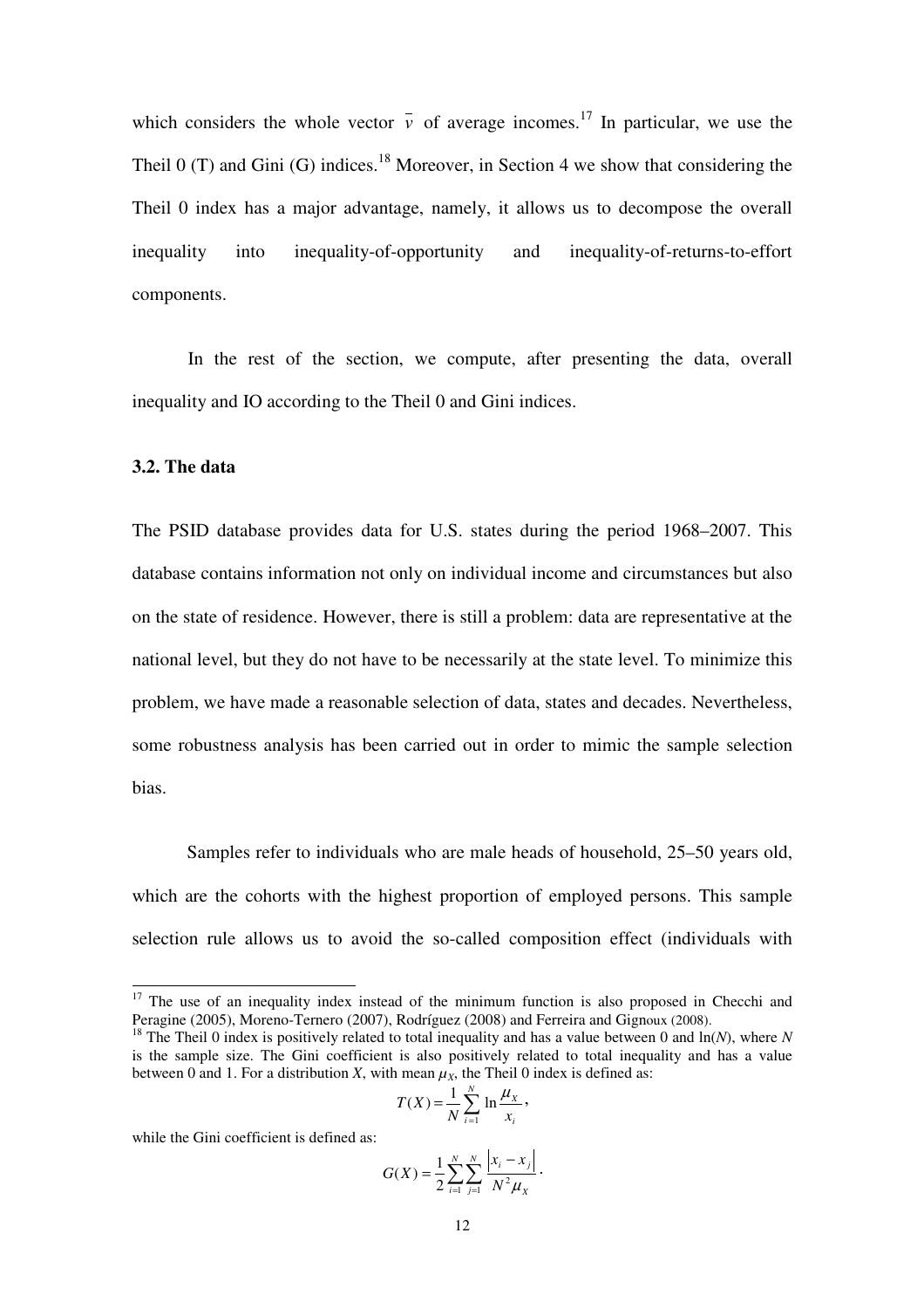different ages are in different phases of the wage-earning time series). Another advantage of this rule is that individual earnings will be more representative of the individual's lifetime income (Grawe, 2005). Income is calculated as the individual's labor income plus the household capital income divided by the number of adults in the household.

We consider race and the father's education as the individual's circumstances, which is standar in the inequality-of-opportunity literature.<sup>19</sup> Notice that the observed vector of circumstances, which depends on the available data, is by construction a subset of the theoretical vector of all possible circumstances. As a result, our empirical estimates should be interpreted as lower-bound estimates of IO. Naturally, this implies that the *non-estimated* IO (due to unobserved circumstances) would still remain in the IE component (see Section 4.4 below).

Thus, for the selected set of circumstances, the sample is partitioned into 8 groups (i.e.,  $M = 8$ ): four related to the father's education (no education, primary, secondary and tertiary education), and two related to race (white and others).<sup>20</sup> In this case, the estimated inequality-of-opportunity index is called "8-*groups*". Note that estimates of IO may increase (but cannot decrease) with the number of types, though an excessive number of types may cause few observations in some types. For the sake of robustness, we will estimate in Section 4 IO using separately the categories of race ("*IO-race index*") and father's education ("*IO-edu index*").

To have enough degrees of freedom to estimate IO, we disregard those states with less than 50 observations. Using this criterion, there are only 17 states in 1970 with

<sup>&</sup>lt;sup>19</sup> See references in footnote 8.

 $20$  Information on mother's education is not available for the whole period. "No education" means 5 grades or less; "primary" education goes from 6 grades to 11 grades; "secondary" education refers to 12 grades and 12 grades plus non-academic training; and, "tertiary" education refers to college with or without degree. Results do not change significantly if we modify the partition of father's education.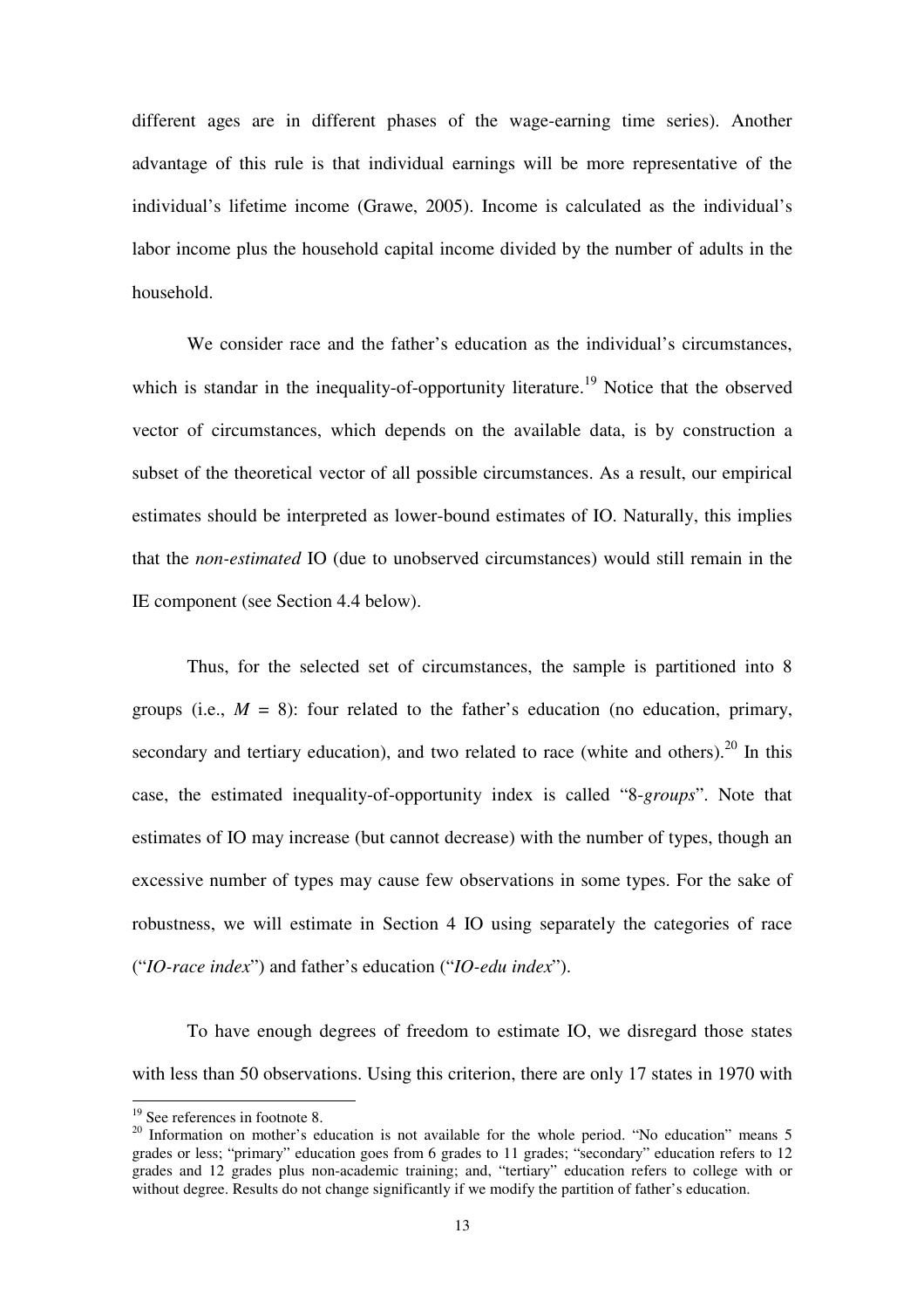at least 50 observations. Moreover, there were 2,116 observations for the U.S. as a whole in 1970, whereas the numbers of observations were 3,091 and 3,843 in 1980 and 1990, respectively. Hence, to assure a large enough sample size for each state, we disregard the 1970s and focus on the 1980s and 1990s. For these two decades, our final sample reduces to the following 23 states: Arkansas, California, Florida, Georgia, Illinois, Indiana, Iowa, Kentucky, Louisiana, Maryland, Massachusetts, Michigan, Mississippi, Missouri, New Jersey, New York, North Carolina, Ohio, Pennsylvania, South Carolina, Tennessee, Texas, and Virginia.

## **3.3. Inequality of income and opportunity in the U.S. states**

For the 23 selected U.S. states, Tables 1 and 2 show income inequality and IO estimates for 1980 and 1990, respectively.<sup>21</sup> They show results for the Theil 0 and Gini indices and for the IO 8-groups estimates. We also provide the standard error estimates calculated by bootstrapping according to the formula (Davison and Hinkley, 2005):

$$
\sigma(\hat{I}) = \sqrt{\frac{1}{R-1} \sum_{r=1}^{R} (I^* - I^*)^2} \tag{4}
$$

where *I* is the corresponding index and *R* is the number of replications.<sup>22</sup> Bearing in mind the limited size of our samples, the estimated standard errors for the income inequality and IO indices are rather precise.

# INSERT TABLES 1 AND 2 ABOUT HERE

<sup>&</sup>lt;sup>21</sup> Note that we work with truncated samples of male heads of household, so direct comparisons of our estimations with the published inequality indices by states would be misleading.

<sup>&</sup>lt;sup>22</sup> In our calculations, we have assumed  $R = 1000$ . Cowell and Flachaire (2007) find that bootstrap tests usually improve numerical performance. Moreover, with small sample sizes it could be better to use a bootstrap approach that guarantees a better level of approximation to the nominal confidence intervals (Davison and Hinkley, 2005).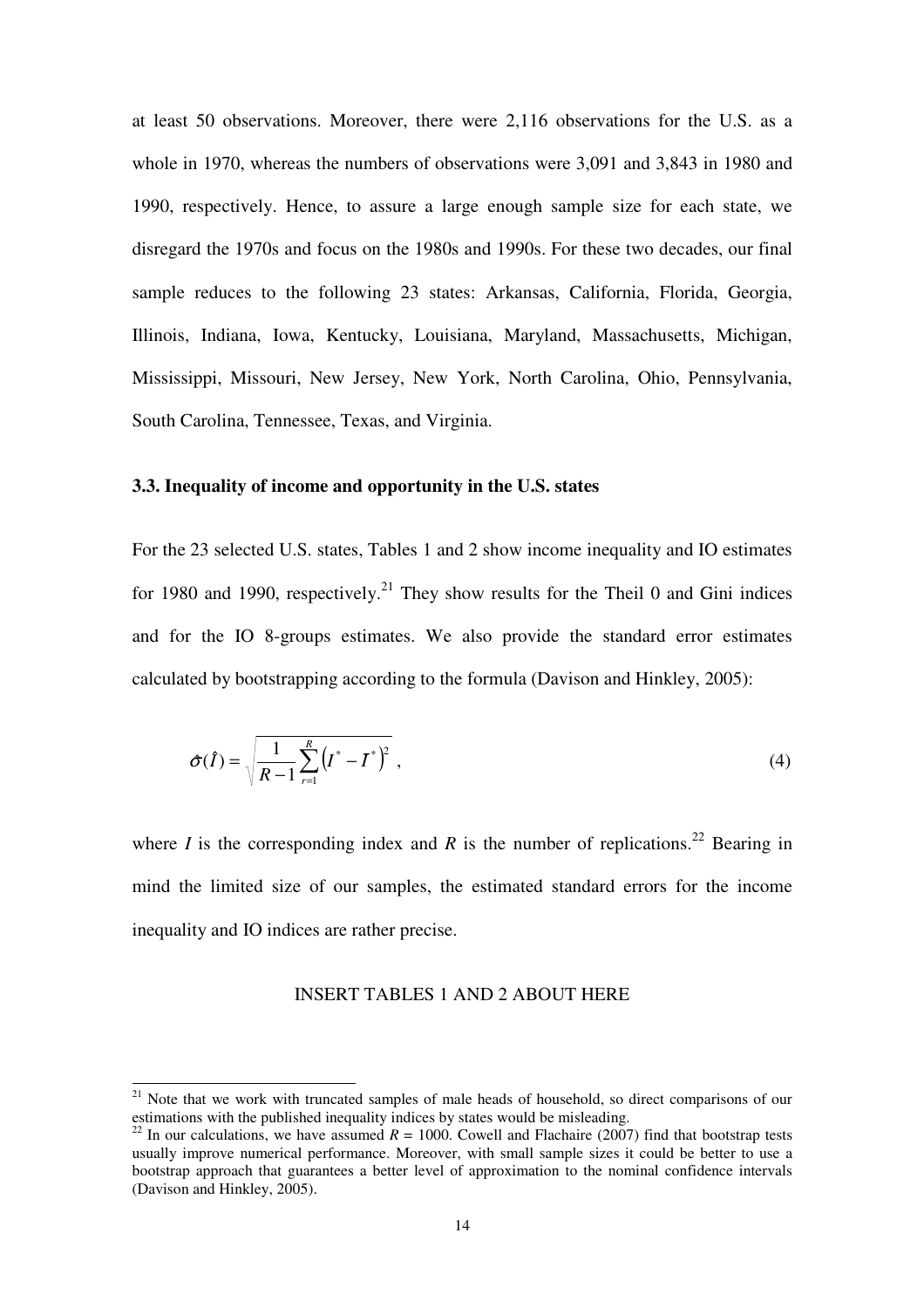Now, we give a brief descriptive analysis of the inequality-of-opportunity results. Figures 1a and 1b represent, respectively, inequality of income and the 8-groups IO for the selected 23 U.S. states in 1990 for the Theil 0 and Gini indices. We have ranked the U.S. states by the Gini index. Comparing the income inequality and IO results, we observe substantial differences between their rankings. For example, there exists a group of states with high total inequality and rather low IO, such as Florida and Pennsylvania; the opposite happens in states like Virginia and Indiana. Nevertheless, there exist some states whose relative position remains. For example, New York and Kentucky are at the lowest levels of both dimensions, while Maryland, New Jersey and Tennessee are at the top of the two rankings. These results confirm that inequality of income and IO, though related concepts, measure different things.

We also observe that IO estimates represent a modest percentage of the total inequality, above all for the Theil 0 index.<sup>23</sup> The existence of additional representative circumstances capturing differences in opportunity, other than race and parent's education, could explain this result.<sup>24</sup> Finally, it is worth noting that the Theil 0 and Gini indices reach similar, but not the same, rankings.

#### INSERT FIGURES 1a AND 1b ABOUT HERE

Figures 2a and 2b show the relationship between the 1980–1990 variation of total inequality and IO for the Theil 0 and Gini indices, respectively. Only one state, New York, has reduced income inequality and IO when looking at both indices, while the opposite is found in many states, for example, Maryland, Tennessee, Illinois, New

 $23$  Ferreira and Gignoux (2009) find that between one fifth and one third of all income inequality is explained by opportunities in six countries in Latin America. Checchi and Peragine (2005) find that less than ten percent of all income inequality is explained by opportunities in Italy.

 $^{24}$  Another possibility is that income-based IO tends to underestimate IO because the higher measurement error and variance for transitory components in the distribution of income (in comparison with the distribution of consumption) may be effectively counted as inequality of returns to effort (see Ferreira and Gignoux, 2009).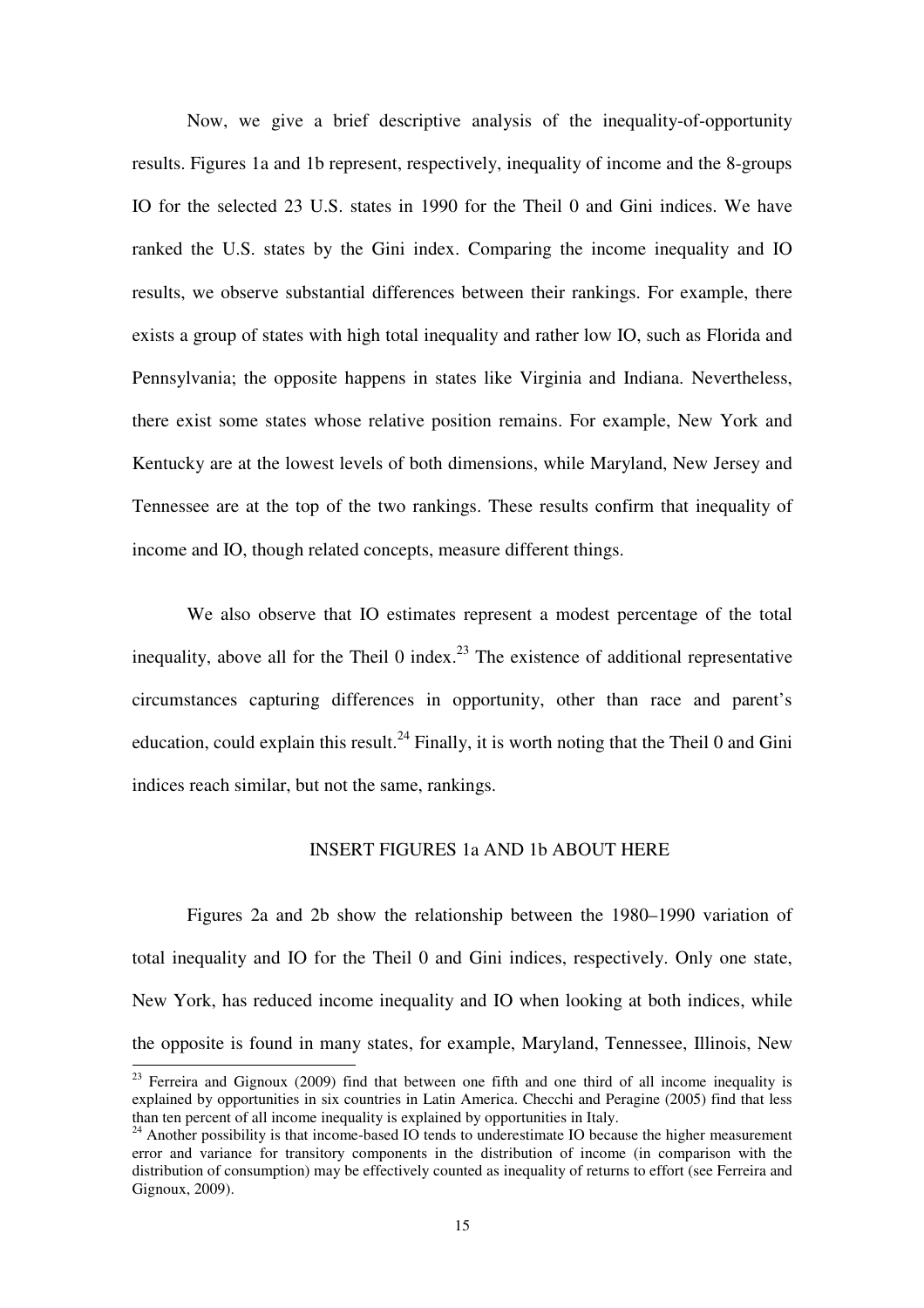Jersey and Texas. Besides, Indiana and Iowa experienced an increase in IO while showing little change in total dispersion. Kentucky increased income inequality, whereas IO decreased notably. Lastly, Pennsylvania, Massachusetts and North Carolina have not displayed a significant change in their inequality measures.

# INSERT FIGURES 2a AND 2b ABOUT HERE

Finally, we emphasize the positive relationship between total inequality change and inequality-of-opportunity change. However, this correlation is far from being perfect (see the coefficients of determination). This result points out that those factors affecting the evolution of these two dimensions can be different. As a consequence, the impact on growth of each variable could be distinct, as is discussed in more detail in the next section.

#### **4. Inequality, Inequality of Opportunity and Growth: An Empirical Analysis**

In this section, we carry out the main task of this paper, which is to characterize the effects of IO on growth. We assume two consecutive decades, from 1980 to 1990 (the 80s) and from 1990 to 2000 (the 90s), and our analysis is limited to the selected set of 23 U.S. states. An advantage of this panel is that heterogeneity within states is not coming from the political process because, for the most part, it is similar across the different states. More importantly, institutional, cultural, religious and other differences are less intensive for U.S. states than for different countries.

The dependent variable is the growth rate in the ensuing 10 years of real personal income (adjusted by CPI) divided by total midyear population. Inequality indices and other explanatory variables are all measured at the beginning of each decade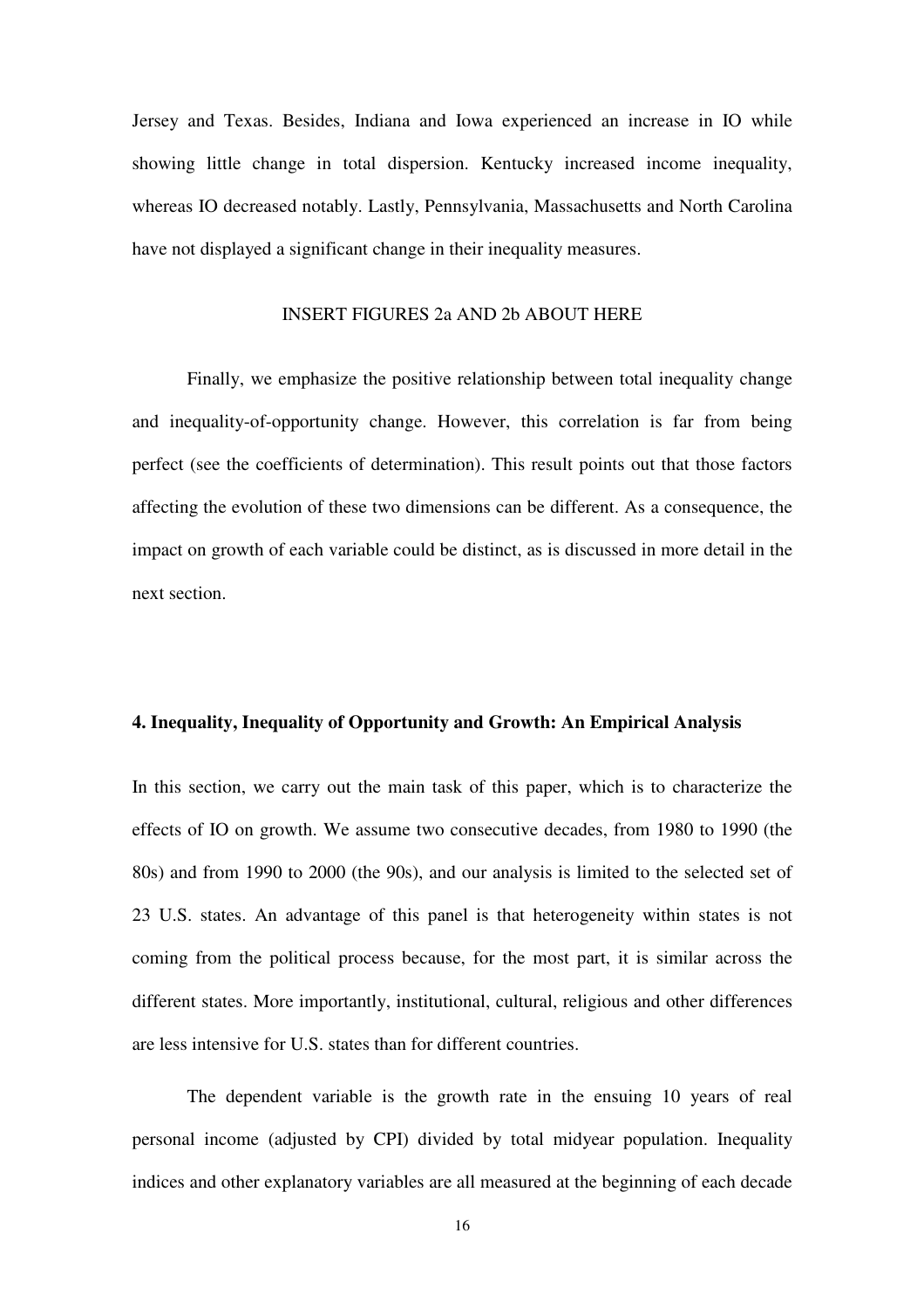(1980 and 1990). This strategy saves us from endogeneity and measurement errors. In this manner, we can apply standard pooling regressions techniques, such as in Barro and Sala-i-Martin (1991), Partridge (1997) and many others.

To measure the relationship between inequality, IO and growth properly, the model must include additional variables that also affect growth. We use the controls that were significant in Partridge (1997). In a first and more parsimonious specification specification (1) -, we consider a convergence term, time and regional dummies and the average skills of the labor force. In a second specification - specification (2) -, we also include variables capturing sectoral composition and past labor growth. $^{25}$ 

More specifically, the lagged level of real per capita income is included in the model to control for conditional convergence across states.<sup>26</sup> In addition, we consider a time dummy for the 80s, and we omit the dummy for the 90s. We also use a standard and broad classification for regional variables: *West*, *Midwest*, *South* and *Northeast*. 27 The omitted regional dummy is the *Northeast* region. We consider three categories to measure the average skills of the labor force: the percentage of the population over 24 years old who have graduated from high school but do not have a four-year college degree (*high school*); the percentage who have graduated from a four-year college (*college*); and the omitted category, which is the percentage of individuals who have not graduated from high school.<sup>28</sup> To control for the initial economic sectoral mix of each

<sup>&</sup>lt;sup>25</sup> Population and personal income data come from the Regional Economic Accounts of the Bureau of Economic Analysis (*U.S. Department of Commerce*, http://www.bea.gov/regional/spi/drill.cfm), while CPI data come from the U.S. Department of Labor (*All Urban Consumers CPI series*: http://www.bls.gov/data/#prices); employment data (total and by type of industry) come from the Current Employment Statistics of the Bureau of Labor Statistics (*U.S. Department of Labor*: http://www.bls.gov/data/#employment).

<sup>&</sup>lt;sup>26</sup> As is the norm in the convergence literature, an implicit assumption is that economic growth is converging to an equilibrium growth path that is a function of initial conditions (Barro and Sala-i-Martin, 1991)

 $27$  Regional dummies consider those fixed factors that are time invariant and inherent to each area but are not observed or not included in the model, such as geographical, social or local policy regional aspects or initial technology efficiency.

<sup>&</sup>lt;sup>28</sup> Historical Census Statistics on Education Attained in the U.S., 1940 to 2000 (U.S. Census Bureau):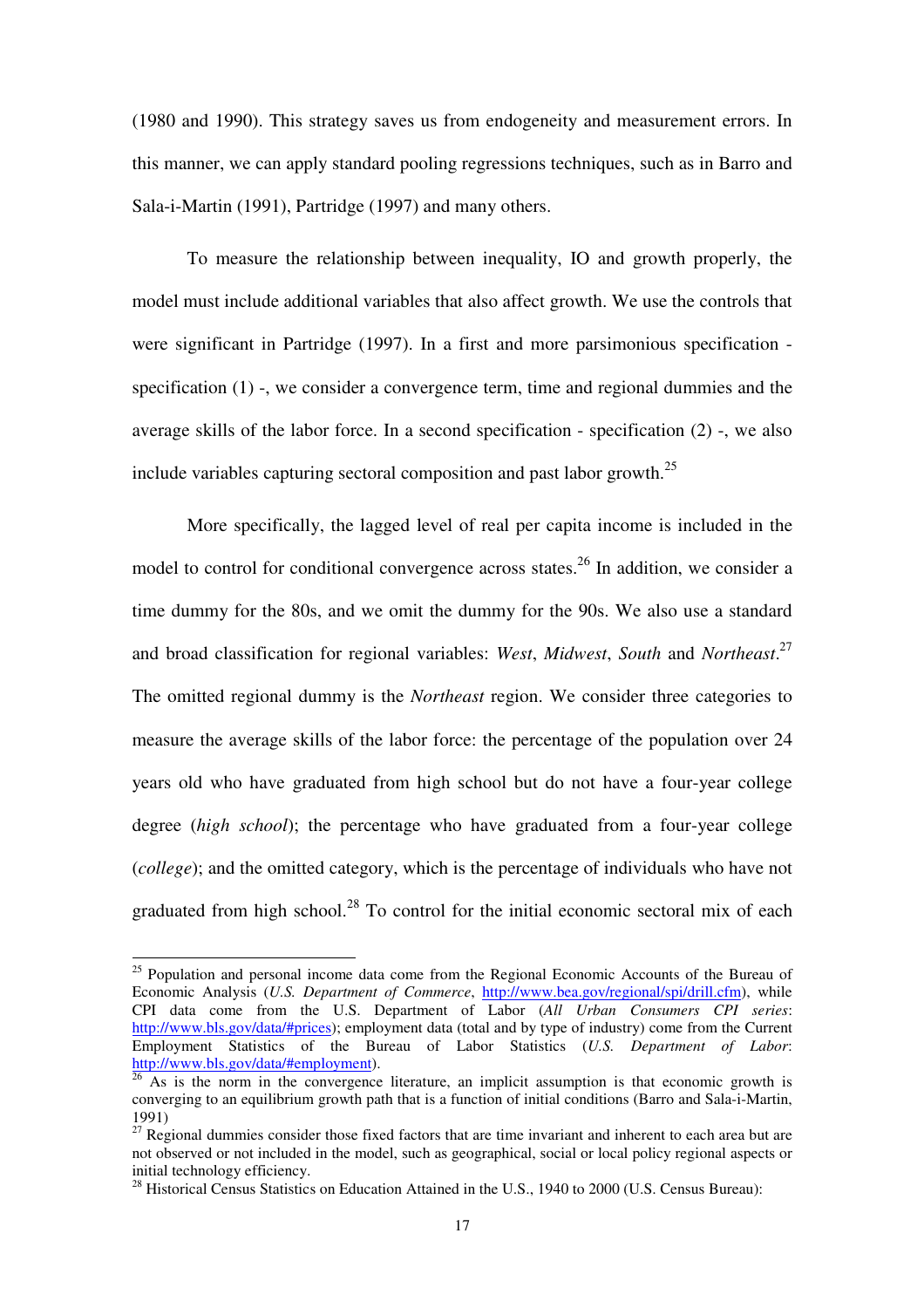state, the shares of nonagricultural employment are included for *mining*, *construction*, *manufacturing*, *transportation and public utilities*, *finance*, *insurance and real estate*, and *government*. *Traded goods and services* are the omitted sector, and thus the employment share coefficients should be interpreted as being relative to this sector. The percentage of the population who worked on a farm (*farm*) is included to account for the different importance of agriculture across states. Finally, in order to account for the possibility that growth in the previous decade could, in turn, influence growth in the following decade and be correlated with past inequality, we include the percentage change in nonagricultural employment in the preceding decade (e.g., employment growth in the 80s is used to explain per capita income growth in the 90s).

# **4.1. Income inequality and growth**

The benchmark analysis is based on regressions between growth, lagged income, an overall inequality index (Theil 0 and Gini) and the set of control variables:

$$
GY_{it} = \beta \cdot y_{it-s} + \phi \cdot I_{it-s} + \alpha' T_t + \delta' R_i + \lambda' X_{it-s} + \varepsilon_{it},
$$
\n
$$
\tag{5}
$$

where  $GY_{it}$  is real per capita income growth in the decade,  $y_{it-s}$  is the real per capita income of state *i* at the beginning of the decade, *Iit–s* is the overall inequality index at the beginning of the decade,  $T_t$  is the time dummy corresponding to the 80s,  $R_i$  is a set of regional dummies, *Xit–s* groups the rest of control variables measured at the beginning of the decade, and finally  $\varepsilon$ <sub>*it*</sub> encompasses effects of a random nature that are not considered in the model and is assumed to have the standard error component structure. Results for this benchmark setting are shown in Table 3. As in the rest of the paper,

-

http://www.census.gov/population/www/socdemo/education/introphct41.html.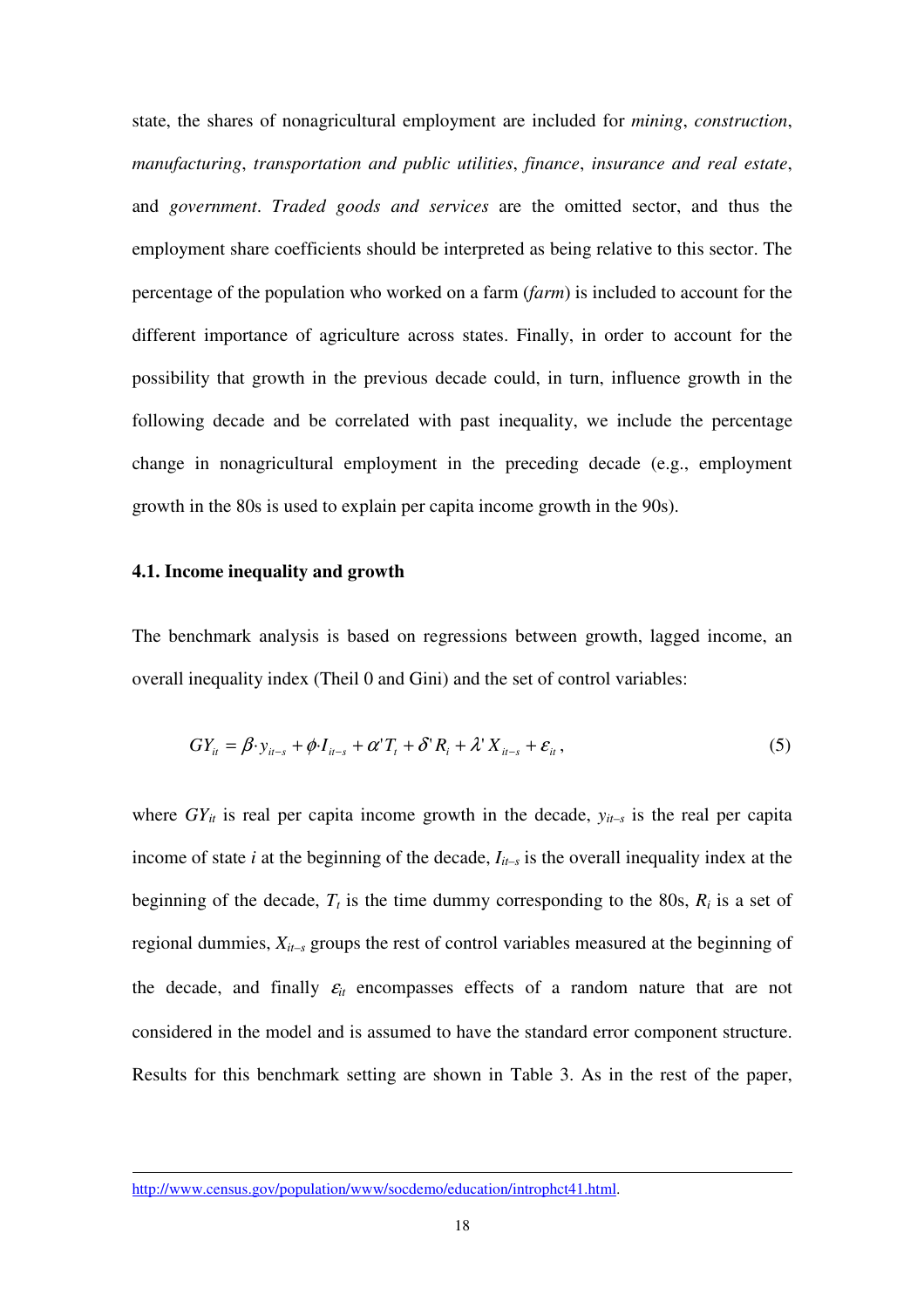results are based on the standard OLS pooling regression and White cross-sectional standard errors and covariance matrix.

# INSERT TABLE 3 ABOUT HERE

Regardless of the model specification, the results for the control variables are fairly robust and are in line with the related literature. The negative coefficient for lagged per capita income reflects conditional convergence, and its magnitude is in accordance with Barro and Sala-i-Martin (1991). Future economic growth is expected to be positively correlated with the labor force's human capital. As is commonly found in growth models augmented for human capital, the relevant variable of education is *college*, which is highly positive and significant with respect to the omitted category (non-graduated). However, we find that the effect of *high school* on growth is negative, but small, with respect to this category. The coefficients on most of the initial industrial mix variables are negative, though only *construction* is significant*.* The exception is *manufacturing*, whose coefficient is positive and significant. These findings suggest that states with greater initial shares in *services and traded goods* (the omitted category) and manufacturing have experienced higher economic growth.

The estimates for the *farm* variable are negative and no significant, while the coefficient associated with labor growth in the preceding year is positive and significant, which corroborates the idea that growth in the previous decade influences growth in the following decade. Regarding the cross-regional dummies, the coefficient for *South* is positive and significant for a full-specified model, while that for *West* is negative and significant; the coefficient for *Midwest* is no significant. Finally, the dummy for the 80s is positive and significant for a full-specified model.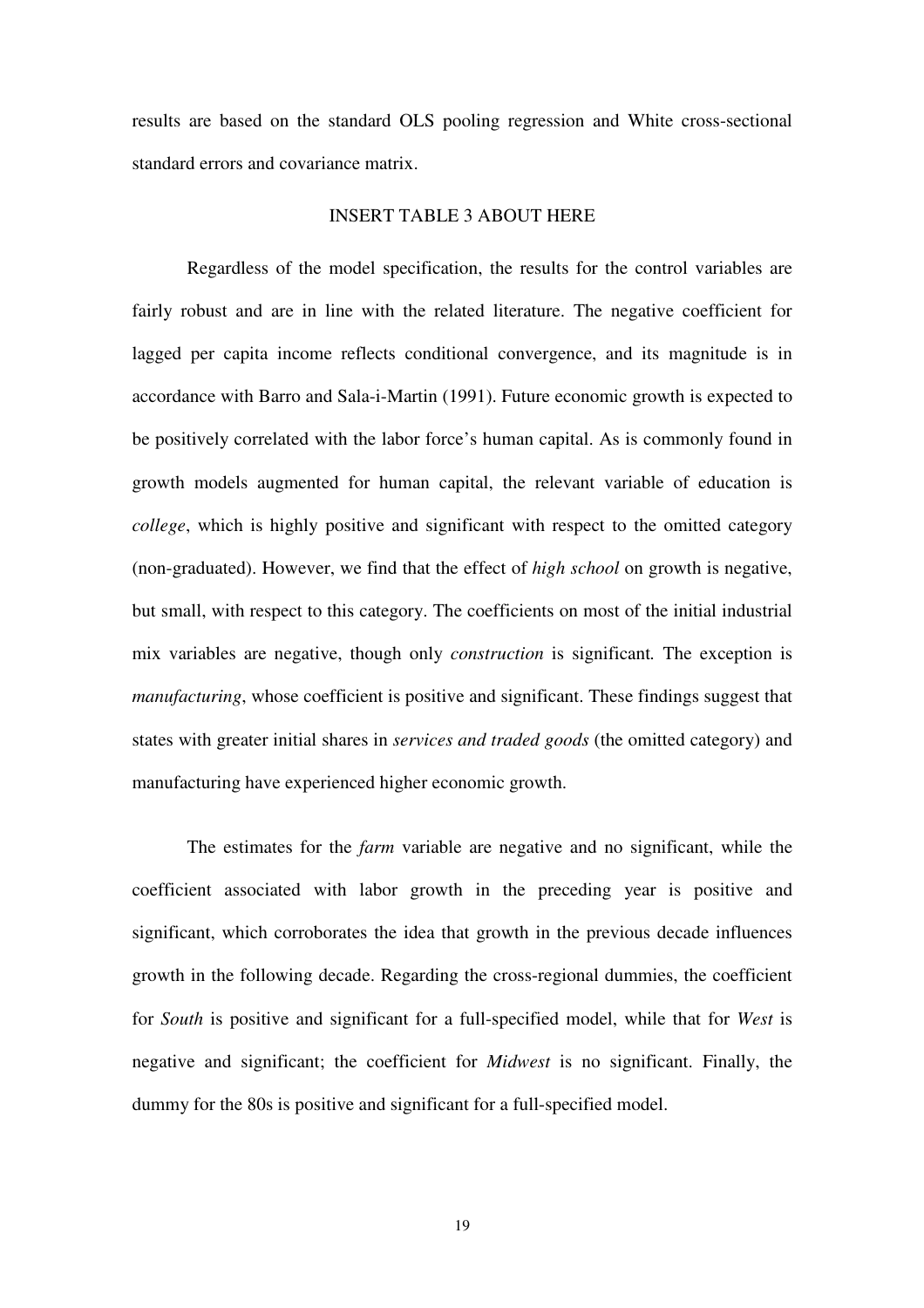At last, regarding the overall inequality indices, we first notice that Partridge (1997) found a positive relationship between overall inequality and per capita income growth. However, we find that the initial *Theil 0* and *Gini* coefficients are no significant.<sup>29</sup> Based on this result, a poor conclusion would be that distributive policies would not affect growth. Next, we test whether this result is due to the non-distinction between income inequality and IO. As we will see below, controlling by an inequalityof-opportunity measure changes the policy message dramatically.

#### **4.2. Inequality of opportunity and growth**

-

Now, we introduce IO into the model. In particular, we include the IO term into the expression (5) to estimate the following model:

$$
GY_{it} = \beta \cdot y_{it-s} + \phi_1 \cdot I_{it-s} + \phi_2 \cdot IO_{it-s} + \alpha' T_t + \delta' R_i + \lambda' X_{it-s} + \varepsilon_{it}
$$
\n
$$
\tag{6}
$$

where  $IO_{it-s}$  is the corresponding inequality-of-opportunity index (8-groups) at the beginning of the decade.

When including the IO term into the regression, we control for the observed circumstances, i.e. father's education and race. As a result, the coefficient of total inequality would now show the effect of effort and those circumstances that are not observed. Thus, we would expect that our estimated IO has a negative effect on growth, and the positive coefficient of total inequality found in Table 3 turns out significant. These results are confirmed for the Theil 0 and Gini indices, as it is shown in Table 4. These findings support the thesis that IO and inequality of returns to effort have opposite effects upon growth. Inequality is good for growth when that comes from

 $^{29}$  Note that our results are not directly comparable with Partridge's; because we use the PSID database, our samples refer to male heads of households 25 to 50 years old, and we focus on the 80s and 90s and 23 selected states.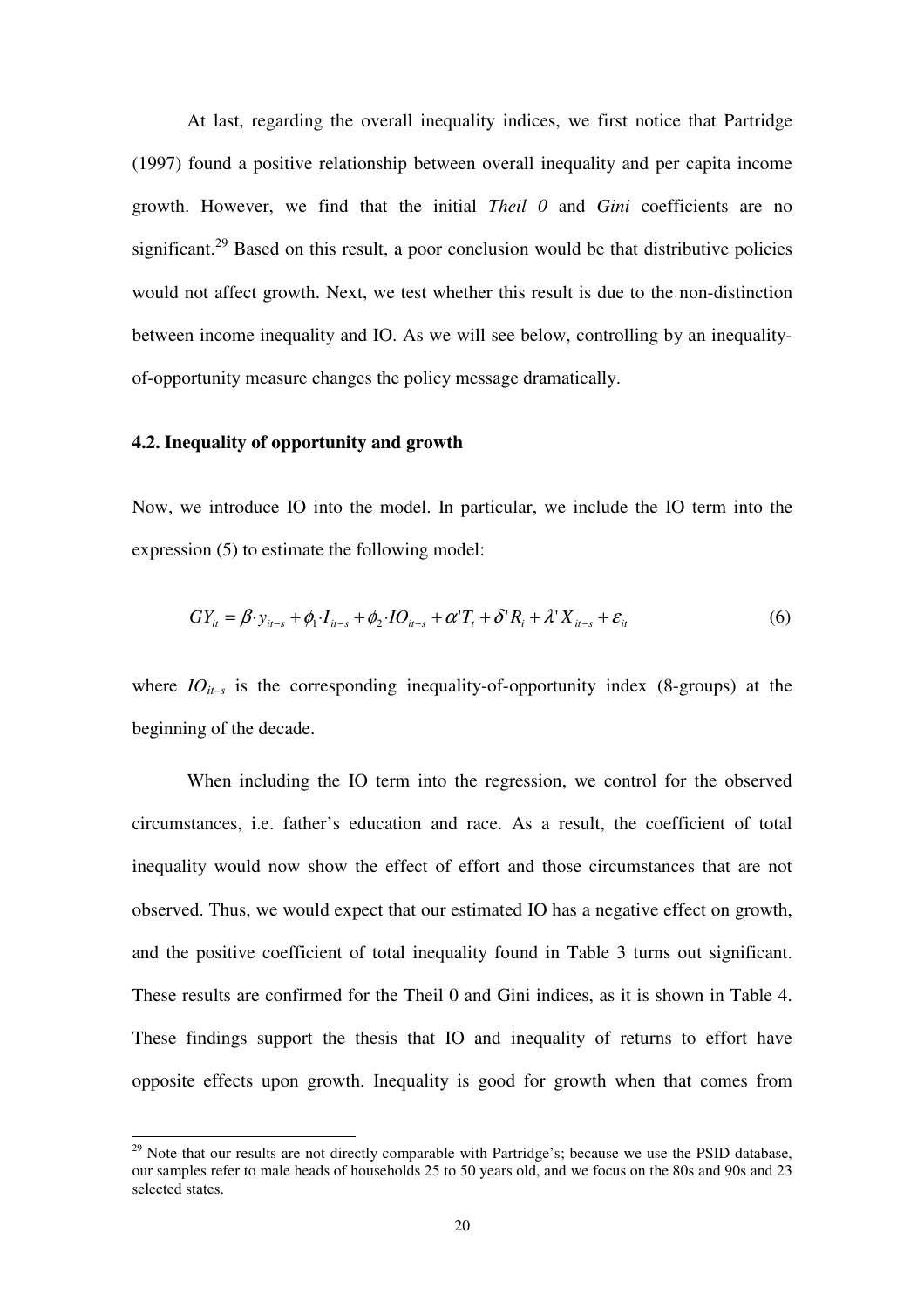differences in the returns to effort, while it is harmful for growth when that comes from differences in opportunity. Accordingly, policies that equalize opportunity and promote individual effort will enhance growth.

#### INSERT TABLE 4 ABOUT HERE

The importance of this result deserves a careful analysis of robustness. The number and type of circumstances used, the way that income inequality and IO are combined into the same regression and the number of states considered, are the factors that we analyze to be more confident in our main result.

#### **4.3. Inequality-of-opportunity estimates: the role of circumstances**

Peculiar non-linearity effects on growth of the educational structure might lead to erroneous conclusions when using father's education as a circumstance. For instance, let's assume that race is not representative because it does not explain much IO and the explicative variables that measure the average skills of the labor force do not completely capture the effect of education upon growth. Then, it is possible that the estimated IO term, which relies on the distribution of people among four educational groups, is actually capturing part of the effect that education may have on growth. This fact might cause that the estimated impact of IO would be misleading.<sup>30</sup> To check this possibility, we analyze the explicative power of every circumstance alone.

First, we estimate dispersion in opportunity using separately the circumstance of race (*IO-race*) and father's education (*IO-edu*). Table 5 shows the indices of IO for our selected U.S. states in 1980 and 1990. We observe that both circumstances are relevant for explaining differences in opportunity. For example, when using the Theil 0 index we

 $30$  We are grateful for this suggestion from François Bourguignon.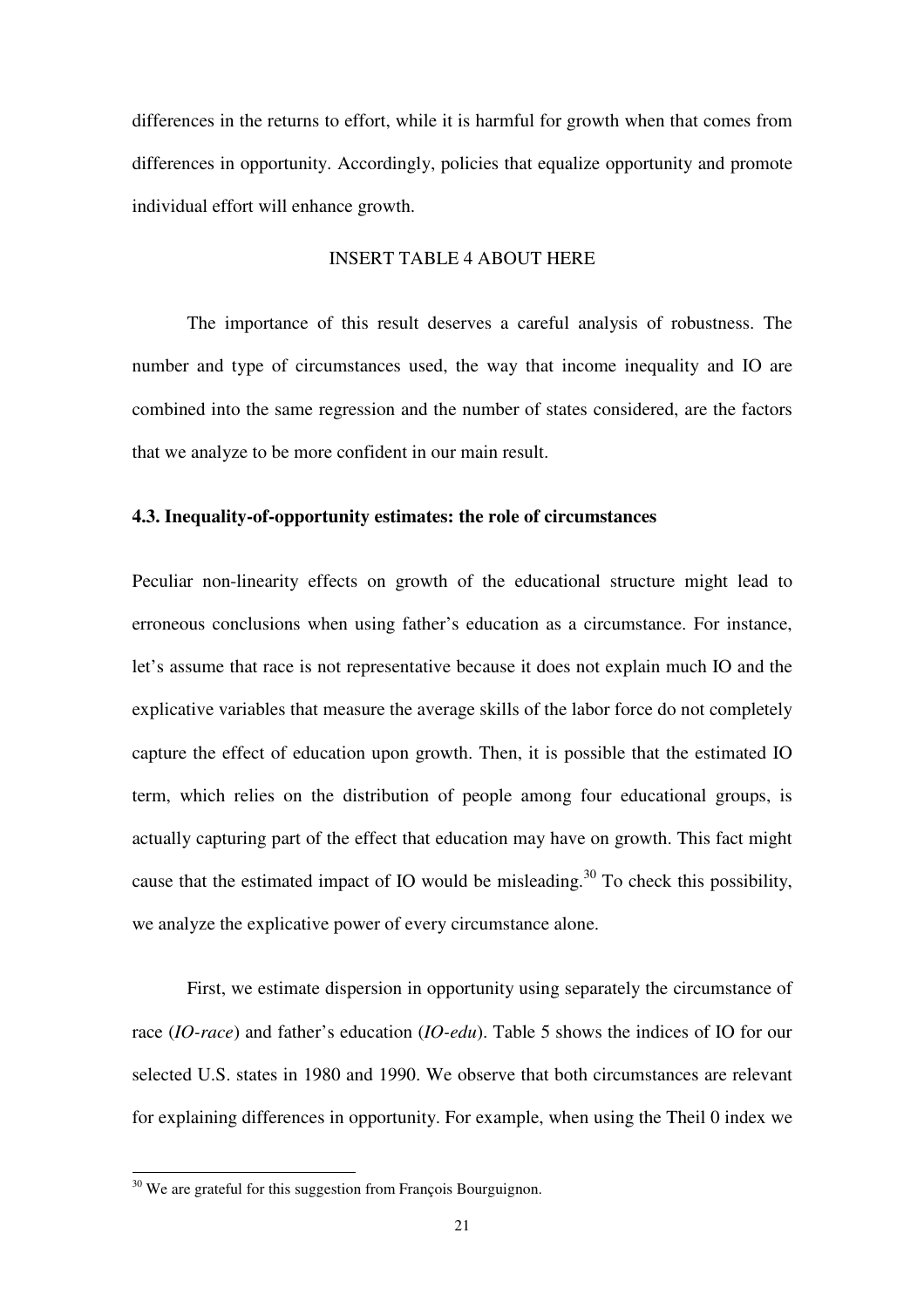find that IO-race and IO-edu dominate to each other approximately in the same number of states in 1990. Therefore, the negative impact of IO on growth found in the previous section (see Table 4) cannot be completely ascribed to father's education. Even if the proposed alternative channel through which education may affect growth is true, there is still room for a negative and significant impact of IO due to race on growth.

# INSERT TABLE 5 ABOUT HERE

Table 6 shows the regression results using the IO-race and IO-edu indices under the full specified model. We first notice that the coefficient for the IO-race measure is highly significant and negative for both the Theil 0 and the Gini indices. However, the impact of IO-edu is unclear because its coefficient is negative but non-significant for the Theil 0 and Gini indices. In respect to the coefficient of total inequality, it is positive and significant for the 2-groups case (IO-race), and positive but non-significant for the 4-groups case (IO-edu). Consequently, we can be confident in the estimated impact of IO (8 groups), as long as race has been shown to be the driving force explaining the negative influence that IO has on growth.

## INSERT TABLE 6 ABOUT HERE

## **4.4. Overall inequality decomposition**

Thus far, we have included in the regressions indices of total inequality and IO. However, the total inequality and IO terms are not independent, which may affect the estimated coefficient of IO and its significance. In order to avoid this inconvenience, a further refinement is possible: we can exactly decompose overall inequality into inequality-of-opportunity and inequality-of-returns-to-effort components. In this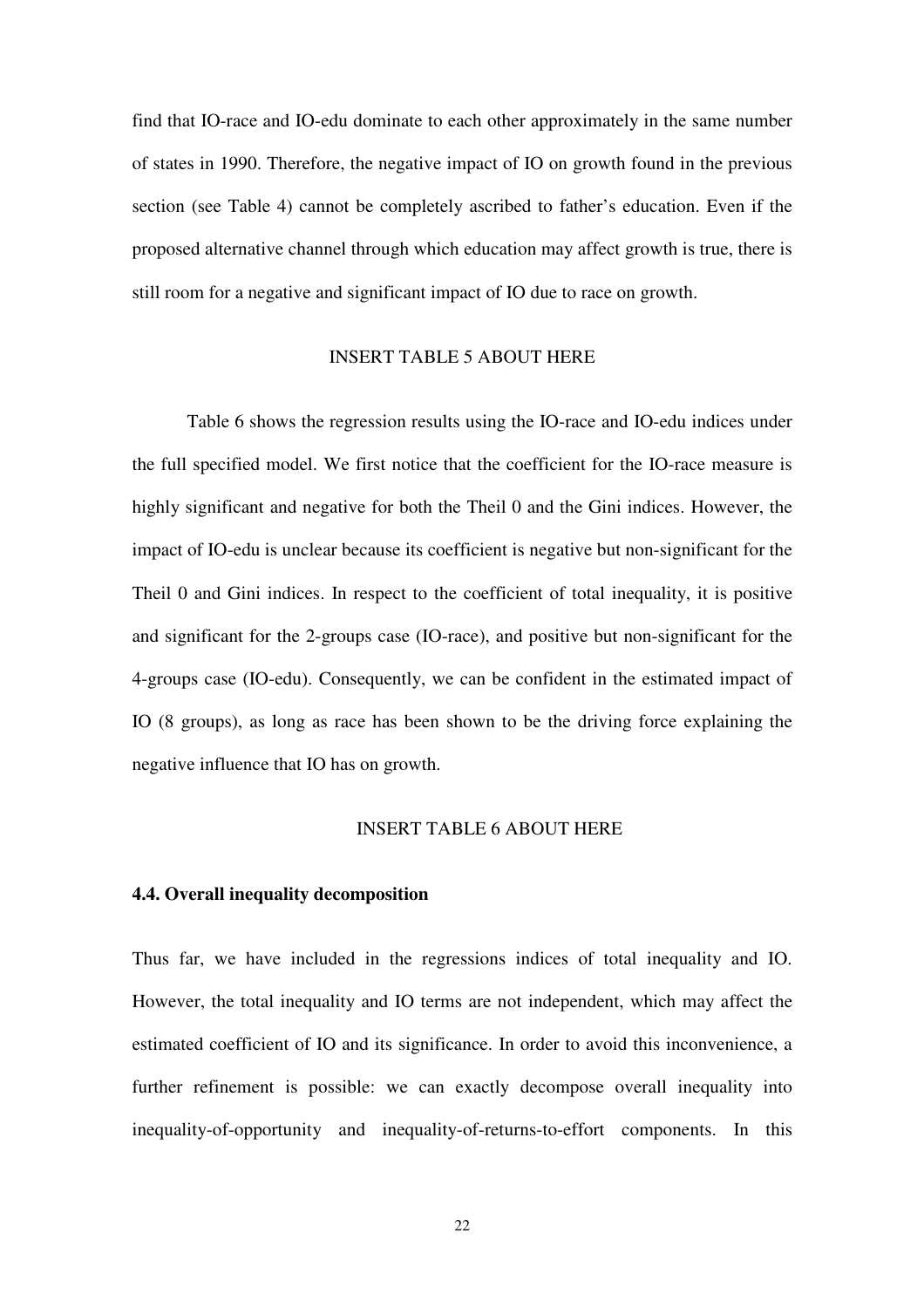manner, the two sources of income differences, circumstances and effort, will be included separately in the regressions.

As is well known, an inequality index is additively decomposable by population subgroups if and only if it is a positive multiple of a member of the Generalized Entropy class (Bourguignon, 1979 and Shorrocks, 1980 and 1984). This means that for every partition, any member of the Generalized Entropy class can be expressed as the sum of two terms: a weighted sum of within-group inequalities, plus a between-group inequality component. Only the Theil 0 index, among the members of the General Entropy class, uses weights based on the groups' population shares and has a pathindependent decomposition (Foster and Shneyerov,  $2000$ ).<sup>31</sup> For both reasons we consider the Theil 0 index throughout this Section.

Thus, given a particular set of circumstances, consider any partition of income *v* into *M* groups,  $v = (v^1, ..., v^M)$ , and  $\overline{v}$  as defined in expression (2), then the Theil 0 index can be decomposed as follows:

$$
T(v) = T(\bar{v}) + \sum_{m=1}^{M} p_m T(v^m) , \qquad (7)
$$

where  $p_m$  is the frequency of type *m* in the population. The first term,  $T(\bar{v})$ , is a between-group index, which captures the income inequality due to different circumstances. As it was done in Section 3, this component is calculated by applying the Theil 0 index to an income vector in which each individual in a given group receives the corresponding group's mean income. Thus, this component is, by construction, an

 $31$  The rest members of the General Entropy class use weights based not only on the groups' population shares but also on the groups' income shares. In this manner, these indices give more importance to rich people.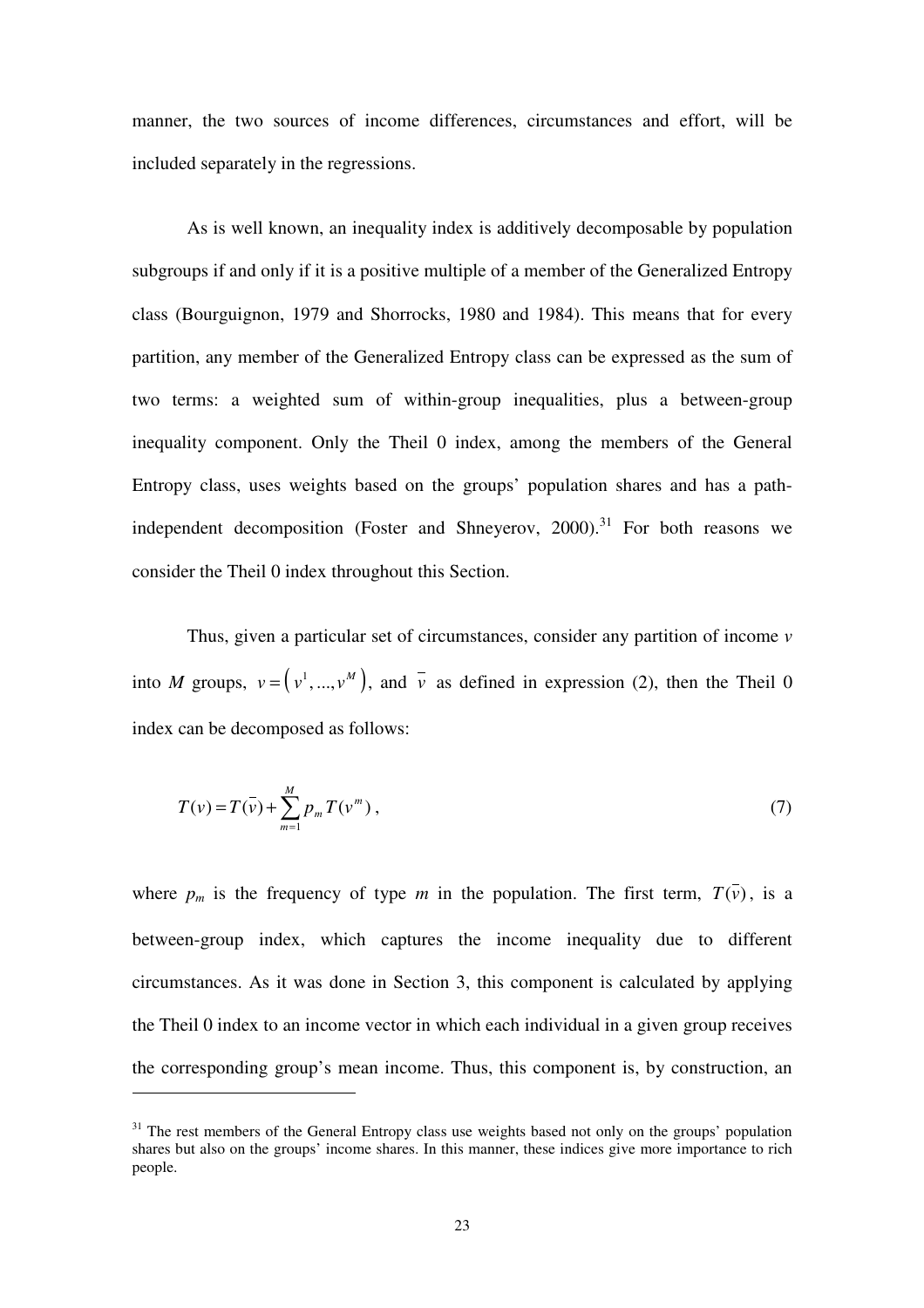inequality-of-opportunity index. As said above, its accuracy is conditioned by the set of circumstances being selected, which, in practice, depends on the available data. The second component is a within-group term, which captures the income inequality within each type *m*, weighted by the demographic importance of the corresponding type. Because income is a function of effort and circumstances, the within-group component then can be considered as an inequality-of-returns-to-effort index (the IE variable). Unfortunately, the estimated IE and IO terms will not be completely orthogonal because the *non-estimated* IO (due to unobserved circumstances) would still remain in the IE component.<sup>32</sup>

After decomposing total inequality into inequality-of-opportunity and inequalityof-returns-to-effort components, we estimate the following model:

$$
GY_{it} = \beta \cdot y_{it-s} + \phi_1 \cdot IE_{it-s} + \phi_2 \cdot IO_{it-s} + \alpha' T_t + \delta' R_i + \lambda' X_{it-s} + \varepsilon_{it}.
$$
 (8)

Table 7 shows the results for this model, using the IO (8 groups), IO-race and IO-edu estimates. The IE coefficient is positive and significant, while the IO coefficient is negative and significant for the IO (8 groups) and IO-race estimates. For the IO-edu index, the coefficients for the IE and IO variables are positive and negative, respectively, but they are not significant. These results are consistent with previous findings. In particular, the two components of total inequality, IO and IE, have significant but opposite effects upon growth. Moreover, race is more important than father's education in explaining the negative influence of IO on growth.

$$
G(v) = G(\bar{v}) + \sum_{m=1}^{M} p_m q_m G(v^m) + R,
$$

-

 $32$  The Gini index generally fails to decompose additively into between- and within-group components. Thus, the Gini decomposition is (see, among others, Lambert and Aronson, 1993):

where  $q_m$  is the income share for type *m*. The first term is the between-groups Gini coefficient, the second term is the within-group component, and *R* is a residual that is zero only in the case that group income ranges do not overlap, which does not occur in our case.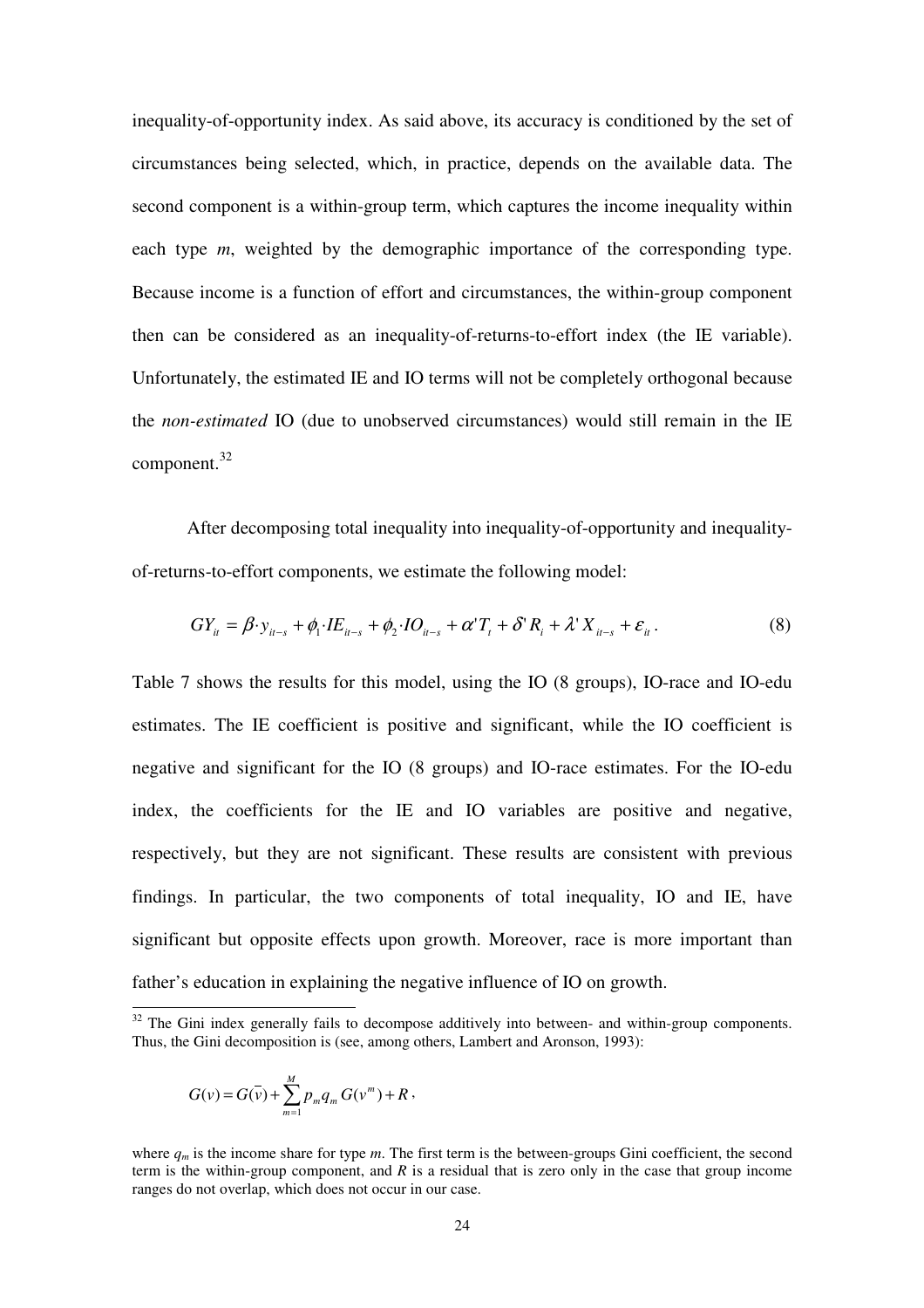# INSERT TABLE 7 ABOUT HERE

# **4.5. States**

Now, we change the states considered in the regressions. Because of the limited size of our samples, we eliminate those states with fewer observations in 1990.<sup>33</sup> Using the specification in (8), we show in Table 8 the IO and IE coefficients when reducing recursively the number of states in the regression. Thus, the first line shows the results when using all 23 states; the second line shows the results when Arkansas, which is the state with lowest number of observations in 1990, is excluded; in the next row, we exclude Arkansas and Tennessee, which is the next state with lowest number of observations; and so on and so forth for the next rows until we keep with 10 states (20 observations).<sup>34</sup> Results confirm the positive and significant coefficient for IE and the negative and significant coefficient for IO. Reducing the number of states, therefore, neither affects our main result.

## INSERT TABLE 8 ABOUT HERE

#### 5. **Concluding Remarks**

-

Models exploring the incidence of income inequality upon economic growth do not reach a clear-cut conclusion. We postulate in this paper that one possible reason for this inconclusiveness is that income inequality indices are indeed measuring at least two different sorts of inequality: inequality of opportunity and inequality of effort. Though

 $33$  Similar results are obtained if we eliminate those states with fewer observations in 1980.

<sup>&</sup>lt;sup>34</sup> We are aware of the few degrees of freedom that we have when reducing the number of states, but we now care only for the robustness of our results.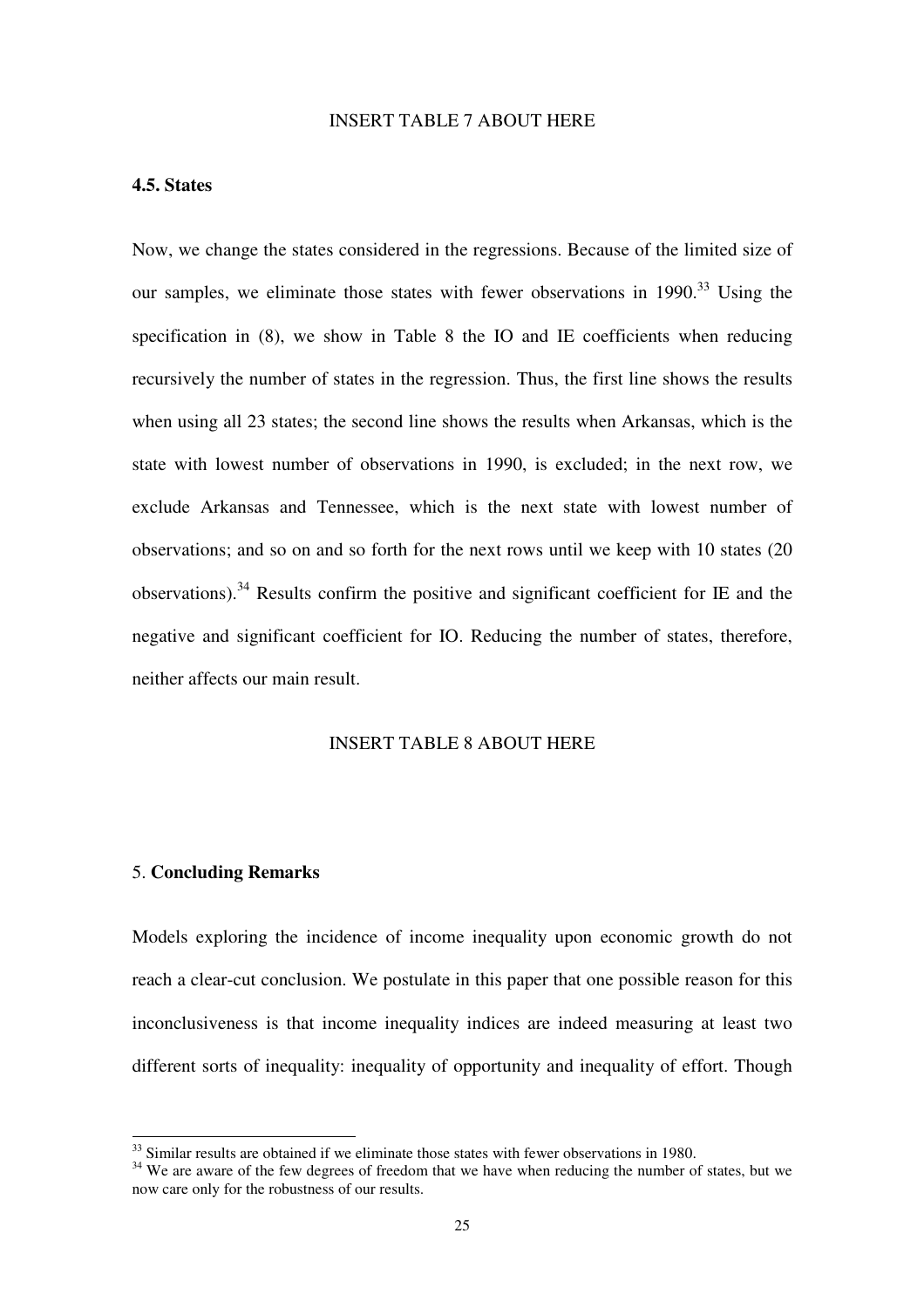this distinction has already been emphasized in the inequality-of-opportunity literature, it has not yet been considered in the growth literature.

Using depurated data of the PSID database for 23 U.S. states in 1980 and 1990, we followed Van de Gaer's approach to compute inequality-of-opportunity and inequality-of-returs-to-effort indices. We ran standard OLS pooling regressions, finding robust support for a negative relationship between inequality of opportunity and growth and a positive relationship for the other sort of inequality. Hence, these two types of inequalities are affecting growth through opposite channels. On one hand, inequality of effort increases growth because it may encourage people to invest in education and to exert effort. On the other hand, inequality of opportunity decreases growth because it may not favor human capital accumulation of the more talented individuals. In fact, Van de Gaer et al. (2001) have pointed out that inequality of opportunity reduces the role that talent plays in competing for a position by worsening intergenerational mobility. Making a distinction between inequality of income and inequality of opportunity can throw some light upon several intriguing empirical facts in the growth literature. Two examples are pointed out.

Barro (2000) shows a positive relationship between growth and inequality within most developed countries, while this relationship is negative when looking at the poorest countries. He proposes, as a tentative explanation, the different role of capital markets. In particular, he considers that problems of information (moral-hazard and repayment enforcement problems) are larger in poor countries because they have lessdeveloped credit markets. However, he does not find empirical evidence for this different role of capital markets. An alternative explanation that would arise from the present paper is that differences in opportunity are more important within lessdeveloped countries. At this respect, some evidence is found in the inequality-of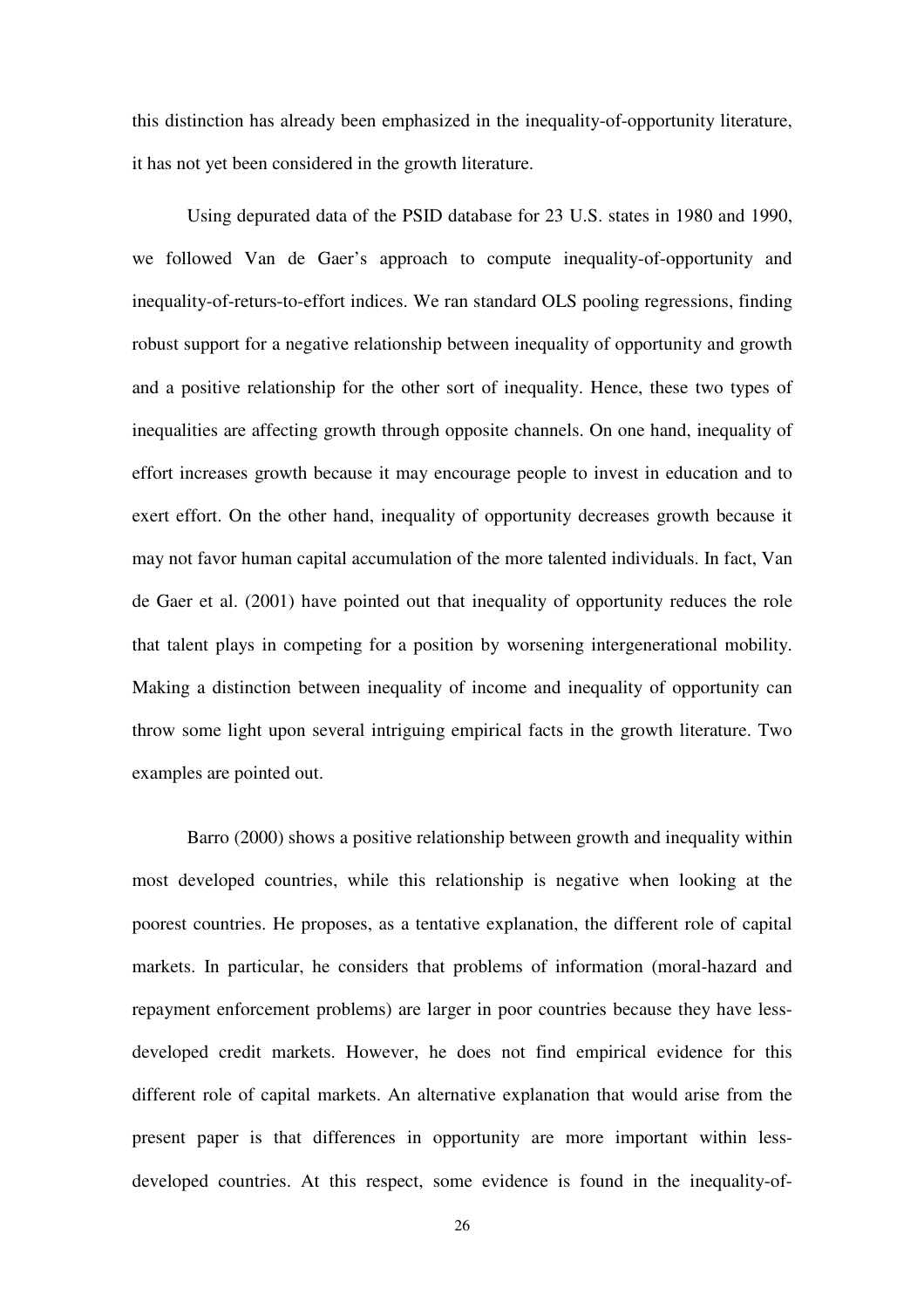opportunity literature as in Ferreira and Gignoux (2009), Checchi and Peragine (2005), Rodríguez (2008) and Cogneau and Mesplé-Somps (2009).

Secondly, some empirical studies have found that the effect of income inequality on growth is sensitive to the inclusion of some variables like regional dummy variables (Birdall et al., 1995). However, the relationship between initial land inequality and growth is negative and robust to the introduction of regional dummies and other explicative variables (Deininger and Squire, 1998). Our proposal offers an easy explanation for this empirical fact. Income inequality comes not only from unequal opportunities but also from different levels of effort. As a result, the effect of income inequality upon growth can have a different sign depending on the kind of controls that are introduced in the regressions. However, initial land inequality comes unambiguously from unequal opportunities (i.e., the socioeconomic conditions of parents) and has a clear-cut negative effect upon growth.

Further research concerning these issues is clearly needed. However, we believe that a complete understanding of the relationship between inequality and growth requires more effort in constructing appropriated databases that properly represent social origins.

27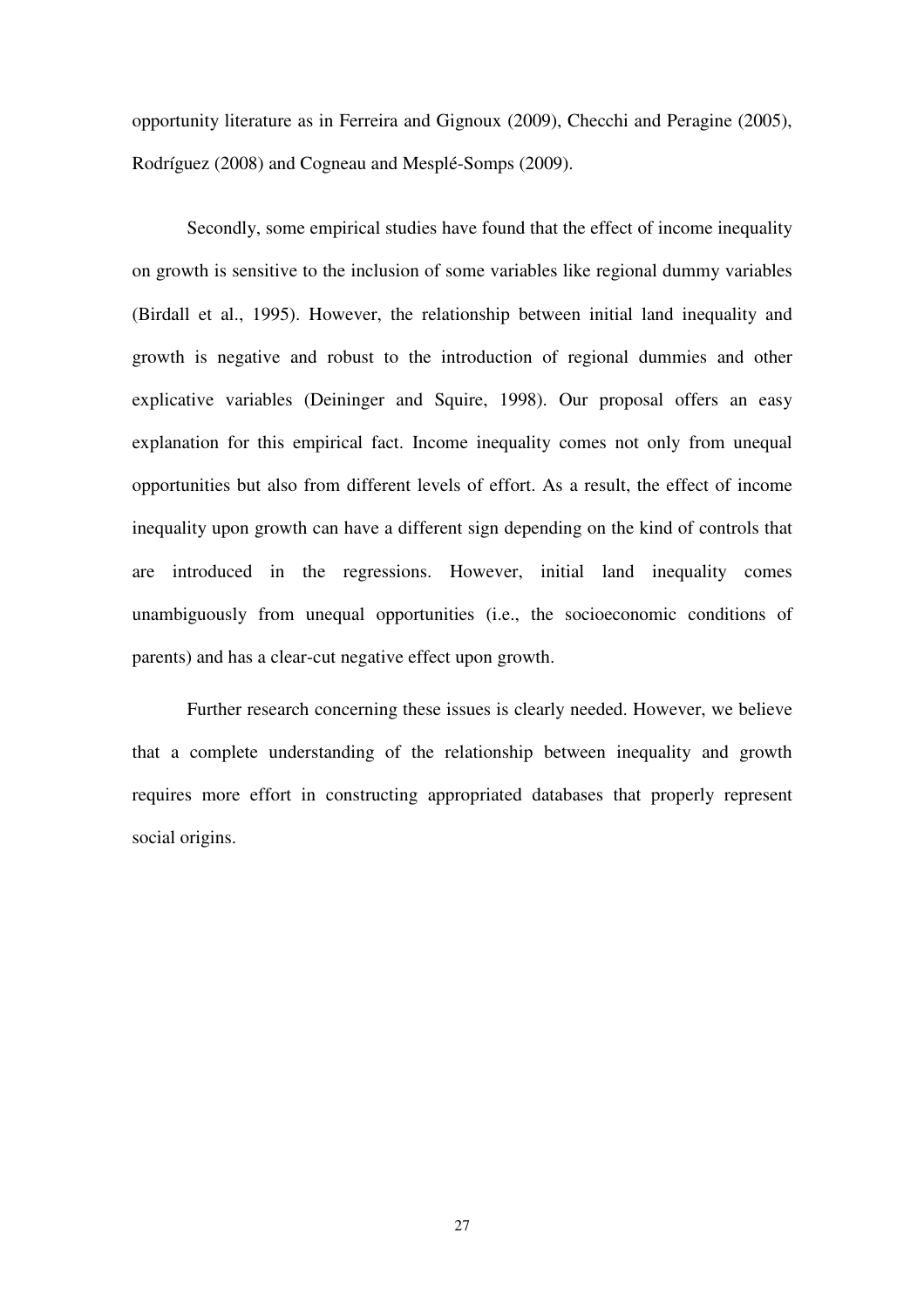#### **REFERENCES**

- Aghion, P. and Bolton P. (1997), "A trickle-down theory of growth and development with debt overhang", *Review of Economic Studies*, 64, 151-162.
- Aghion, P. Caroli, E. and García-Peñalosa, C. (1999), "Inequality and economic growth: the perspective of the new growth theories", *Journal of Economic Literature*, 37, 1615-1660.
- Alesina, A. and Rodrik, D. (1994), "Distributive politics and economic growth", *Quaterly Journal of Economics*, 109, 465-490.
- Alesina, A. and Perotti, R. (1994), "The political economy of growth: a critical survey of the recent literature", *The World Bank Economic Review*, 8, 350-371.
- Alesina, A. and Perotti, R. (1996), "Income distribution, political instability and investment", *European Economic Review*, 40, 1203-1228.
- Alesina, A., Ozler, S., Roubini, N. and Swagel, P. (1996), "Political instability and economic growth", *Journal of Economic Growth*, 1, 189-211.
- Arrow, K., Bowles, S. and Durlauf, S. (2000), *Meritocracy and economic inequality*. Princeton University Press.
- Banerjee, A. and Newman, A.F. (1991), "Risk-bearing and the theory of income distribution", *Review of Economic Studies*, 58, 211-235.
- Banerjee, A. and Duflo, E. (2003), "Inequality and growth: what can the data say?", *Journal of Economic Growth*, 8, 267-299.
- Barro, R. J. (2000), "Inequality and growth in a panel of countries", *Journal of Economic Growth*, 5, 5-32.
- Barro, R. J. and Sala-i-Martin, X. (1991), "Convergence across states and regions", *Brookings Papers on Economic Activity*, 1, 107-182.
- Bertola, G., Foellmi, R. and Zweimüller, J. (2005), *Income distribution in macroeconomic models*. Princeton: Princeton University Press.
- Betts, J. and Roemer, J. E. (2007), "Equalizing opportunity for racial and socioeconomic groups in the United States through educational finance reform", in *Schools and the Equal Opportunity Problem*, P. Peterson (ed.), Cambridge, M.A.: The MIT Press.
- Birdsall, N., Ross, D. and Sabot, R. (1995), "Inequality and growth reconsidered: lessons from East Asia", *World Bank Economic Review*, 9, 477-508.
- Bourguignon, F. (1979), "Decomposable income inequality measures", *Econometrica*, 47, 901-920.
- Bourguignon, F. (1981), "Pareto-superiority of unegalitarian equilibria in Stiglitz' model of wealth distribution with convex savings function", *Econometrica*, 49, 1469- 1475.
- Bourguignon, F. (1996), "Equity and economic growth: permanent questions and changing answers?", *Working Paper 96-15*, DELTA Paris.
- Bourguignon, F., Ferreira, F. and Menéndez, M. (2007), "Inequality of opportunity in Brazil", *Review of Income and Wealth*, 53, 585-618.
- Bourguignon, F., Ferreira, F. and Walton, M. (2007), "Equity, efficiency and inequality traps: a research agenda", *Journal of Economic Inequality*, 5, 235-256.
- Checchi, D. and Peragine, V. (2005), "Regional Disparities and inequality of opportunity: the case of Italy", *IZA Discussion Paper* 1874/2005.
- Chiu, W. H. (1998), "Income inequality, human capital accumulation and economic performance", *Economic Journal*, 108, 44-59.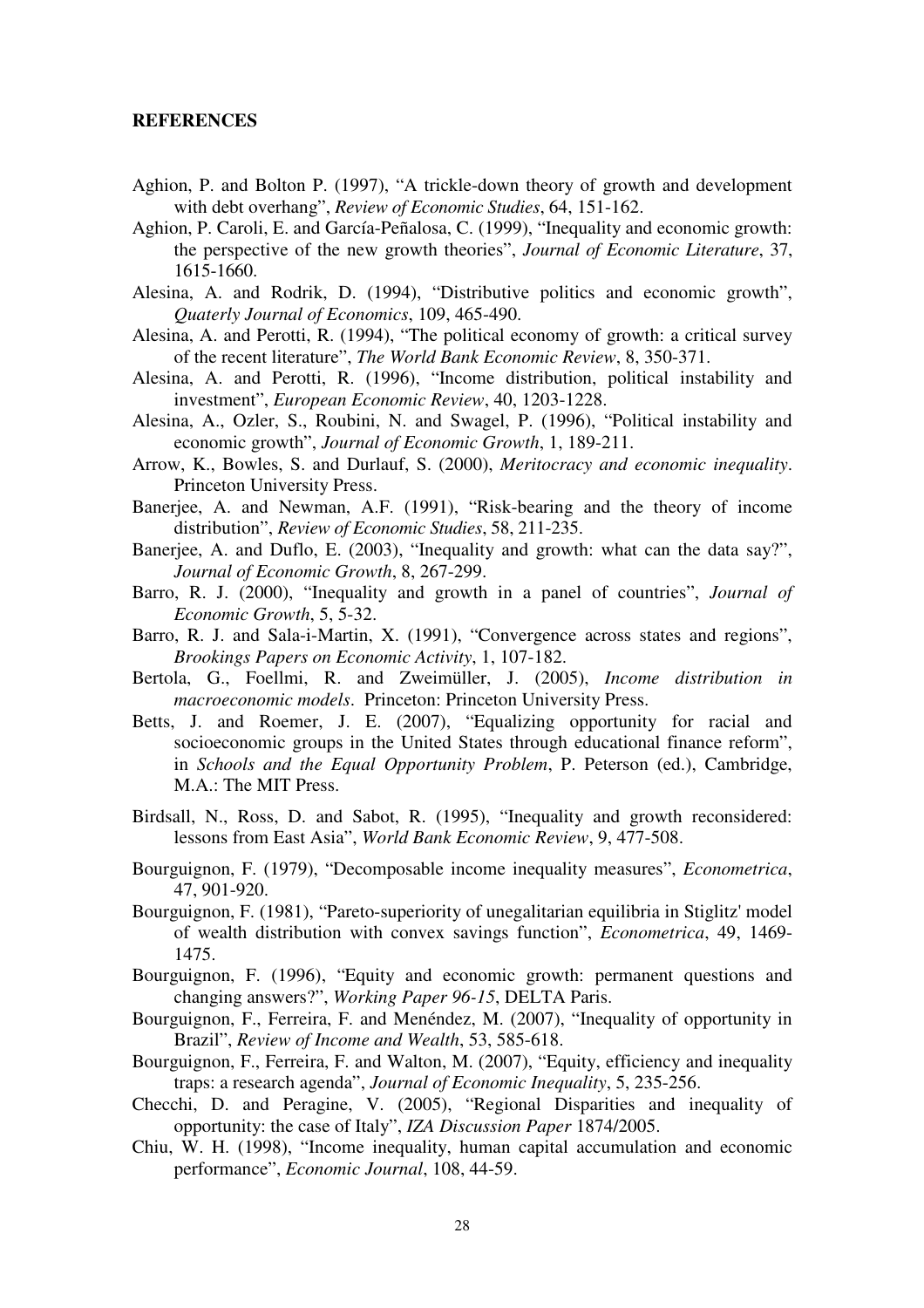- Clarke, G.R.C. (1995), "More evidence on income distribution and growth", *Journal of Development Economics*, 47, 403-427.
- Cogneau, D. and Mesplé-Somps, S. (2009), "Inequality of Opportunity for Income in Five Countries of Africa", *Research on Economic Inequality*, 16, 99-128.
- Cowell, F. A. and E. Flachaire (2007): "Income Distribution and Inequality Measurement: The Problem of Extreme Values", *Journal of Econometrics*, 141, 1044-1072.
- Dahan, M. and Tsiddon, D. (1998), "Demographic transition, income distribution and economic growth", *Journal of Economic Growth*, 3, 29-52.
- Dasgupta, P. and Ray, D. (1987), "Inequality as a Determinant of Malnutrition and Unemployment Policy", *Economic Journal*, 97, 177-188.
- Davison, A. C. and D. V. Hinkley (2005), *Bootstrap methods and their application*. Cambridge University Press, New York.
- Deininger, K. and Squire, L. (1996), "A new data set measuring income inequality", *World Bank Economic Review*, 10, 565-591.
- Deininger, K. and Squire, L. (1998), "New ways of looking at old issues: inequality and growth", *Journal of Development Economics*, 57, 259-287.
- Ehrhart, C. (2009), "The effects of inequality on growth: a survey of the theoretical and empirical literature", *ECINEQ WP* 2009-107.
- Falkinger, J. and Zweimüller, J. (1997), "The impact of income inequality on product diversity and economic growth", *Metroeconomica*, 48, 211-237.
- Ferreira, F. and Gignoux, J. (2008), "The measurement of inequality of opportunity: theory and an application to Latin America", *World Bank Policy Research Working Paper* #4659.
- Fleurbaey, M. (1995), "Equal opportunity or equal social outcome", *Economics and Philosophy*, 11, 25-56.
- Fleurbaey, M. (2008), *Fairness, responsibility, and welfare*. Oxford: Oxford University Press.
- Fleurbaey M. and F. Maniquet (2007), "Compensation and responsibility", in *The Handbook for Social Choice and Welfare*, Arrow, K., Sen, A. and Suzumura, K. (eds.), Amsterdan: North Holland.
- Forbes, K. (2000), "A reassessment of the relationship between inequality and growth", *American Economic Review*, 90, 869-887.
- Foster, J. and Shneyerov, A. (2000), "Path independent inequality measures", *Journal of Economic Theory*, 91, 199-222.
- Galenson, W. and Leibenstein, H. (1955), "Investment criteria, productivity and economic development", *Quaterly Journal of Economics*, 69, 343-370.
- Galor, O. and Zeira, J. (1993), "Income distribution and macroeconomics"*, Review of Economic Studies*, 60, 35-52.
- Galor, O. and Zang, H. (1997), "Fertility, income distribution and economic growth: theory and cross-country race obviousness"*, Japan and the world economy*, 9, 197- 229.
- Grawe, N. (2005), "Lifecycle bias in estimates of intergenerational earnings persistence", *Labour Economics*, 13, 551-570.
- Gupta, D. K. (1990), *The economics of political violence. The effect of political instability on economic growth*. New York: Praeger Publishers.
- Keefer, P. and Knack, S. (2002), "Polarization, politics and property rights: links between inequality and growth", *Public Choice*, 111, 127-154.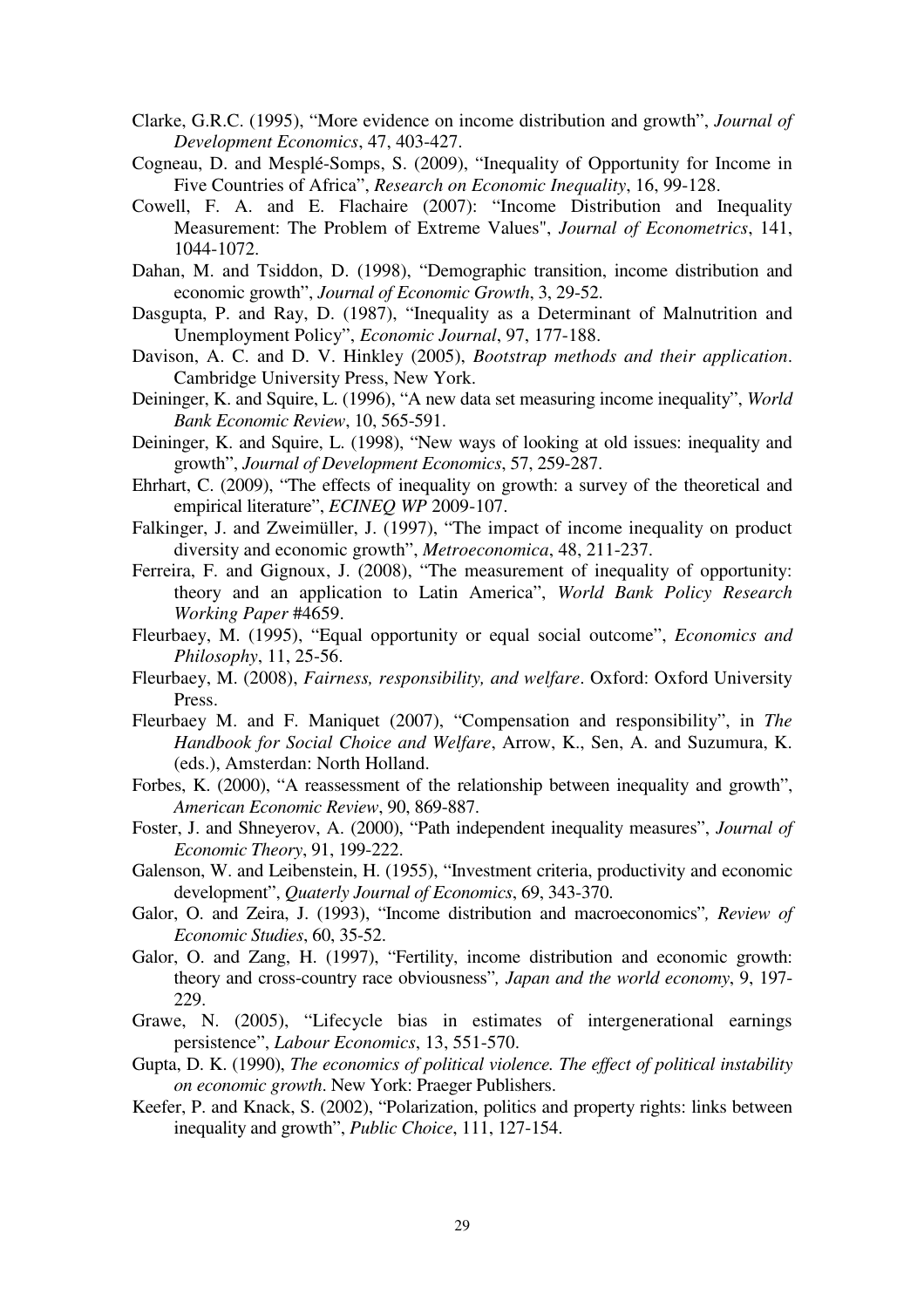- Khoo, L. and Dennis, B. (1999), "Income inequality, fertility choice, and economic growth: theory and evidence", *Harvard Institute for International Development*  (*HIID*), *Development Discussion Paper 687*.
- Knowles, S. (2001), "Inequality and economic growth: the empirical relationship reconsidered in the light of comparable data". *Discussion Paper 105*, Department of Economics, University of Otago (Dunedin), New Zealand.
- Kremer, M. and Chen, D. (2002), "Income distribution dynamics with endogenous fertility", *Journal of Economic Growth*, 7, 227-258.
- Kuznets, S. (1955), "Economic growth and income inequality", *American Economic Review*, 45, 1-28.
- Lambert, P. J. and Aronson, J. R. (1993), "Inequality decomposition analysis and the Gini coefficient revisited", *Economic Journal*, 103, 1221-1227.
- Lefranc, A., Pistolesi, N. and Trannoy A. (2008), "Inequality of opportunities vs. inequality of outcomes: Are Western societies all alike?", *Review of Income and Wealth*, 54, 513-546.
- Lefranc, A., Pistolesi, N. and Trannoy A. (forthcoming), "Equality of opportunity: Definitions and testable conditions, with an application to income in France", *Journal of Public Economics*.
- Loury, G. C. (1981), "Intergenerational transfers and the distribution of earnings", *Econometrica*, 49, 843-867.
- Lucas, J. R. (1995), *Responsibility*. Oxford: Clarendon Press.
- Mani, A. (2001), "Income distribution and the demand constraint", *Journal of Economic Growth*, 6, 107-133.
- Mason, A. (1988), "Savings, economic growth and demographic change", *Population and Development Review*, 14, 113-144.
- Marshall, A. (1988), "Income distribution, the domestic market and growth in Argentina", *Labour and Society*, 13 (1), 79-103.
- Milanovic, B. (1994), "Determinants of cross-country income inequality : an augmented Kuznets hypothesis", *Policy Research Working Paper Series*, 1246, The World Bank.
- Mirrless, J. (1971), "An exploration in the theory of optimum income taxation", *Review of Economic Studies*, 38, 175-208.
- Morand, O. F. (1998), "Endogenous fertility, income distribution, and growth", *Journal of Economic Growth*, 4, 331-349.
- Moreno-Ternero, J. D. (2007), "On the design of equal-opportunity policies", *Investigaciones Económicas*, 31, 351-374.
- Murphy, K. M., Schleifer, A. and Vishny, R. (1989), "Income distribution, market size, and industrialization", *Quaterly Journal of Economics*, 104, 537-564.
- Ooghe, E., Schokkaert E. and D. Van de gaer (2007), "Equality of opportunity versus equality of opportunity sets", *Social Choice and Welfare*, 28, 209-230.
- Partridge, M. D. (1997), "Is Inequality Harmful for Growth? Comment", *American Economic Review*, 87, 5, 1019-1032.
- Peragine, V. (2002), "Opportunity egalitarianism and income inequality", *Mathematical Social Sciences*, 44, 45-60.
- Peragine, V. (2004), "Ranking of income distributions according to equality of opportunity", *Journal of Income Inequality*, 2, 11-30.
- Perottti, R. (1992), "Income distribution, politics and growth", *American Economic Review*  82, 311-316.
- Perottti, R. (1996), "Growth, income distribution and democracy: what the data say", *Journal of Economic Growth*, 1, 149-187.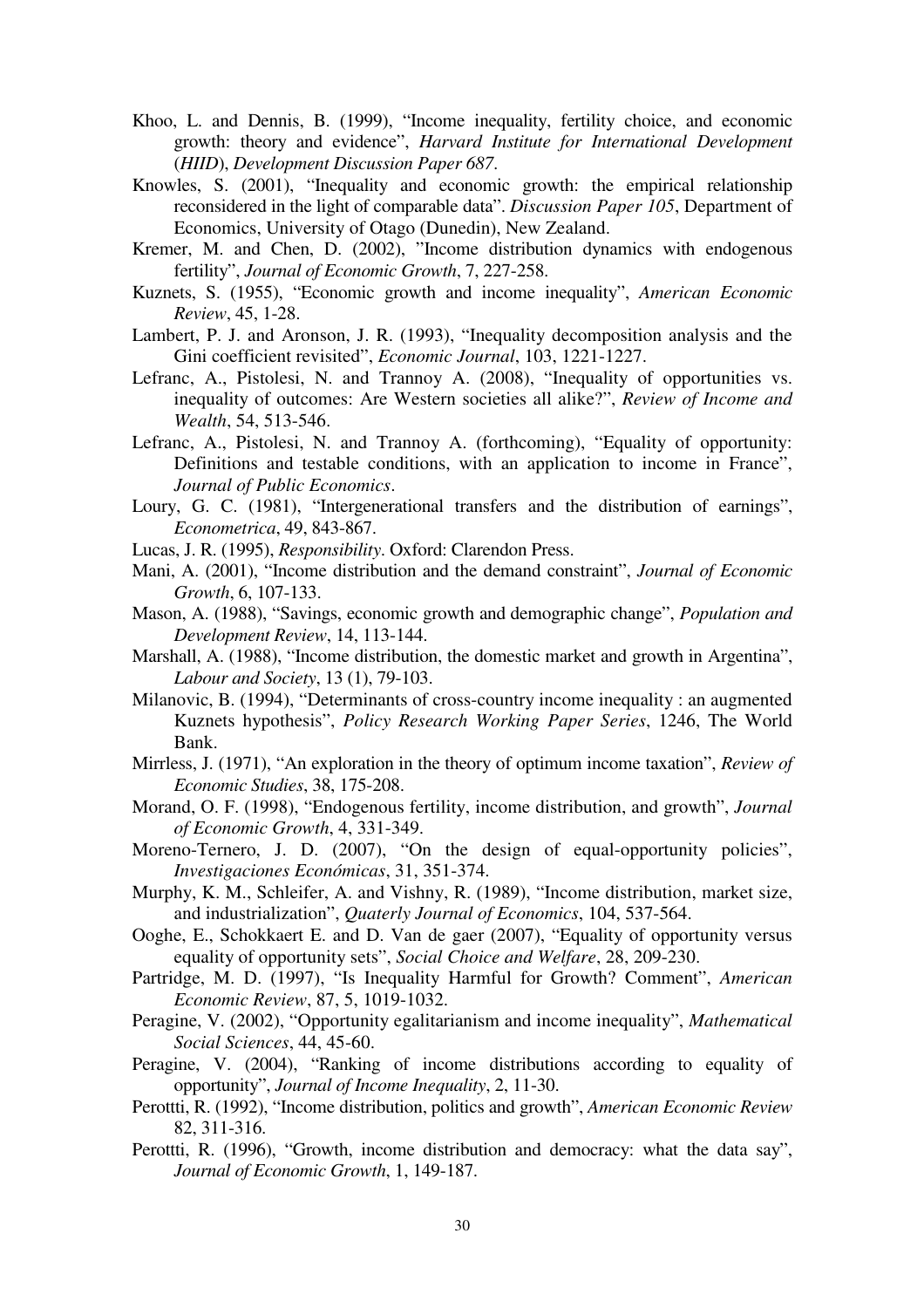- Persson, T. and Tabellini, G. (1994), "Is inequality harmful for growth?: theory and evidence", *American Economic Review*, 84, 600-621.
- Piketty, T. (1997), "The dynamics of the wealth distribution and the interest rate with credit rationing", *Review of Economic Studies*, 64, 173-189.
- Rebelo, S. (1991), "Long-run policy analysis and long-run growth", *Quaterly Journal of Economics*, 107, 255-284.
- Roemer, J. E. (1993), "A pragmatic approach to responsibility for the egalitarian planner", *Philosophy & Public Affairs*, 10, pp. 146-166.
- Roemer, J.E. (1996), *Theories of Distributive Justice*. Harvard University Press, Cambridge, M.A.
- Roemer, J.E. (1998), *Equality of Opportunity*. Harvard University Press, Cambridge, M.A.
- Roemer, J.E. (2002), "Equality of opportunity: a progress report", *Social Choice and Welfare*, 19, 455-471.
- Roemer, J.E., Aaberge, R., Colombino, U., Fritzell, J., Jenkins, S., Marx, I., Page, M., Pommer, E., Ruiz-Castillo, J., San Segundo, M. J., Tranaes, T., Wagner, G. and Zubiri, I. (2003), "To what extent do fiscal regimes equalize opportunities for income acquisition among citizens?", *Journal of Public Economics*, 87, 539-565.
- Rodríguez, J. G. (2008), "Partial equality-of-opportunity orderings", *Social Choice and Welfare*, 31, 435-456.
- Ruiz-Castillo, J. (2003), "The measurement of the inequality of opportunities", *Research on Economic Inequality*, 9, 1-34.
- Shorrocks, A. F. (1980), "The class of additively decomposable inequality measures", *Econometrica*, 48, 613-625.
- Shorrocks, A. F. (1984), "Inequality Decomposition by population subgroups", *Econometrica*, 52, 1369-1388.
- Stiglitz, J.E. (1969), "The distribution of income and wealth among individuals", *Econometrica*, 37, 382-397.
- Svensson, J. (1998), "Investment, property rights and political instability: theory and evidence", *European Economic Review*, 42, 1317-1341.
- Székeli, M. (2003), "The 1990s in Latin America: Another decade of persistent inequality, but with somewhat lower poverty", *Journal of Applied Economics*, VI, 317-339.
- Todaro, M.P. (1994), *Economic development*. New York, London: Longman.
- Tornell, A. and Velasco, A. (1992), "The tragedy of the commons and economic growth: why does capital flows from poor to rich countries?", *Journal of Political Economy*, 100, 1208-1231.
- Van de Gaer, D. (1993), "Equality of opportunity and investment in human capital", *Catholic University of Leuven*, Faculty of Economics, no. 92.
- Van de Gaer D., E. Schokkaert and M. Martinez, (2001), "Three meanings of intergenerational mobility", *Economica*, 68, 519-538.
- U.S. Census Bureau, Department of Commerce. Decennial census of population: Characteristics of the population. Washington, DC: U.S. Government Printing Office, various years.
- U.S. Bureau of Economic Analysis, Department of Commerce. Regional Economic Accounts. Washington, DC: U.S. Government Printing Office, various years.
- U.S. Department of Agriculture. Agricultural statistics. Washington, DC: U.S. Government Printing Office, various years.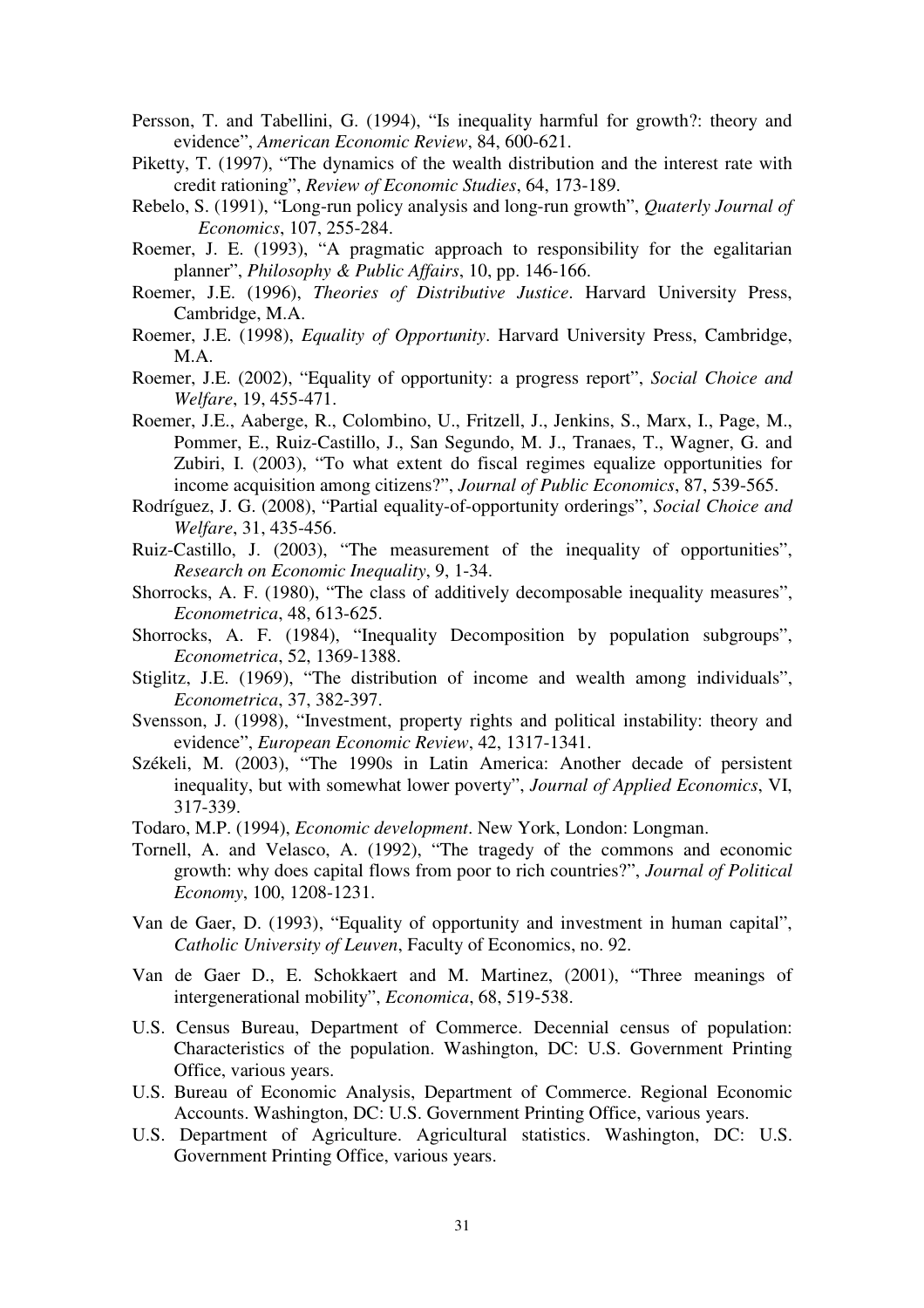- U.S. Department of Labour. *Employment, hours and earnings.* Washington, DC: U.S. Government Printing Office, various issues.
- U.S. Department of Labour. Geographic profile of employment and unemployment. Washington, DC: U.S. Government Printing Office, various years.
- World Bank (2006), *World development report 2006: equity and development*, Washington, DC: The World Bank and Oxford University Press.
- Zweimüller, J. (2000), "Schumpeterian entrepreneurs meet Engel´s law: the impact of inequality on innovation-driven growth", *Journal of Economic Growth*, 5, 185- 206.
- Zou, H. and Li, H. (1998), "Income inequality is not harmful for growth: theory and evidence", *Journal of Development Economics*, 2, 318-334.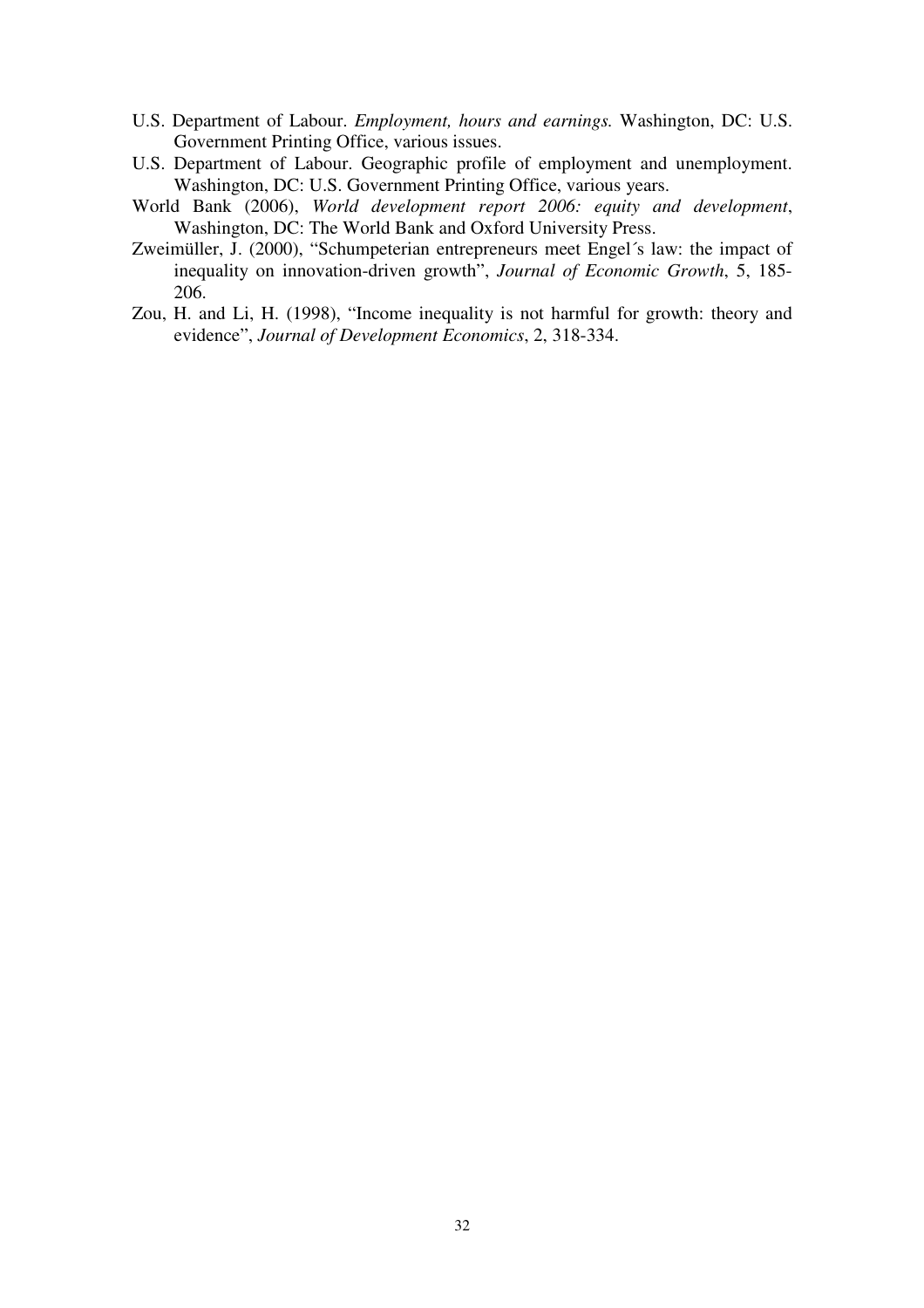# **TABLES**

|               |      | <b>Total Inequality</b> |           |           | IO $(8 \text{ groups})^a$ | Ratio <sup>b</sup> |         |
|---------------|------|-------------------------|-----------|-----------|---------------------------|--------------------|---------|
| <b>State</b>  | Obs. | Gini                    | Theil 0   | Gini      | Theil 0                   | Gini               | Theil 0 |
| Arkansas      | 62   | 0.33424                 | 0.22890   | 0.08650   | 0.02149                   | 25.9               | 9.4     |
|               |      | (0.00792)               | (0.01075) | (0.00651) | (0.00262)                 |                    |         |
| California    | 288  | 0.32272                 | 0.21533   | 0.09366   | 0.01687                   | 29.0               | 7.8     |
|               |      | (0.00382)               | (0.00602) | (0.00476) | (0.00149)                 |                    |         |
| Florida       | 91   | 0.42466                 | 0.33766   | 0.14481   | 0.04648                   | 34.1               | 13.8    |
|               |      | (0.00801)               | (0.01293) | (0.01149) | (0.00531)                 |                    |         |
| Georgia       | 96   | 0.27988                 | 0.23834   | 0.12551   | 0.03086                   | 44.8               | 12.9    |
|               |      | (0.00724)               | (0.02882) | (0.01020) | (0.00529)                 |                    |         |
| Illinois      | 96   | 0.31883                 | 0.19999   | 0.06997   | 0.01295                   | 21.9               | 6.5     |
|               |      | (0.00557)               | (0.00733) | (0.00583) | (0.00225)                 |                    |         |
| Indiana       | 87   | 0.32770                 | 0.21875   | 0.10313   | 0.02693                   | 31.5               | 12.3    |
|               |      | (0.00797)               | (0.01040) | (0.00614) | (0.00246)                 |                    |         |
| Iowa          | 57   | 0.33646                 | 0.20843   | 0.05522   | 0.02501                   | 16.4               | 12.0    |
|               |      | (0.00705)               | (0.00840) | (0.00910) | (0.00400)                 |                    |         |
| Kentucky      | 53   | 0.26658                 | 0.12608   | 0.14123   | 0.03461                   | 53.0               | 27.5    |
|               |      | (0.00479)               | (0.00481) | (0.00697) | (0.00333)                 |                    |         |
| Luisiana      | 83   | 0.39985                 | 0.44742   | 0.22624   | 0.08799                   | 56.6               | 19.7    |
|               |      | (0.01128)               | (0.02907) | (0.01380) | (0.01181)                 |                    |         |
| Maryland      | 126  | 0.30568                 | 0.21192   | 0.13413   | 0.03478                   | 43.9               | 16.4    |
|               |      | (0.01258)               | (0.02000) | (0.01525) | (0.00734)                 |                    |         |
| Massachusetts | 60   | 0.31730                 | 0.17690   | 0.06081   | 0.00733                   | 19.2               | 4.1     |
|               |      | (0.00478)               | (0.00578) | (0.00819) | (0.00193)                 |                    |         |
| Michigan      | 147  | 0.34835                 | 0.36653   | 0.13826   | 0.09811                   | 39.7               | 26.8    |
|               |      | (0.00598)               | (0.01553) | (0.00745) | (0.00986)                 |                    |         |
| Mississippi   | 122  | 0.38898                 | 0.29497   | 0.24167   | 0.11049                   | 62.1               | 37.5    |
|               |      | (0.01821)               | (0.02564) | (0.02319) | (0.02069)                 |                    |         |
| Missouri      | 95   | 0.33638                 | 0.27555   | 0.04738   | 0.01443                   | 14.1               | 5.2     |
|               |      | (0.00689)               | (0.01305) | (0.00747) | (0.00203)                 |                    |         |
| New Jersey    | 79   | 0.37963                 | 0.31529   | 0.08450   | 0.03322                   | 22.3               | 10.5    |
|               |      | (0.00661)               | (0.01435) | (0.00771) | (0.00518)                 |                    |         |
| New York      | 144  | 0.34521                 | 0.23178   | 0.09271   | 0.02401                   | 26.9               | 10.4    |
|               |      | (0.00423)               | (0.00623) | (0.00549) | (0.00250)                 |                    |         |
| N. Carolina   | 142  | 0.36258                 | 0.24823   | 0.18670   | 0.06859                   | 51.5               | 27.6    |
|               |      | (0.00826)               | (0.01188) | (0.01107) | (0.00766)                 |                    |         |
| Ohio          | 136  | 0.29474                 | 0.17561   | 0.04477   | 0.00845                   | 15.2               | 4.8     |
|               |      | (0.00372)               | (0.00638) | (0.00597) | (0.00156)                 |                    |         |
| Pennsylvania  | 162  | 0.36375                 | 0.35750   | 0.10150   | 0.02217                   | 27.9               | 6.2     |
|               |      | (0.00663)               | (0.01534) | (0.00759) | (0.00261)                 |                    |         |
| S. Carolina   | 152  | 0.34084                 | 0.22259   | 0.12916   | 0.03236                   | 37.9               | 14.5    |
|               |      | (0.00711)               | (0.01091) | (0.00815) | (0.00409)                 |                    |         |
| Tennessee     | 53   | 0.27433                 | 0.16526   | 0.10089   | 0.01930                   | 36.8               | 11.7    |
|               |      | (0.00597)               | (0.00902) | (0.00674) | (0.00240)                 |                    |         |
| Texas         | 187  | 0.30064                 | 0.18843   | 0.03604   | 0.00338                   | 12.0               | 1.8     |
|               |      | (0.00426)               | (0.00774) | (0.00594) | (0.00102)                 |                    |         |
| Virginia      | 116  | 0.28231                 | 0.22889   | 0.07761   | 0.01344                   | 27.5               | 5.9     |
|               |      | (0.00452)               | (0.01668) | (0.00617) | (0.00218)                 |                    |         |
| <b>USA</b>    | 3091 | 0.34084                 | 0.25252   | 0.06212   | 0.01110                   | 18.2               | 4.4     |
|               |      | (0.00543)               | (0.01036) | (0.00645) | (0.00275)                 |                    |         |

| <b>Table 1.</b> Inequality of income and opportunity (8 groups) in 1980 |  |  |  |
|-------------------------------------------------------------------------|--|--|--|
|-------------------------------------------------------------------------|--|--|--|

Standard deviations in parentheses.

<sup>a</sup> Inequality of opportunity according to the father's education and race circumstances.

<sup>b</sup> Inequality of opportunity in relation to total inequality in percentage.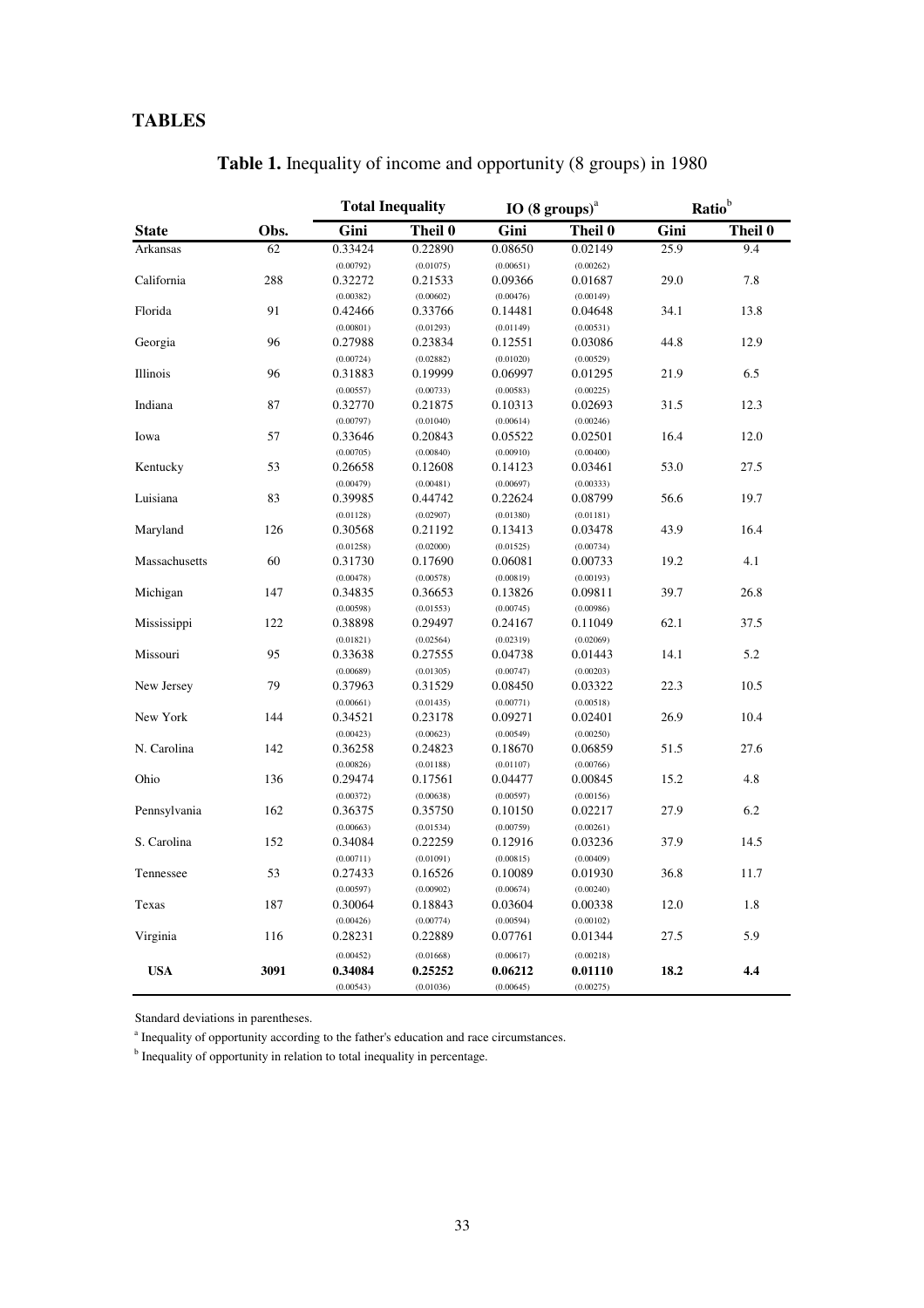|               |      | <b>Total Inequality</b> |           |           | IO $(8 \text{ groups})^a$ | $\mathbf{Ratio}^\mathsf{b}$ |         |
|---------------|------|-------------------------|-----------|-----------|---------------------------|-----------------------------|---------|
| <b>State</b>  | Obs. | Gini                    | Theil 0   | Gini      | Theil 0                   | Gini                        | Theil 0 |
| Arkansas      | 67   | 0.29706                 | 0.16818   | 0.09970   | 0.02648                   | 33.6                        | 15.7    |
|               |      | (0.00629)               | (0.00934) | (0.00787) | (0.00295)                 |                             |         |
| California    | 332  | 0.38229                 | 0.29217   | 0.10847   | 0.02388                   | 28.4                        | 8.2     |
|               |      | (0.00486)               | (0.00831) | (0.00559) | (0.00191)                 |                             |         |
| Florida       | 129  | 0.42208                 | 0.35338   | 0.09126   | 0.05391                   | 21.6                        | 15.3    |
|               |      | (0.00645)               | (0.01165) | (0.00759) | (0.00605)                 |                             |         |
| Georgia       | 112  | 0.35784                 | 0.26191   | 0.13932   | 0.03524                   | 38.9                        | 13.5    |
|               |      | (0.00725)               | (0.01292) | (0.01095) | (0.00485)                 |                             |         |
| Illinois      | 115  | 0.34540                 | 0.34581   | 0.13757   | 0.11171                   | 39.8                        | 32.3    |
|               |      | (0.00661)               | (0.01626) | (0.00767) | (0.01385)                 |                             |         |
| Indiana       | 89   | 0.33431                 | 0.22422   | 0.14120   | 0.03820                   | 42.2                        | 17.0    |
|               |      | (0.00798)               | (0.01160) | (0.00674) | (0.00402)                 |                             |         |
| Iowa          | 72   | 0.32327                 | 0.20573   | 0.10085   | 0.04312                   | 31.2                        | 21.0    |
|               |      | (0.00672)               | (0.00943) | (0.01019) | (0.00710)                 |                             |         |
| Kentucky      | 69   | 0.32882                 | 0.22694   | 0.09846   | 0.02041                   | 29.9                        | 9.0     |
|               |      | (0.00606)               | (0.01171) | (0.00772) | (0.00301)                 |                             |         |
| Luisiana      | 78   | 0.38272                 | 0.46783   | 0.21279   | 0.08455                   | 55.6                        | 18.1    |
|               |      | (0.01027)               | (0.03272) | (0.01288) | (0.01163)                 |                             |         |
| Maryland      | 155  | 0.49677                 | 0.47258   | 0.30793   | 0.16170                   | 62.0                        | 34.2    |
|               |      | (0.02059)               | (0.03707) | (0.02393) | (0.02413)                 |                             |         |
| Massachusetts | 89   | 0.33443                 | 0.20076   | 0.05169   | 0.00630                   | 15.5                        | 3.1     |
|               |      | (0.00575)               | (0.00663) | (0.00723) | (0.00123)                 |                             |         |
| Michigan      | 177  | 0.42317                 | 0.43608   | 0.17375   | 0.07565                   | 41.1                        | 17.3    |
|               |      | (0.00771)               | (0.01571) | (0.00835) | (0.00615)                 |                             |         |
| Mississippi   | 162  | 0.37041                 | 0.33277   | 0.15032   | 0.03834                   | 40.6                        | 11.5    |
|               |      | (0.00857)               | (0.01695) | (0.01044) | (0.00551)                 |                             |         |
| Missouri      | 113  | 0.33655                 | 0.23957   | 0.11615   | 0.02702                   | 34.5                        | 11.3    |
|               |      | (0.00567)               | (0.01008) | (0.00831) | (0.00339)                 |                             |         |
| New Jersey    | 101  | 0.47989                 | 0.46021   | 0.21257   | 0.08379                   | 44.3                        | 18.2    |
|               |      | (0.01661)               | (0.02897) | (0.01999) | (0.01491)                 |                             |         |
| New York      | 160  | 0.30540                 | 0.18871   | 0.05037   | 0.01171                   | 16.5                        | 6.2     |
|               |      | (0.00425)               | (0.00535) | (0.00479) | (0.00124)                 |                             |         |
| N. Carolina   | 214  | 0.37127                 | 0.28901   | 0.19076   | 0.06407                   | 51.4                        | 22.2    |
|               |      | (0.00716)               | (0.01244) | (0.00924) | (0.00598)                 |                             |         |
| Ohio          | 150  | 0.35475                 | 0.35219   | 0.09544   | 0.03003                   | 26.9                        | 8.5     |
|               |      | (0.00524)               | (0.01312) | (0.00608) | (0.00357)                 |                             |         |
| Pennsylvania  | 205  | 0.36963                 | 0.34179   | 0.09930   | 0.02020                   | 26.9                        | 5.9     |
|               |      | (0.00441)               | (0.00967) | (0.00517) | (0.00204)                 |                             |         |
| S. Carolina   | 225  | 0.35308                 | 0.45366   | 0.15726   | 0.04323                   | 44.5                        | 9.5     |
|               |      | (0.00555)               | (0.02604) | (0.00634) | (0.00354)                 |                             |         |
| Tennessee     | 69   | 0.43795                 | 0.38964   | 0.22457   | 0.08887                   | 51.3                        | 22.8    |
|               |      | (0.01340)               | (0.02403) | (0.01686) | (0.01285)                 |                             |         |
| Texas         | 235  | 0.39419                 | 0.35183   | 0.13689   | 0.05153                   | 34.7                        | 14.6    |
|               |      | (0.00520)               | (0.01028) | (0.00649) | (0.00368)                 |                             |         |
| Virginia      | 134  | 0.35629                 | 0.27648   | 0.15890   | 0.04465                   | 44.6                        | 16.1    |
|               |      | (0.00548)               | (0.01039) | (0.00806) | (0.00429)                 |                             |         |
| <b>USA</b>    | 3843 | 0.38469                 | 0.32666   | 0.10756   | 0.02398                   | 28.0                        | 7.3     |
|               |      | (0.00718)               | (0.01305) | (0.00712) | (0.00368)                 |                             |         |

# **Table 2.** Inequality of income and opportunity (8 groups) in 1990

Standard deviations in parentheses.

<sup>a</sup> Inequality of opportunity according to the father's education and race circumstances.

<sup>b</sup> Inequality of opportunity in relation to total inequality in percentage.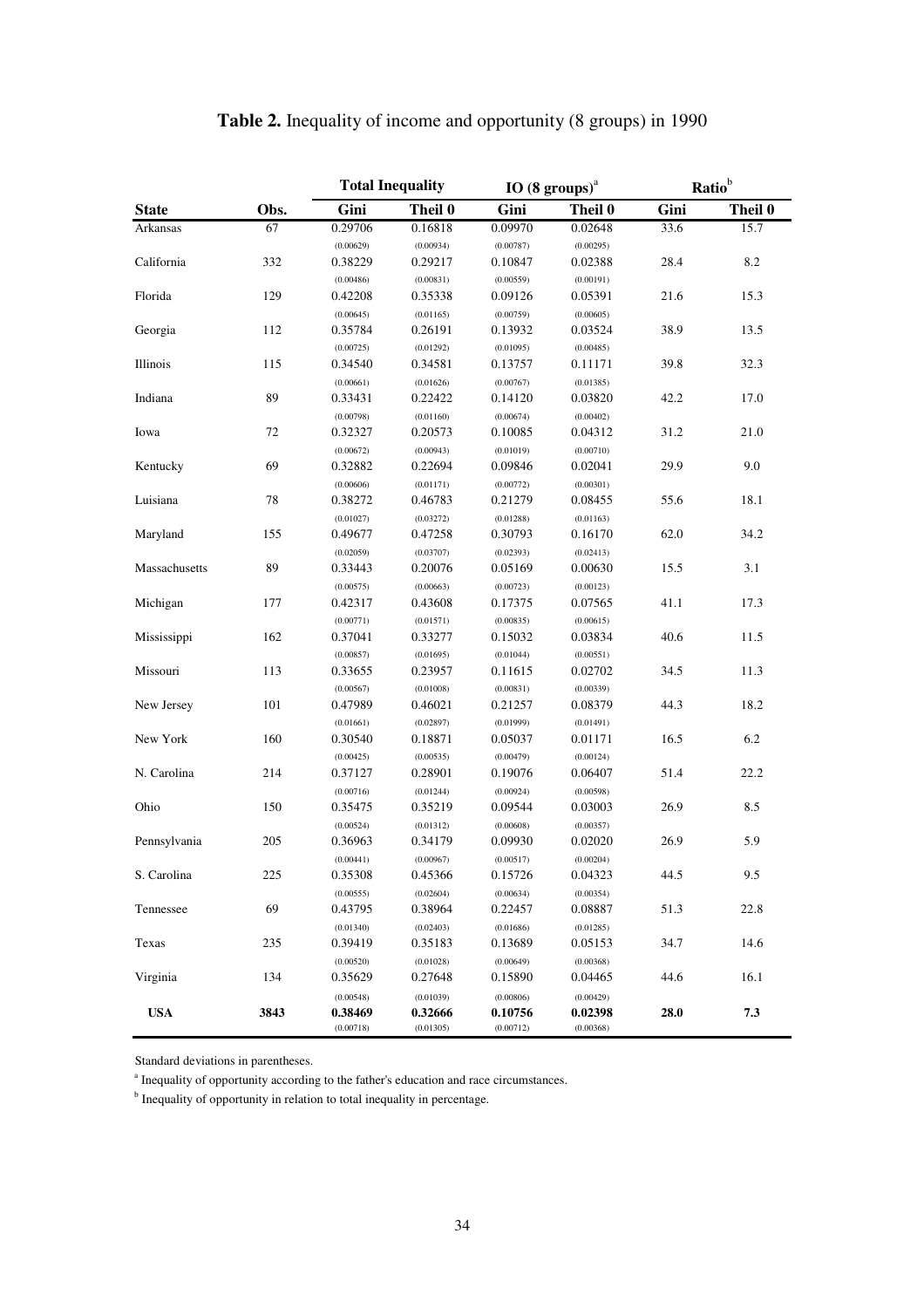|                                     | $(1)$ for              | $(2)$ for    | $(1)$ for    | $(2)$ for    |
|-------------------------------------|------------------------|--------------|--------------|--------------|
|                                     | Theil 0                | Theil 0      | Gini         | Gini         |
|                                     | $-0.0018***$           | $-0.0018***$ | $-0.0018***$ | $-0.0018***$ |
| Lagged per capita income            | (0.00004)              | (0.00022)    | (0.00006)    | (0.00027)    |
| <b>Inequality</b>                   | $-6.1229$              | 2.7926       | $-1.5546$    | 6.6133       |
|                                     | (3.9589)               | (2.0451)     | (6.6779)     | (4.6939)     |
| Dum 80                              | 0.4615                 | $0.8255**$   | 0.7444       | 0.7797***    |
|                                     | (0.4989)               | (0.3591)     | (0.5799)     | (0.2313)     |
| Midwest                             | $-2.2353$              | $-1.0987$    | $-2.2323$    | $-1.0174$    |
|                                     | (1.8756)               | (1.7492)     | (1.7096)     | (1.7574)     |
| West                                | $-7.1877**$            | $-6.1018*$   | $-7.0111**$  | $-6.0303*$   |
|                                     | (3.4245)               | (3.5746)     | (3.2642)     | (3.5642)     |
| South                               | $-2.8078***$           | 2.4009***    | $-2.9559***$ | 2.4225***    |
|                                     | (0.5117)               | (0.3819)     | (0.3824)     | (0.2353)     |
| High school                         | $-0.1994***$           | $-0.1634***$ | $-0.1968***$ | $-0.1557***$ |
|                                     | (0.0595)               | (0.0235)     | (0.0513)     | (0.0180)     |
| College                             | $0.9484***$            | $1.0676***$  | $0.9696***$  | 1.0489***    |
|                                     | (0.0183)               | (0.2308)     | (0.0444)     | (0.2172)     |
| Mining                              |                        | $-0.5972$    |              | $-0.5372$    |
|                                     |                        | (0.7090)     |              | (0.7380)     |
| Construction                        | --                     | $-1.8897*$   |              | $-1.8892**$  |
|                                     |                        | (0.9568)     |              | (0.8996)     |
| Manufacturing                       | $-$                    | $0.2369**$   |              | $0.2495**$   |
|                                     |                        | (0.1114)     |              | (0.0991)     |
| Transportation and public utilities |                        | $-0.3630$    |              | $-0.3438$    |
|                                     |                        | (0.3021)     |              | (0.3058)     |
| Finance, insurance and real estate  | $-$                    | 0.4246       |              | 0.4605       |
|                                     |                        | (0.7992)     |              | (0.7421)     |
| Government                          |                        | $-0.2018$    |              | $-0.1624$    |
|                                     |                        | (0.2109)     |              | (0.1811)     |
| Farm/population                     |                        | $-0.1121$    |              | $-0.1375$    |
|                                     |                        | (0.0985)     |              | (0.1198)     |
| Lag change in employment            |                        | $0.0426**$   |              | $0.0384***$  |
|                                     |                        | (0.0178)     |              | (0.0139)     |
| Constant                            | 39.9902***<br>(2.4078) | 37.0799***   | 39.2604***   | 34.5748***   |
|                                     |                        | (12.2198)    | (1.5186)     | (10.6005)    |
| $R^2$                               | 0.4611                 | 0.6658       | 0.4491       | 0.6495       |
|                                     |                        |              |              |              |
| $R^2$ Adjusted                      | 0.3446                 | 0.4629       | 0.3300       | 0.4562       |
| F-stat                              | 3.9580                 | 3.6251       | 3.7704       | 3.3596       |
| (p-value in parenthesis)            | (0.0018)               | (0.0013)     | (0.0025)     | (0.0022)     |
|                                     |                        |              |              |              |

**Table 3. Overall Inequality and growth within US States: 1980-2000** 

OLS pooling regression; White cross-section standard errors and covariance estimates.

Cross-sections included: 23; Total pool (balanced): 46. Standard deviations in parenthesis.

(\*) significant at the 10% level; (\*\*) significant at the 5% level; (\*\*\*) significant at the 1% level.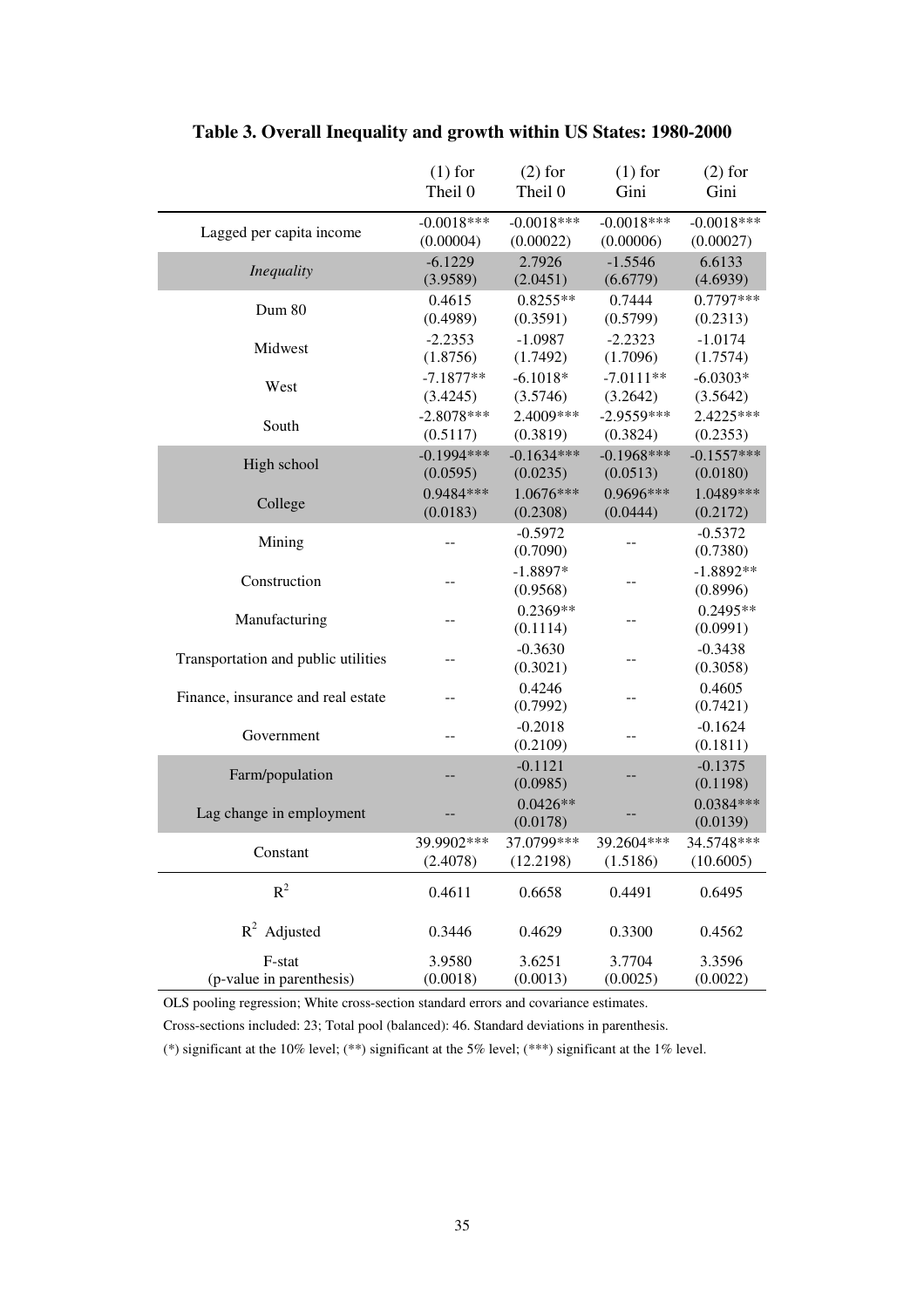|                                     | $(1)$ for            | $(2)$ for             | $(1)$ for            | $(2)$ for             |
|-------------------------------------|----------------------|-----------------------|----------------------|-----------------------|
|                                     | Theil 0 and          | Theil 0 and           | Gini and             | Gini and              |
|                                     | IO                   | IO                    | IO                   | IO                    |
|                                     | $(8 \text{ groups})$ | $(8 \text{ groups})$  | $(8 \text{ groups})$ | $(8 \text{ groups})$  |
|                                     |                      |                       |                      |                       |
| Lagged per capita income            | $-0.0018***$         | $-0.0017***$          | $-0.0020***$         | $-0.0018***$          |
|                                     | (0.00004)            | (0.00012)             | (0.00006)            | (0.00023)             |
| <b>Inequality</b>                   | $-2.9524$            | 10.7953***            | 13.7357*             | 14.8684***            |
|                                     | (4.7388)             | (0.4273)              | (7.1776)             | (5.1708)              |
| Inequality of opportunity           | $-12.5087***$        | $-26.3222***$         | $-17.3267***$        | $-9.3317***$          |
|                                     | (4.4638)             | (1.3883)              | (0.14066)            | (0.6125)              |
| Dum 80                              | 0.4016               | 0.9122                | 0.0018               | 0.5339                |
|                                     | (0.3760)             | (0.5877)              | (0.4092)             | (0.3685)              |
| Midwest                             | $-1.7147$            | $-0.0144$             | $-1.2743$            | $-0.6472$             |
|                                     | (2.1762)             | (1.9480)              | (1.8469)             | (1.7881)              |
| West                                | $-7.1479**$          | $-6.1161*$            | $-6.5852**$          | $-5.7472*$            |
|                                     | (3.3166)             | (3.5754)              | (2.7838)             | (3.4358)              |
| South                               | $-2.5458***$         | 2.9601***             | $-2.5153***$         | $2.6031***$           |
|                                     | (0.8195)             | (0.6996)              | (0.5859)             | (0.3139)              |
| High school                         | $-0.2246***$         | $-0.2490***$          | $-0.2885***$         | $-0.1889***$          |
|                                     | (0.0680)             | (0.0231)              | (0.0320)             | (0.0063)              |
| College                             | 1.0005***            | $1.2164***$           | $1.1223***$          | 1.0878***             |
|                                     | (0.0172)             | (0.2297)              | (0.0547)             | (0.2319)              |
| Mining                              |                      | $-0.6708$             |                      | $-0.5129$             |
|                                     |                      | (0.5994)              |                      | (0.7081)              |
| Construction                        |                      | $-2.0507***$          |                      | $-1.8011**$           |
|                                     |                      | (0.6465)              |                      | (0.7129)              |
| Manufacturing                       | $-$                  | $0.2019**$            |                      | $0.2679***$           |
|                                     |                      | (0.0876)              |                      | (0.0593)              |
| Transportation and public utilities |                      | $-0.4370$             |                      | $-0.2990$             |
|                                     |                      | (0.5164)              |                      | (0.4365)              |
| Finance, insurance and real estate  |                      | 0.3026                |                      | 0.4388                |
|                                     |                      | (0.7425)              |                      | (0.7066)              |
| Government                          | --                   | $-0.2531$<br>(0.2109) |                      | $-0.1027$<br>(0.1693) |
|                                     |                      | $0.0303***$           |                      | $-0.1090***$          |
| Farm/population                     |                      | (0.0044)              |                      | (0.0201)              |
|                                     |                      | $0.0474***$           |                      | $0.0310***$           |
| Lag change in employment            |                      | (0.0017)              |                      | (0.0071)              |
|                                     | 40.0302***           | 39.9815***            | 40.7365***           | 32.3179***            |
| Constant                            | (1.4149)             | (7.9088)              | (0.2585)             | (6.3231)              |
|                                     |                      |                       |                      |                       |
| $R^2$                               | 0.4643               | 0.6601                | 0.4634               | 0.6529                |
|                                     |                      |                       |                      |                       |
| $R^2$ Adjusted                      | 0.3303               | 0.4537                | 0.3293               | 0.4422                |
| F-stat                              | 3.4662               | 3.1979                | 3.4545               | 3.0988                |
| (p-value in parenthesis)            | (0.0034)             | (0.0031)              | (0.0036)             | (0.0039)              |

# **Table 4. Inequality, IO and growth within US States: 1980-2000**

OLS pooling regression; White cross-section standard errors and covariance estimates.

Cross-sections included: 23; Total pool (balanced): 46. Standard deviations in parenthesis.

(\*) significant at the 10% level; (\*\*) significant at the 5% level; (\*\*\*) significant at the 1% level.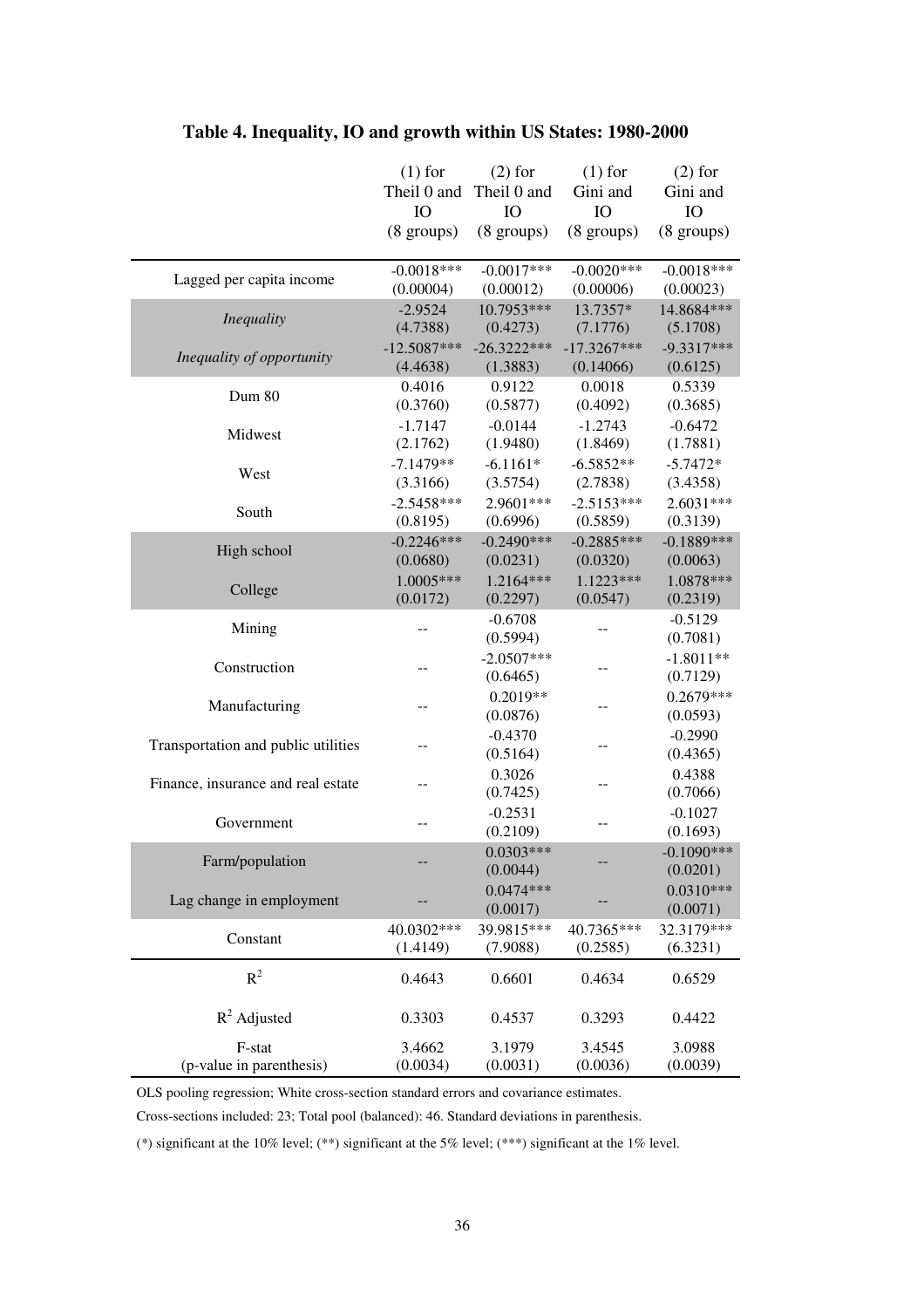|               | 1980      |                           |           |                           | 1990      |                           |           |                           |
|---------------|-----------|---------------------------|-----------|---------------------------|-----------|---------------------------|-----------|---------------------------|
|               |           | IO $(2 \text{ groups})^a$ |           | IO $(4 \text{ groups})^b$ |           | IO $(2 \text{ groups})^a$ |           | IO $(4 \text{ groups})^b$ |
| <b>State</b>  | Gini      | Theil 0                   | Gini      | Theil 0                   | Gini      | Theil 0                   | Gini      | Theil 0                   |
| Arkansas      | 0.04525   | 0.01681                   | 0.05985   | 0.00674                   | 0.03522   | 0.00865                   | 0.07593   | 0.02083                   |
|               | (0.00426) | (0.00235)                 | (0.00658) | (0.00130)                 | (0.00356) | (0.00145)                 | (0.00775) | (0.00266)                 |
| California    | 0.05206   | 0.00866                   | 0.05984   | 0.00735                   | 0.06506   | 0.01829                   | 0.06792   | 0.00797                   |
|               | (0.00319) | (0.00109)                 | (0.00475) | (0.00111)                 | (0.00258) | (0.00139)                 | (0.00557) | (0.00127)                 |
| Florida       | 0.06870   | 0.01858                   | 0.11434   | 0.02466                   | 0.07764   | 0.04869                   | 0.04832   | 0.00806                   |
|               | (0.00623) | (0.00350)                 | (0.01237) | (0.00482)                 | (0.00448) | (0.00415)                 | (0.00910) | (0.00217)                 |
| Georgia       | 0.06891   | 0.01855                   | 0.09283   | 0.01544                   | 0.04440   | 0.00981                   | 0.11313   | 0.02432                   |
|               | (0.00677) | (0.00342)                 | (0.01055) | (0.00336)                 | (0.00436) | (0.00183)                 | (0.01189) | (0.00458)                 |
| Illinois      | 0.03618   | 0.00573                   | 0.04220   | 0.00391                   | 0.08241   | 0.04617                   | 0.04538   | 0.00502                   |
|               | (0.00460) | (0.00152)                 | (0.00611) | (0.00097)                 | (0.00503) | (0.00509)                 | (0.00778) | (0.00143)                 |
| Indiana       | 0.04658   | 0.01232                   | 0.07117   | 0.01011                   | 0.03750   | 0.01153                   | 0.11986   | 0.02538                   |
|               | (0.00410) | (0.00208)                 | (0.00586) | (0.00145)                 | (0.00366) | (0.00225)                 | (0.00622) | (0.00277)                 |
| Iowa          | 0.00030   | 0.00008                   | 0.05503   | 0.02495                   | 0.00214   | 0.00103                   | 0.09869   | 0.04205                   |
|               | (0.00000) | (0.00030)                 | (0.00913) | (0.00400)                 | (0.00092) | (0.00044)                 | (0.00950) | (0.00690)                 |
| Kentucky      | 0.01852   | 0.00316                   | 0.11805   | 0.02502                   | 0.01297   | 0.00102                   | 0.08430   | 0.01204                   |
|               | (0.00210) | (0.00047)                 | (0.00780) | (0.00326)                 | (0.00422) | (0.00066)                 | (0.00775) | (0.00230)                 |
| Luisiana      | 0.15171   | 0.04664                   | 0.17443   | 0.05666                   | 0.11288   | 0.02600                   | 0.14185   | 0.03584                   |
|               | (0.01289) | (0.00820)                 | (0.01394) | (0.00953)                 | (0.01232) | (0.00590)                 | (0.01254) | (0.00647)                 |
| Maryland      | 0.07397   | 0.01223                   | 0.11305   | 0.02277                   | 0.18455   | 0.09564                   | 0.15154   | 0.05507                   |
|               | (0.00824) | (0.00279)                 | (0.01496) | (0.00625)                 | (0.01087) | (0.01203)                 | (0.02217) | (0.01062)                 |
| Massachusetts | 0.00234   | 0.00125                   | 0.05889   | 0.00620                   | 0.00607   | 0.00190                   | 0.04637   | 0.00444                   |
|               | (0.00000) | (0.00092)                 | (0.00820) | (0.00169)                 | (0.00105) | (0.00034)                 | (0.00713) | (0.00119)                 |
| Michigan      | 0.03693   | 0.00703                   | 0.11648   | 0.08429                   | 0.07972   | 0.04031                   | 0.14242   | 0.03618                   |
|               | (0.00376) | (0.00146)                 | (0.00819) | (0.00907)                 | (0.00453) | (0.00470)                 | (0.00872) | (0.00409)                 |
| Mississippi   | 0.15316   | 0.05286                   | 0.15551   | 0.05609                   | 0.10694   | 0.02396                   | 0.09600   | 0.01629                   |
|               | (0.01339) | (0.00988)                 | (0.02493) | (0.01622)                 | (0.01021) | (0.00473)                 | (0.01087) | (0.00378)                 |
| Missouri      | 0.01061   | 0.00060                   | 0.02211   | 0.00095                   | 0.01179   | 0.00070                   | 0.09605   | 0.01713                   |
|               | (0.00369) | (0.00044)                 | (0.00707) | (0.00087)                 | (0.00421) | (0.00056)                 | (0.00848) | (0.00296)                 |
| New Jersey    | 0.06578   | 0.03060                   | 0.04415   | 0.01030                   | 0.08626   | 0.03954                   | 0.13820   | 0.03576                   |
|               | (0.00499) | (0.00424)                 | (0.00749) | (0.00309)                 | (0.00515) | (0.00466)                 | (0.01930) | (0.00999)                 |
| New York      | 0.05187   | 0.01365                   | 0.04941   | 0.00673                   | 0.03654   | 0.00559                   | 0.01334   | 0.00060                   |
|               | (0.00450) | (0.00252)                 | (0.00483) | (0.00082)                 | (0.00428) | (0.00138)                 | (0.00453) | (0.00029)                 |
| N. Carolina   | 0.10302   | 0.03112                   | 0.15196   | 0.05497                   | 0.14671   | 0.05085                   | 0.11258   | 0.02937                   |
|               | (0.00610) | (0.00375)                 | (0.01208) | (0.00747)                 | (0.00565) | (0.00405)                 | (0.01027) | (0.00504)                 |
| Ohio          | 0.01288   | 0.00111                   | 0.02974   | 0.00155                   | 0.03081   | 0.00698                   | 0.08070   | 0.02348                   |
|               | (0.00342) | (0.00056)                 | (0.00580) | (0.00065)                 | (0.00323) | (0.00150)                 | (0.00583) | (0.00291)                 |
| Pennsylvania  | 0.02938   | 0.00610                   | 0.07975   | 0.01307                   | 0.01910   | 0.00235                   | 0.07477   | 0.01317                   |
|               | (0.00267) | (0.00113)                 | (0.00780) | (0.00235)                 | (0.00330) | (0.00086)                 | (0.00496) | (0.00156)                 |
| S. Carolina   | 0.10373   | 0.02700                   | 0.00859   | 0.00026                   | 0.11095   | 0.02901                   | 0.08258   | 0.01726                   |
|               | (0.00688) | (0.00362)                 | (0.00563) | (0.00044)                 | (0.00529) | (0.00286)                 | (0.00601) | (0.00196)                 |
| Tennessee     | 0.01165   | 0.00228                   | 0.09497   | 0.01758                   | 0.01828   | 0.00672                   | 0.20515   | 0.07297                   |
|               | (0.00202) | (0.00058)                 | (0.00688) | (0.00231)                 | (0.00356) | (0.00259)                 | (0.01688) | (0.01221)                 |
| Texas         | 0.01211   | 0.00046                   | 0.03297   | 0.00290                   | 0.08192   | 0.02525                   | 0.03183   | 0.00184                   |
|               | (0.00502) | (0.00040)                 | (0.00576) | (0.00089)                 | (0.00543) | (0.00353)                 | (0.00776) | (0.00094)                 |
| Virginia      | 0.01952   | 0.00260                   | 0.06794   | 0.00925                   | 0.07228   | 0.01837                   | 0.12133   | 0.02922                   |
|               | (0.00314) | (0.00084)                 | (0.00604) | (0.00157)                 | (0.00435) | (0.00219)                 | (0.00885) | (0.00390)                 |
| <b>USA</b>    | 0.04048   | 0.00815                   | 0.04049   | 0.00475                   | 0.05721   | 0.01730                   | 0.07966   | 0.01097                   |
|               | (0.00515) | (0.00265)                 | (0.00664) | (0.00180)                 | (0.00493) | (0.00318)                 | (0.00791) | (0.00290)                 |

# **Table 5.** Inequality of opportunity in 1980 and 1990 (2 and 4 groups)

Standard deviations in parentheses.

<sup>a</sup> Inequality of opportunity according to race.

<sup>b</sup> Inequality of opportunity according to father's education.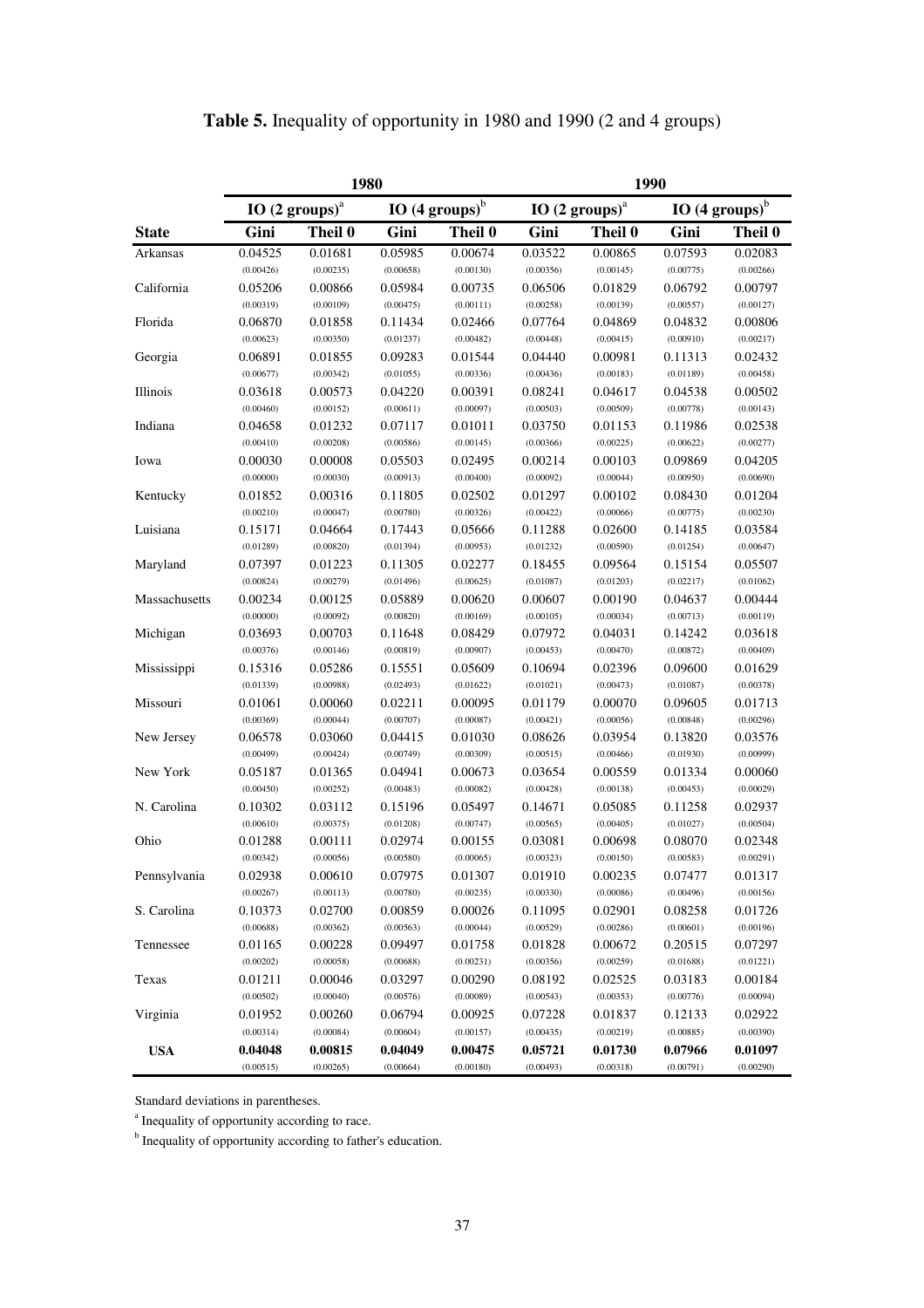|                                     | $(2)$ for               | $(2)$ for             | $(2)$ for             | $(2)$ for              |
|-------------------------------------|-------------------------|-----------------------|-----------------------|------------------------|
|                                     | Theil 0 and             | Gini and              | Theil 0 and           | Gini and               |
|                                     | IO (Race)               | IO (Race)             | $IO$ (Edu)            | IO (Edu)               |
|                                     |                         |                       |                       |                        |
| Lagged per capita income            | $-0.0017***$            | $-0.0021***$          | $-0.0017***$          | $-0.0018***$           |
|                                     | (0.00012)               | (0.00007)             | (0.00015)             | (0.00026)              |
| <b>Inequality</b>                   | 9.3202***               | 27.0867***            | 5.5371                | 5.9249                 |
|                                     | (1.0928)                | (7.5324)              | (4.0638)              | (6.8464)               |
| Inequality of opportunity           | $-48.4542**$            | $-35.6361**$          | $-18.5179$            | 1.4117                 |
|                                     | (20.1302)               | (15.0021)             | (18.7083)             | (4.5492)               |
| Dum 80                              | 0.6977                  | $-0.2530$             | 0.9934*               | 0.7861***              |
|                                     | (0.8146)                | (0.8465)              | (0.5829)              | (0.1983)               |
| Midwest                             | $-0.4775$               | $-0.1042$             | $-0.9307$             | $-1.0428$              |
|                                     | (1.8486)                | (1.2722)              | (1.7887)              | (1.8469)               |
| West                                | $-6.0225*$              | $-4.6839*$            | $-6.2598*$            | $-6.0345*$             |
|                                     | (3.5381)                | (2.4592)              | (3.3757)              | (3.5892)               |
| South                               | 2.6166**                | 2.4926**              | 2.436 ***             | 2.4259***              |
|                                     | (1.1559)                | (0.9341)              | (0.2812)              | (0.2474)               |
| High school                         | $-0.2534***$            | $-0.2213**$           | $-0.1726***$          | $-0.1535***$           |
|                                     | (0.0487)                | (0.0920)              | (0.0322)              | (0.0254)               |
| College                             | 1.1997***               | 1.1717***             | 1.0927***             | 1.0486***              |
|                                     | (0.1240)                | (0.0899)              | (0.2585)              | (0.2159)               |
| Mining                              | $-0.7353$               | $-0.4299$             | $-0.6089$             | $-0.5349$              |
|                                     | (0.7955)                | (0.8447)              | (0.6169)              | (0.7400)               |
| Construction                        | $-1.7428*$              | $-1.2154$             | $-1.9889**$           | $-1.8851**$            |
|                                     | (0.9040)<br>$0.2335***$ | (0.8859)<br>0.3819*** | (0.9277)<br>$0.2273*$ | (0.9288)               |
| Manufacturing                       | (0.0818)                | (0.0434)              | (0.1169)              | $0.2522**$<br>(0.1109) |
|                                     | $-0.4569*$              | $-0.2296**$           | $-0.3886$             | $-0.3528$              |
| Transportation and public utilities | (0.2549)                | (0.1012)              | (0.3888)              | (0.3158)               |
|                                     | 0.4020                  | 0.8193                | 0.3024                | 0.4827                 |
| Finance, insurance and real estate  | (0.6623)                | (0.5164)              | (0.9601)              | (0.8071)               |
|                                     | $-0.2267$               | 0.1313                | $-0.2098$             | $-0.1653$              |
| Government                          | (0.1858)                | (0.2522)              | (0.2163)              | (0.1729)               |
|                                     | $-0.0598$               | $-0.2299***$          | $-0.0300$             | $-0.1365$              |
| Farm/population                     | (0.1074)                | (0.0007)              | (0.0457)              | (0.1347)               |
|                                     | $0.0472***$             | 0.0115                | 0.0499**              | $0.0380**$             |
| Lag change in employment            | (0.0075)                | (0.0165)              | (0.0211)              | (0.0156)               |
|                                     | 38.0290***              | 22.0069***            | 37.618***             | 34.499***              |
| Constant                            | (6.9734)                | (6.1383)              | (11.6134)             | (11.1864)              |
|                                     |                         |                       |                       |                        |
| $R^2$                               | 0.6658                  | 0.6796                | 0.6515                | 0.6497                 |
|                                     |                         |                       |                       |                        |
| $R^2$ Adjusted                      | 0.4630                  | 0.4851                | 0.4399                | 0.4370                 |
| F-stat                              | 3.2819                  | 3.4938                | 3.079                 | 3.0543                 |
| (p-value in parenthesis)            | (0.0026)                | (0.0016)              | (0.0041)              | (0.0043)               |

# **Table 6. Inequality, IO and growth within US States: 1980-2000**

OLS pooling regression; White cross-section standard errors and covariance estimates.

Cross-sections included: 23; Total pool (balanced): 46. Standard deviations in parenthesis.

(\*) significant at the 10% level; (\*\*) significant at the 5% level; (\*\*\*) significant at the 1% level.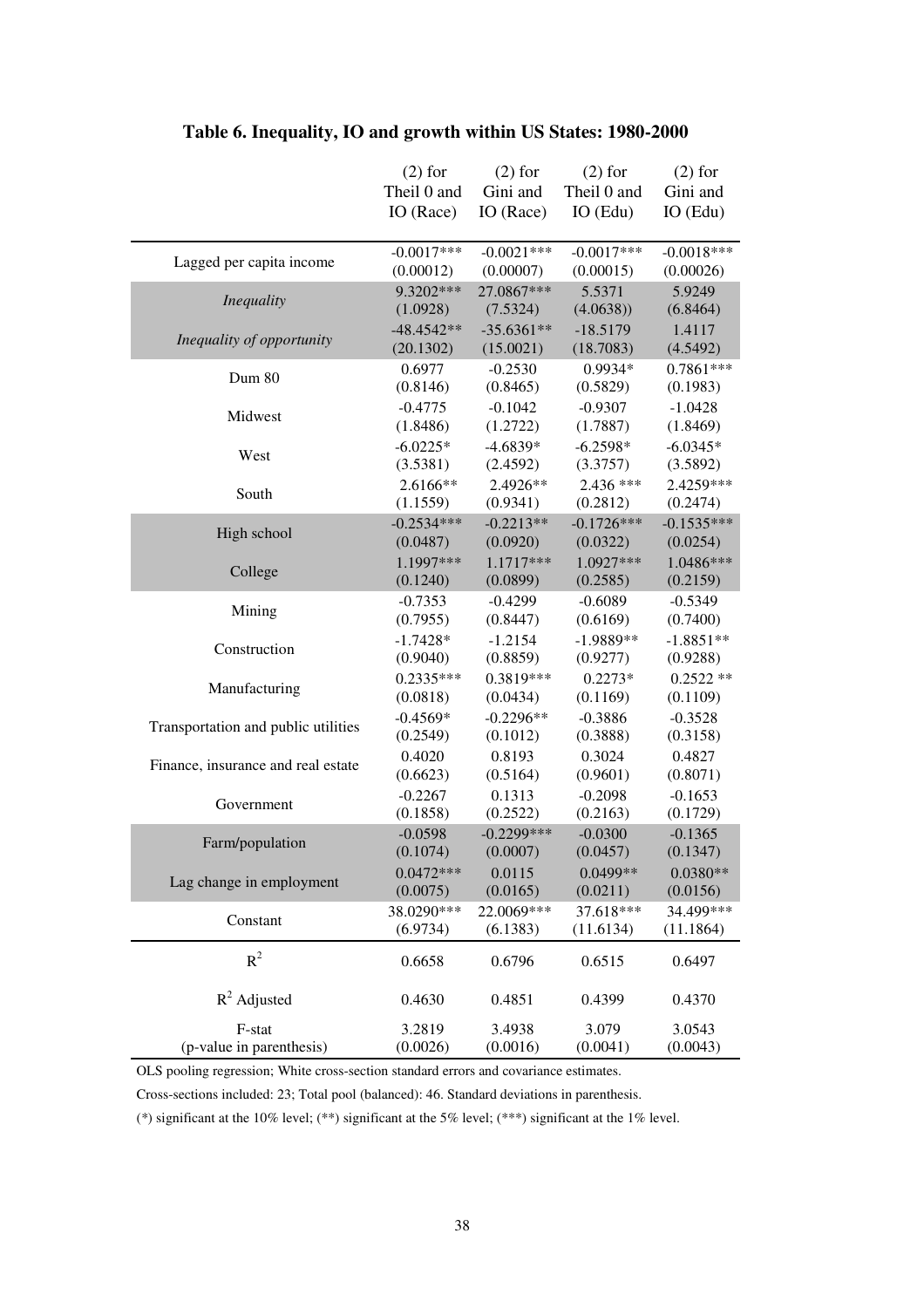|                                     | $(2)$ for IO<br>8 groups<br>(Race and<br>Education) | $(2)$ for IO<br>2 groups<br>(Race) | $(2)$ for IO<br>4 groups<br>(Edu) |
|-------------------------------------|-----------------------------------------------------|------------------------------------|-----------------------------------|
| Lagged per capita income            | $-0.0017***$                                        | $-0.0017***$                       | $-0.0017***$                      |
|                                     | (0.00012)                                           | (0.00012)                          | (0.00015)                         |
| Inequality of effort (IE)           | 10.7953***                                          | 9.3202***                          | 5.5371                            |
|                                     | (0.4273)                                            | (1.0928)                           | (4.0637)                          |
| Inequality of opportunity (IO)      | $-15.5269***$                                       | $-39.1339**$                       | $-12.9808$                        |
|                                     | (1.8156)                                            | (19.0374)                          | (14.6446)                         |
| Dum 80                              | 0.9122                                              | 0.6977                             | 0.9934*                           |
|                                     | (0.5877)                                            | (0.8146)                           | (0.5829)                          |
| Midwest                             | $-0.0144$                                           | $-0.4776$                          | $-0.9307$                         |
|                                     | (1.9480)                                            | (1.8486)                           | (1.7887)                          |
| West                                | $-6.1161*$                                          | $-6.0225*$                         | $-6.2598*$                        |
|                                     | (3.5754)                                            | (3.5381)                           | (3.3757)                          |
| South                               | 2.9601***                                           | $2.6167**$                         | 2.4361***                         |
|                                     | (0.6996)                                            | (1.1559)                           | (0.2812)                          |
| High school                         | $-0.2490***$                                        | $-0.2534***$                       | $-0.1725***$                      |
|                                     | (0.0231)                                            | (0.0487)                           | (0.0322)                          |
| College                             | $1.2164***$                                         | 1.1997***                          | 1.0928***                         |
|                                     | (0.2298)                                            | (0.1240)                           | (0.2585)                          |
| Mining                              | $-0.6707$                                           | $-0.7353$                          | $-0.6089$                         |
|                                     | (0.5994)                                            | (0.7955)                           | (0.6169)                          |
| Construction                        | $-2.0507**$                                         | $-1.7428*$                         | $-1.9889**$                       |
|                                     | (0.6465)                                            | (0.9040)                           | (0.9277)                          |
| Manufacturing                       | $0.2019**$                                          | $0.2335***$                        | $0.2273*$                         |
|                                     | (0.0876)                                            | (0.0818)                           | (0.1169)                          |
| Transportation and public utilities | $-0.4370$                                           | $-0.4569*$                         | $-0.3886$                         |
|                                     | (0.5164)                                            | (0.2549)                           | (0.3888)                          |
| Finance, insurance and real estate  | 0.3026                                              | 0.4020                             | 0.3023                            |
|                                     | (0.7425)                                            | (0.6623)                           | (0.9601)                          |
| Government                          | $-0.2531$                                           | $-0.2268$                          | $-0.2098$                         |
|                                     | (0.2109)                                            | (0.1858)                           | (0.2163)                          |
| Farm/population                     | $0.0303***$                                         | $-0.0598$                          | $-0.0300$                         |
|                                     | (0.0045)                                            | (0.1074)                           | (0.0457)                          |
| Lag change in employment            | $0.0474***$                                         | $0.0472***$                        | $0.0499**$                        |
|                                     | (0.0018)                                            | (0.0075)                           | (0.0211)                          |
| Constant                            | 39.9814***                                          | 38.0290***                         | 37.6182***                        |
|                                     | (7.9087)                                            | (6.9734)                           | (11.6135)                         |
| $R^2$                               | 0.6601                                              | 0.6658                             | 0.6515                            |
| $R^2$ Adjusted                      | 0.4537                                              | 0.4630                             | 0.4399                            |
| F-stat                              | 3.1979                                              | 3.2819                             | 3.0791                            |
| (p-value in parenthesis)            | (0.0031)                                            | (0.0026)                           | (0.0040)                          |

# **Table 7. Inequality decomposition: IO, IE and growth within US States: 1980-2000**

OLS pooling regression; White cross-section standard errors and covariance estimates.

Cross-sections included: 23; Total pool (balanced): 46. Standard deviations in parenthesis.

(\*) significant at the 10% level; (\*\*) significant at the 5% level; (\*\*\*) significant at the 1% level.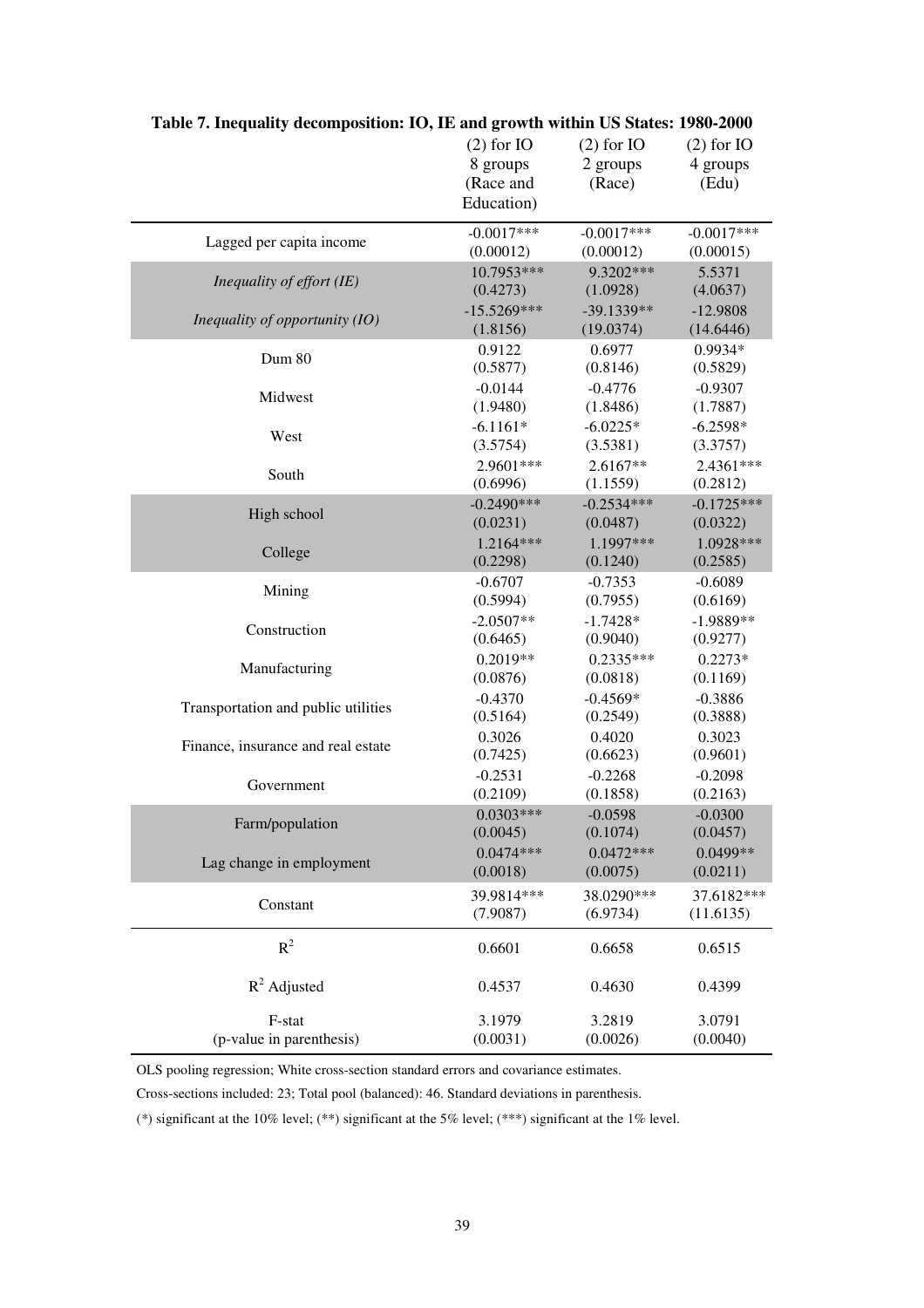|    | <b>States</b>        | IE     | std    | p-value | <b>IO</b>  | std    | p-value |
|----|----------------------|--------|--------|---------|------------|--------|---------|
| 23 | All                  | 10.795 | 0.427  | 0.000   | $-15.527$  | 1.816  | 0.000   |
| 22 | Arkansas             | 7.705  | 1.602  | 0.000   | $-15.062$  | 4.814  | 0.004   |
| 21 | <b>Tennessee</b>     | 8.278  | 1.271  | 0.000   | $-13.729$  | 5.760  | 0.025   |
| 20 | Kentucky             | 11.727 | 5.581  | 0.047   | $-11.468$  | 6.527  | 0.093   |
| 19 | Iowa                 | 10.591 | 5.977  | 0.092   | $-10.727$  | 4.319  | 0.022   |
| 18 | Louisiana            | 11.831 | 6.828  | 0.100   | $-8.579$   | 4.883  | 0.096   |
| 17 | Indiana              | 24.308 | 8.808  | 0.014   | $-11.051$  | 2.501  | 0.000   |
| 16 | <b>Massachusetts</b> | 26.465 | 10.472 | 0.024   | $-27.679$  | 16.342 | 0.112   |
| 15 | New Jersey           | 30.515 | 6.565  | 0.001   | $-27.650$  | 14.921 | 0.089   |
| 14 | Georgia              | 46.874 | 0.7712 | 0.000   | $-34.795$  | 7.814  | 0.001   |
| 13 | <b>Missouri</b>      | 60.030 | 3.195  | 0.000   | $-56.266$  | 16.068 | 0.008   |
| 12 | <b>Illinois</b>      | 68.837 | 4.179  | 0.000   | $-154.787$ | 6.209  | 0.000   |
| 11 | Florida              | 70.015 | 3.933  | 0.000   | $-135.742$ | 2.828  | 0.000   |
| 10 | Virginia             | 35.866 | 4.980  | 0.019   | $-89.200$  | 6.042  | 0.005   |

**Table 8. The IO and IE components when reducing recursively the number of US States**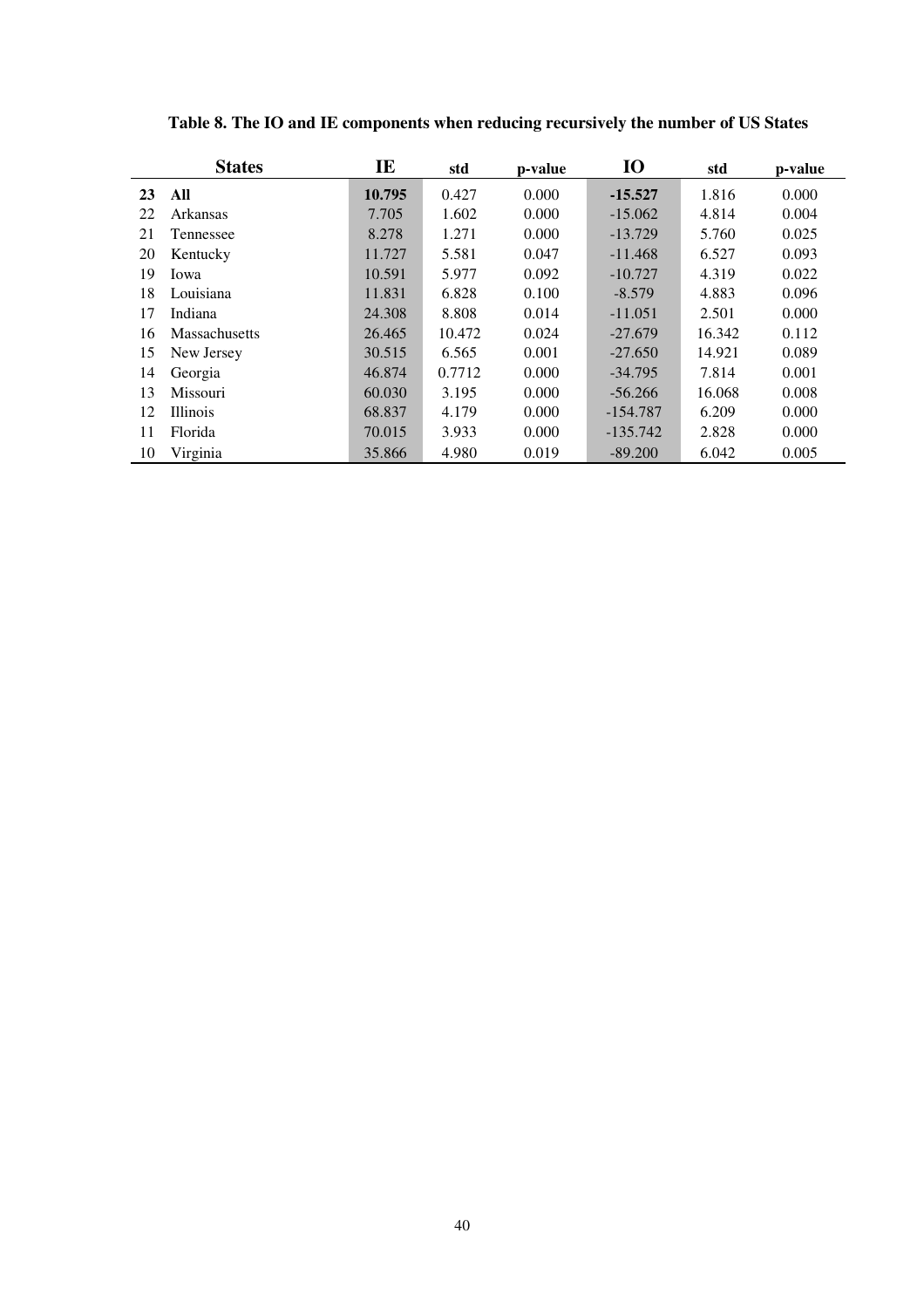# **FIGURES**





Figure 1b. Inequality of opportunity (8 groups) in U.S. (1990)